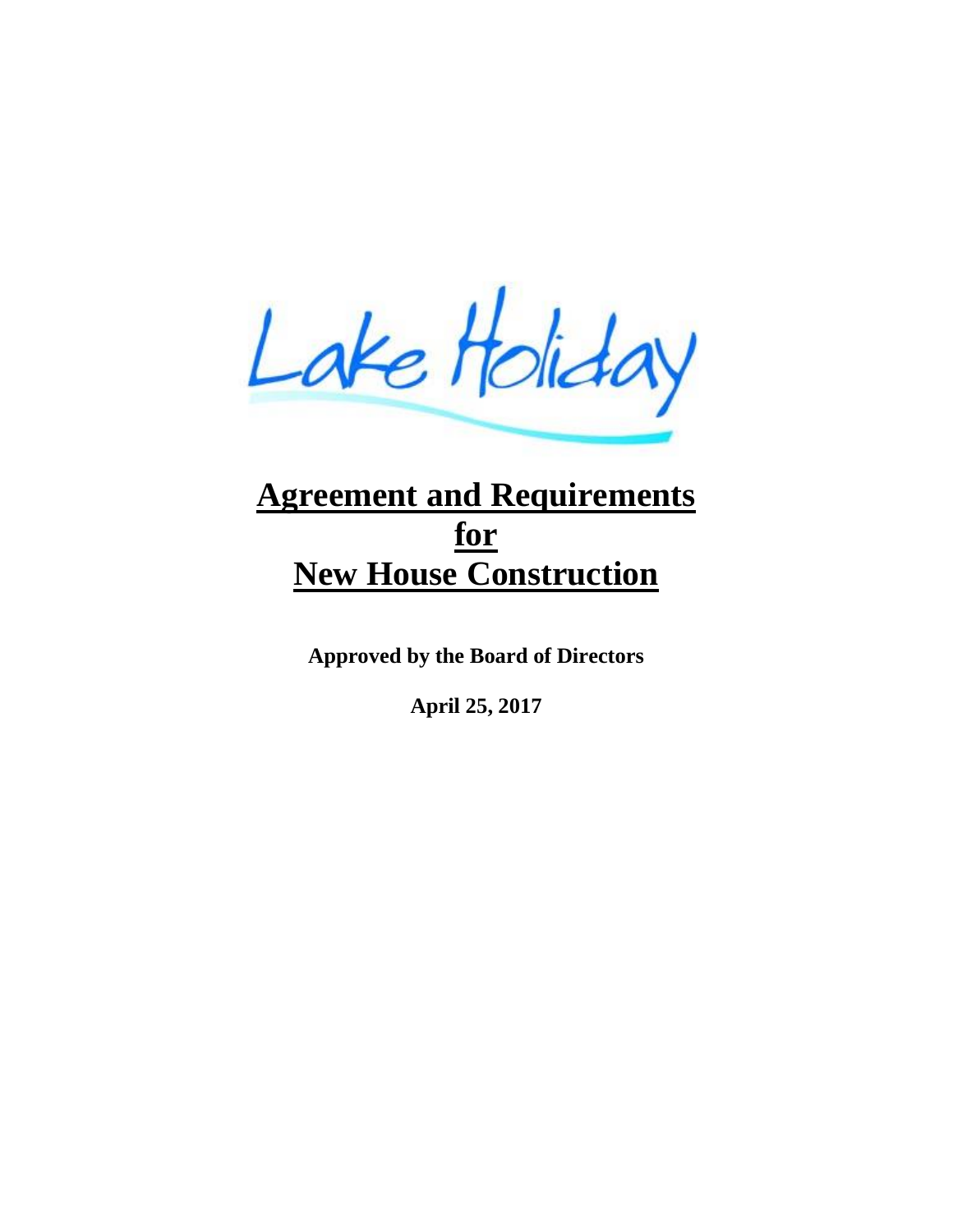## **Table of Contents**

|    | <b>SECTION A.</b>                                                           |  |
|----|-----------------------------------------------------------------------------|--|
| 1. | Purpose                                                                     |  |
|    |                                                                             |  |
| 2. |                                                                             |  |
|    | a.<br>b.<br>C <sub>1</sub><br>(1)<br>(2)<br>(3)<br>(4)<br>(5)<br>(6)<br>(7) |  |
| 3. | Definitions                                                                 |  |
|    | a.<br>b.<br>$\mathbf{c}$ .<br>$\mathbf{d}$ .<br>e.<br>f.<br>g.              |  |
| 4. |                                                                             |  |
|    | a.<br>b.<br>$C_{\star}$                                                     |  |
| 5. |                                                                             |  |
|    | a.                                                                          |  |
|    | <b>SECTION B.</b>                                                           |  |
| 1. | a.<br>b.<br>c.<br>$\mathbf{d}$ .<br>e.                                      |  |
|    |                                                                             |  |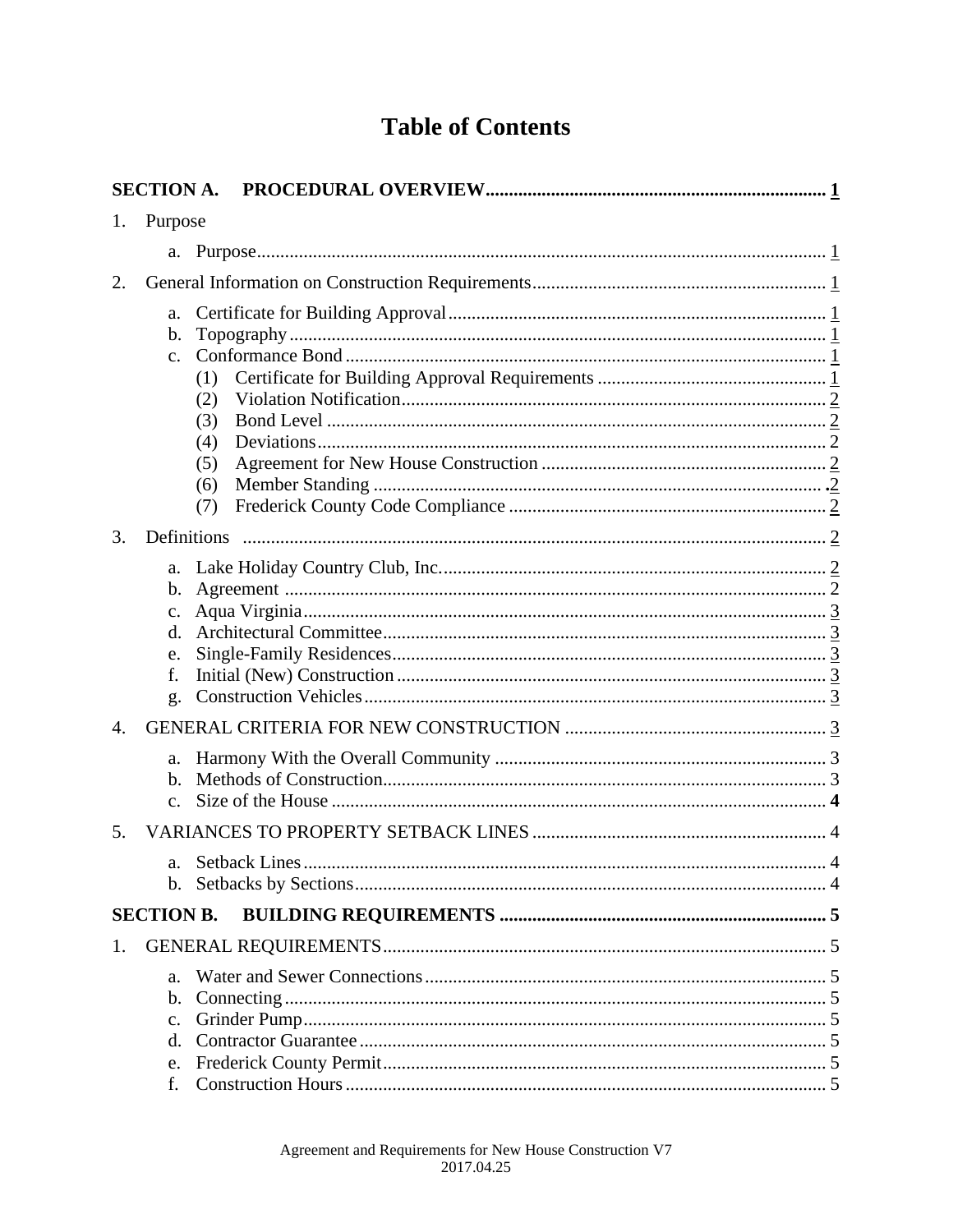|    | g.             |  |
|----|----------------|--|
|    | h.             |  |
|    | i.             |  |
|    | $\mathbf{i}$ . |  |
|    | k.             |  |
|    | $\mathbf{1}$ . |  |
|    | m.             |  |
|    | n.             |  |
|    | $\Omega$ .     |  |
|    | p.<br>q.       |  |
|    | r.             |  |
|    |                |  |
| 2. |                |  |
|    | a.             |  |
|    | $\mathbf{b}$ . |  |
|    | $\mathbf{c}$ . |  |
|    | d.             |  |
|    | e.             |  |
|    | f.             |  |
|    | g.<br>h.       |  |
|    | i.             |  |
|    | $\mathbf{1}$ . |  |
|    | $\mathbf{k}$ . |  |
|    | 1.             |  |
|    |                |  |
| 3. |                |  |
|    | a.             |  |
|    | $\mathbf{b}$ . |  |
|    | $\mathbf{c}$ . |  |
|    |                |  |
|    | e.             |  |
|    | f.             |  |
| 4. |                |  |
|    | a.             |  |
|    | $\mathbf{b}$ . |  |
| 5. |                |  |
|    | a.             |  |
|    | $\mathbf{b}$ . |  |
|    | $c_{\cdot}$    |  |
|    | d.             |  |
|    |                |  |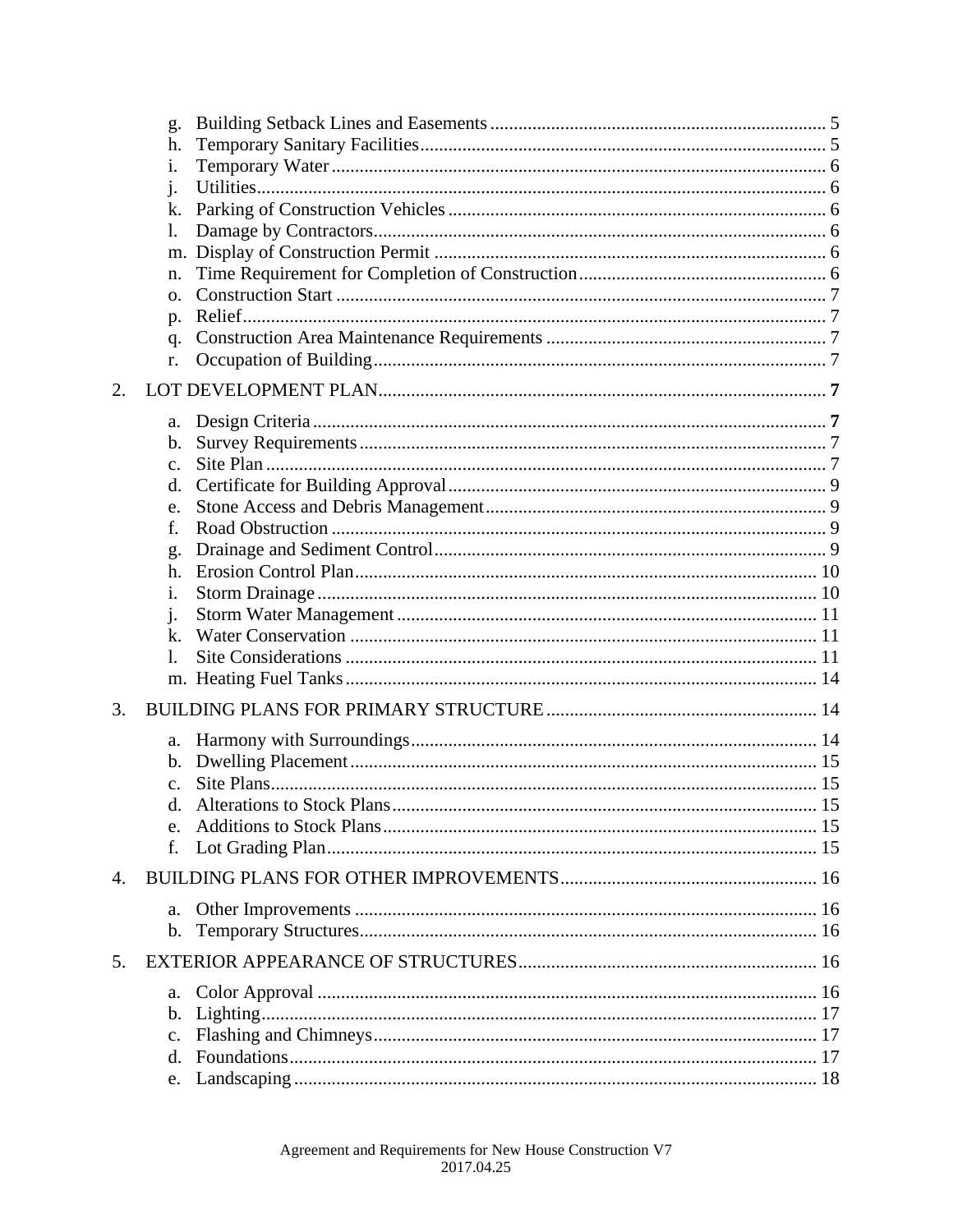|    | f.<br>g.                                                                  |                                                           |  |
|----|---------------------------------------------------------------------------|-----------------------------------------------------------|--|
|    | <b>SECTION C.</b>                                                         | ARCHITECTURAL REVIEW AND APPROVAL PROCESS  18             |  |
| 1. |                                                                           | AUTHORITY TO REVIEW AND APPROVE NEW CONSTRUCTION          |  |
|    | a.<br>b.<br>c.<br>d.<br>e.<br>f.                                          |                                                           |  |
| 2. |                                                                           | ADMINISTRATIVE REQUIREMENTS FOR LOT DEVELOPMENT PLANS  19 |  |
| 3. | a.<br>b.<br>c.<br>d.<br>e.<br>f.<br>g.<br>h.<br>i.<br>$\cdot$<br>k.<br>1. |                                                           |  |
|    | a.<br>b.                                                                  |                                                           |  |
| 4. |                                                                           |                                                           |  |
|    | a.<br>b.<br>c.<br>d.<br>e.<br>f.<br>g.                                    |                                                           |  |
| 5. |                                                                           |                                                           |  |
|    | a.<br>b.<br>c.                                                            |                                                           |  |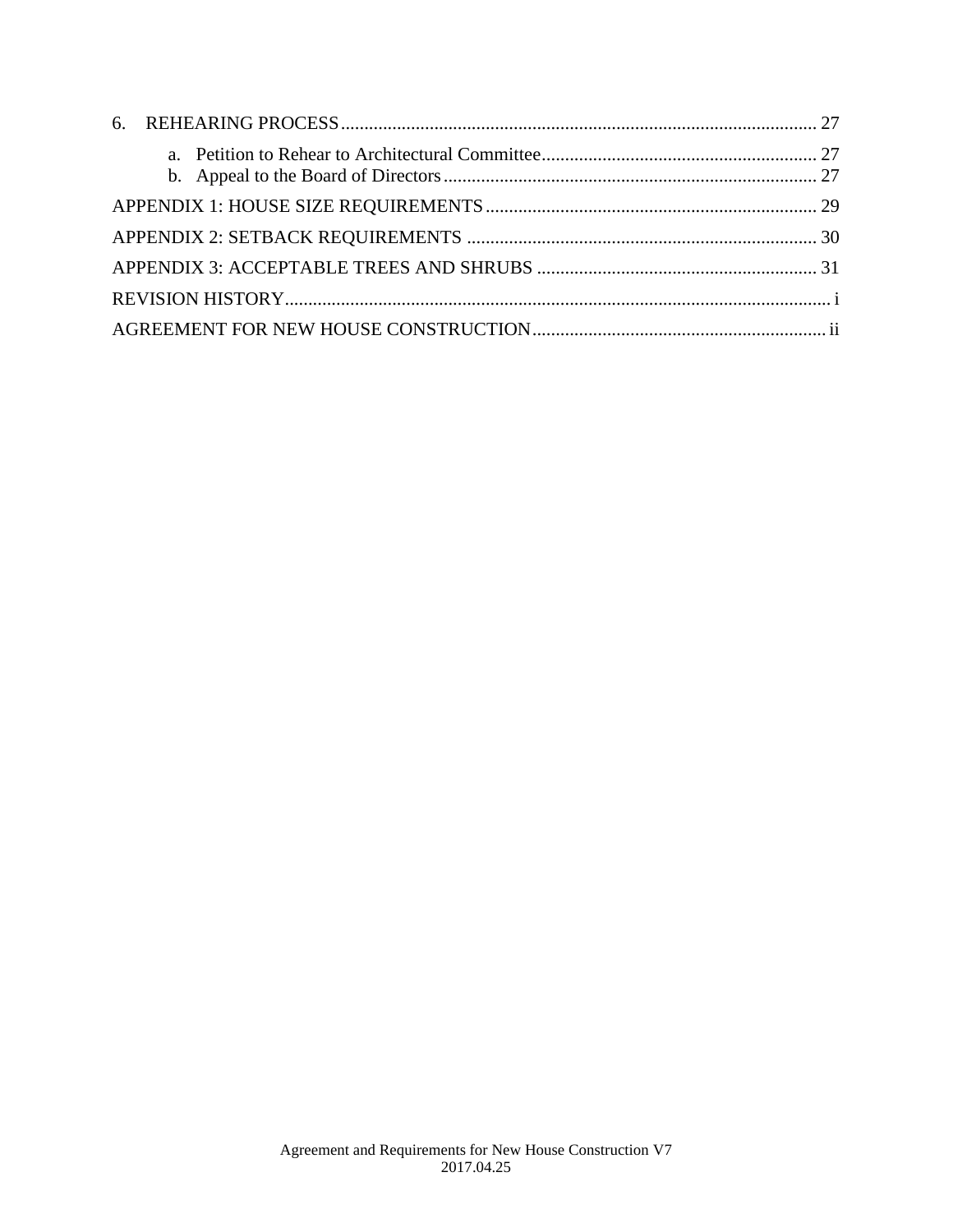## **AGREEMENT AND REQUIREMENTS FOR NEW HOUSE CONSTRUCTION**

#### **SECTION A. PROCEDURAL OVERVIEW**

- 1. PURPOSE
	- a. The purpose of these requirements is to promote construction that complies with all Deeds of Dedication; to better protect the environment of the Lake Holiday community, to protect the lake, integrate the development of a drainage system and other improvements in the infrastructure with lot development, and to enhance the community's ability to comply with environmental law regulations.

#### 2. GENERAL INFORMATION ON CONSTRUCTION GUIDELINES

- a. Certificate for Building Approval
	- (1) No building or improvement of any kind shall be erected or moved upon or to any lot, nor any changes or alterations made to such building or improvement, until the building plans, including exterior building materials, color scheme, grading plan and location of such building or improvement, shall have been approved in writing by receiving a Certificate for Building Approval issued by the Architectural Committee. In case of a conflict between these requirements and the Frederick County Building Code the Frederick County Building Code shall apply. Nothing in this document absolves the property owner of obtaining permits required by Frederick County under the Virginia Construction Code.
	- (2) The Architectural Committee will not issue a Certificate for Building Approval to any property owner who is not eligible and in good standing as that term is defined in the Lake Holiday Bylaws Article II, Section 10. The Architectural Committee retains the right to withhold a Certificate for Building Approval from any builder who is currently in default on any or all of a prior conformance bond due to uncorrected violation(s) noted on the final inspection on other houses under construction until the violation(s) has been corrected. Final inspection must be requested within 30 days of the issuance of a Frederick County Certificate of Occupancy.
- b. Topography The topography of Lake Holiday requires a detailed and well thought out grading plan that does not infringe on adjacent lots.
- c. Conformance Bond
	- (1) Prior to receiving a Certificate for Building Approval for new construction a Conformance Bond of \$2,000 per lot with a maximum of \$20,000 per builder is required. In the case of a builder with multiple lots exceeding 10 that deposits \$20,000, LHCC may apply the Conformance Bond to secure the obligations associated with any lot and the builder must maintain the aggregate amount of the Conformance Bond at \$20,000 if LHCC deducts sums from the monies held. The funds are held in an escrow account and will be returned to the Applicant, within 30 days, upon satisfactory completion of the residence as signified by the issuance of the Architectural Committee Notice of Completion, or upon denial of an Application if the

Page 1 of 32 Agreement and Requirements for New House Construction V7 2017.04.25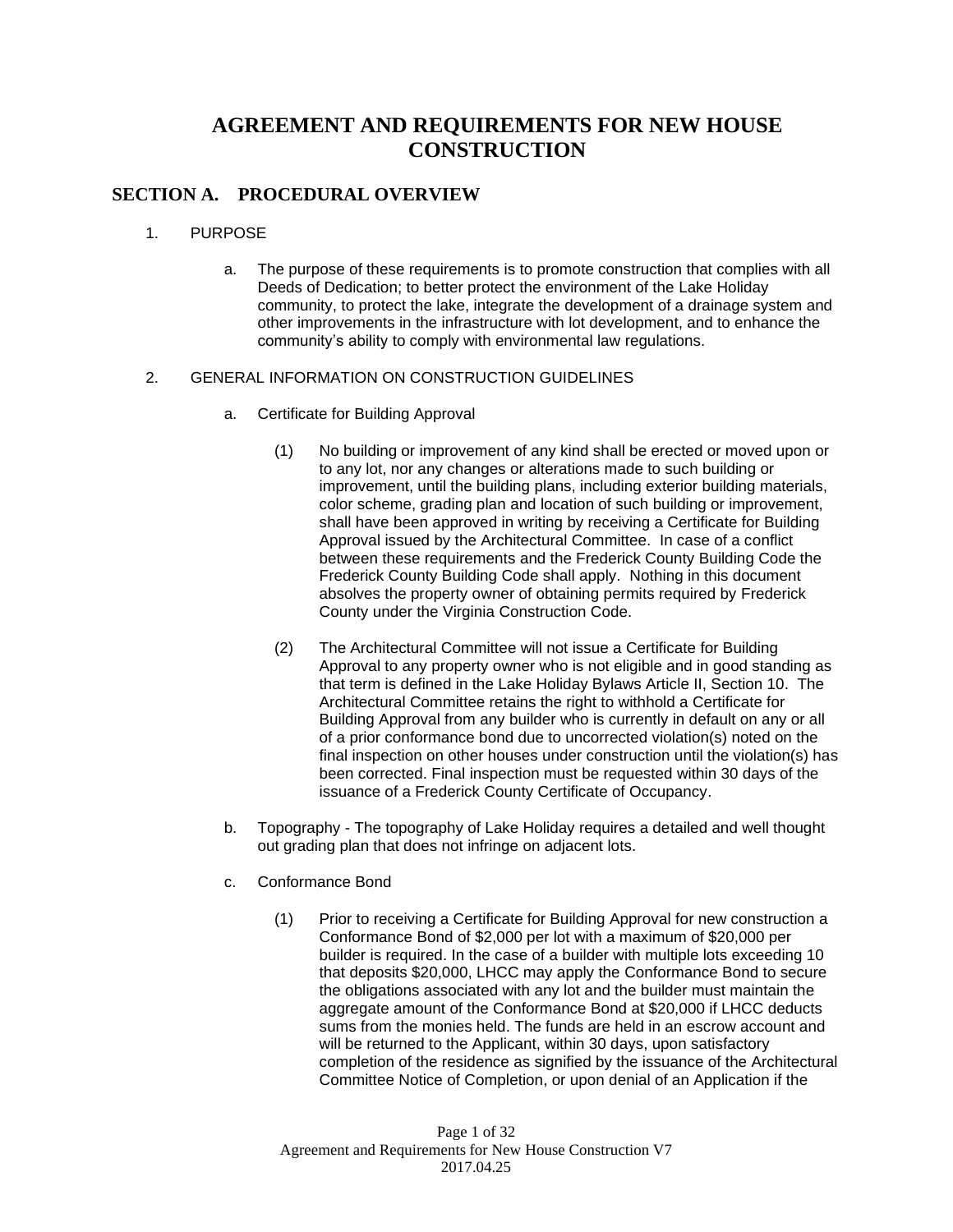Applicant declines to make the required modifications to the Application or declines to sign the Agreement for New House Construction. The Conformance Bond will not be returned if the amount would fall below the \$20,000 maximum required for multiple lots exceeding 10 or would become less than \$2,000 per construction site. LHCC may use the deposited funds to correct any violation(s) of these requirements and/or the Deeds of Dedication, to pay any charges levied by LHCC, and to pay any necessary legal fees incurred. In the event that the Conformance Bond or some portion of it is required to correct violations, the Bond must be returned to a balance of \$2000 within 14 days of notification that the funds were used. If the deposited funds are insufficient to compensate for the damages incurred by failure to comply with these requirements and/or the Deeds of Dedication, LHCC retains the right to seek additional compensation from the Applicant either through negotiation for liquidated damages or litigation.

- (2) Violation Notification Once notified that a violation(s) has occurred the builder has twenty-four (24) hours to respond either by correcting the violation(s) or submitting a plan with a date for correcting the violation. Failure to respond will result in a Stop Work Order and forfeiture of the Conformance Bond.
- (3) Bond Level Within fourteen (14) days of being notified that the Bond or a portion of the Bond was needed to correct a violation(s), the Conformance Bond must be returned to the \$2,000 level. Failure to respond will result in a Stop Work Order and forfeiture of the Conformance Bond.
- (4) Deviations The Architectural Committee recognizes that specific deviation from these requirements might now exist on certain lots. Irrespective of how these deviations have occurred, the Architectural Committee will not consider them as setting a precedent when making future determinations.
- (5) Agreement for New House Construction It is the lot owner's responsibility to see that all the Deeds of Dedication and the Architectural Committee requirements are followed. The lot owner, the builder or general contractor and LHCC shall sign the Agreement for New House Construction, to signify that they have read and accept the established requirements for new construction. This Agreement shall be submitted with the original application for Architectural Committee approval.
- (6) Member Standing -- The Architectural Committee will not consider any Application from members who are not in good standing.
- (7) Frederick County Code Compliance All construction activities shall meet or exceed the minimum standards of Frederick County Building and Site Development Codes.

#### 3. DEFINITIONS

- a. "Lake Holiday Country Club, Inc" (LHCC) is a Property Owners' Association as defined in the Code of Virginia and the governing body of the Lake Holiday development.
- b. "Agreement" refers to this document.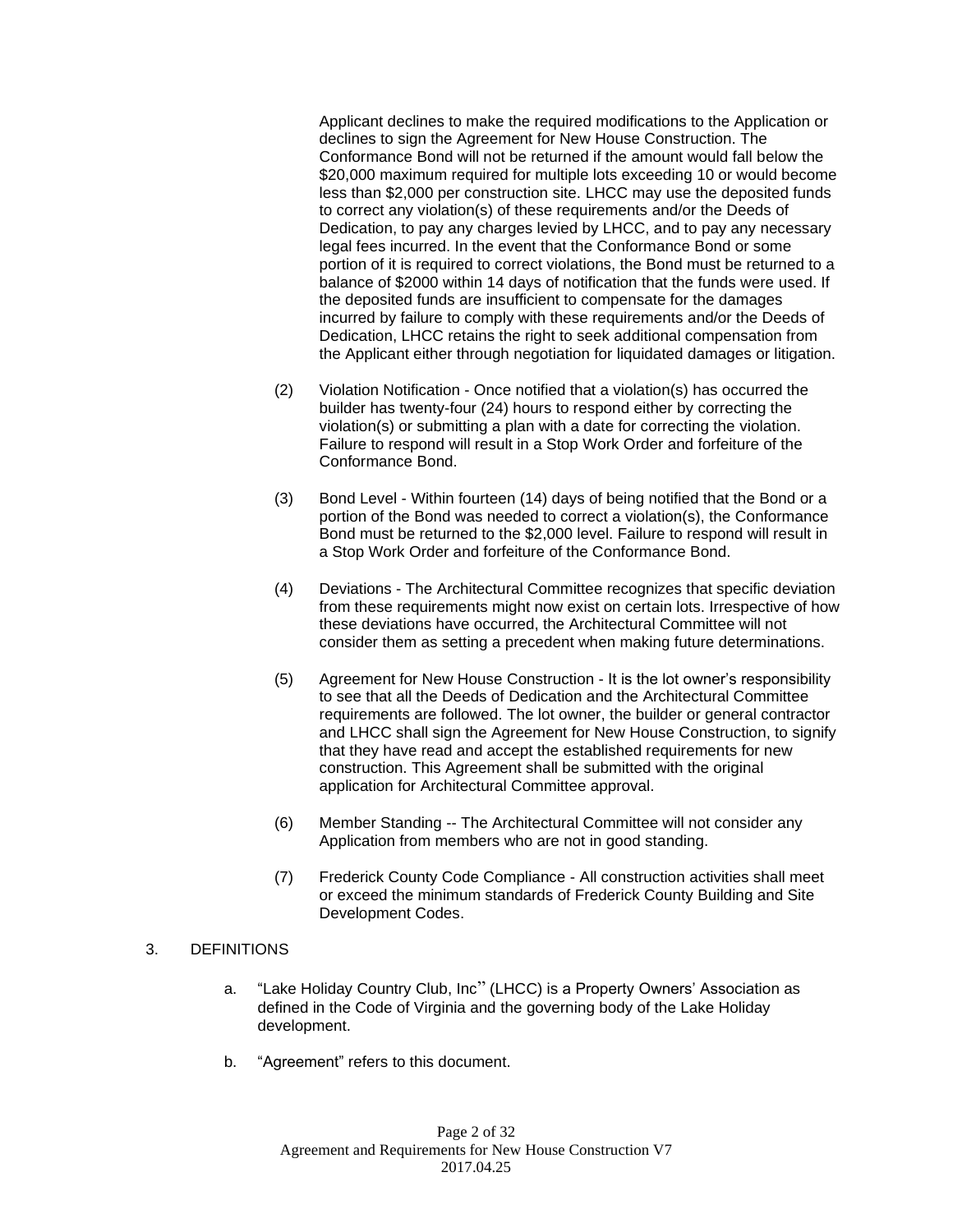- c. "Aqua Virginia" is the water and sewer company for Lake Holiday and is responsible for the oversight of the water and sewer services.
- d. "Architectural Committee" (Committee): Members are appointed by the LHCC Board of Directors as provided by the governing documents. The purpose of the Architectural Committee is to exercise rights (covenants, conditions, and restrictions) vested in the Deeds of Dedication of each Section of the Lake Holiday development. The Architectural Committee is responsible for reviewing requests for changes to developed lots, and reviewing proposed new construction of homes on Lake Holiday properties. The scope of the Committee review is limited to external construction, renovation, site issues, and preservation of trees. The Architectural Committee also has oversight of the Common Areas of Lake Holiday.
- e. "Single Family Residences" Structures erected on properties shown as numbered lots on the subdivision plat maps are restricted to the use of a single-family dwelling. "Single family" is defined as one family unit, which may include a single person, a couple, parents and their children of any age, grandparents and grandchildren. Roommates living together and maintaining a household may be included, but not more than four unrelated persons occupying a dwelling, living together and maintaining a household shall be deemed to constitute a "Single Family."
- f. "Initial (New) Construction" Construction of a residence on a previously unimproved lot at Lake Holiday or total reconstruction of a residence damaged or destroyed beyond being habitable.
- g. "Construction Vehicles" Heavy duty vehicles specially designed for executing construction tasks, also known as construction equipment.

#### 4. GENERAL CRITERIA FOR NEW CONSTRUCTION

- a. Harmony With the Overall Community
	- (1) The Architectural Committee shall have the right to disapprove any plans, specifications or details for the erection of any house or other structure that it deems not in accordance with the restrictive covenants, or if it deems that the design or color scheme is not in harmony with the general surroundings of such lot or with adjacent houses or structures. Harmony in architectural design consists of two elements:
		- Contextual relationship: This pertains to a suitable combination with characteristics of any existing houses and structures of the overall community and the individual site.
		- Compatibility: is an agreeable relationship in, and in some instances, actual continuity of architectural style, size and proportions, the aesthetic quality of material, color and design details, and the location and orientation of the proposed home on the lot.
- b. Methods of Construction
	- (1) The preferred method of construction is "stick built" on site or houses that are panelized and transported to the construction site.

Page 3 of 32 Agreement and Requirements for New House Construction V7 2017.04.25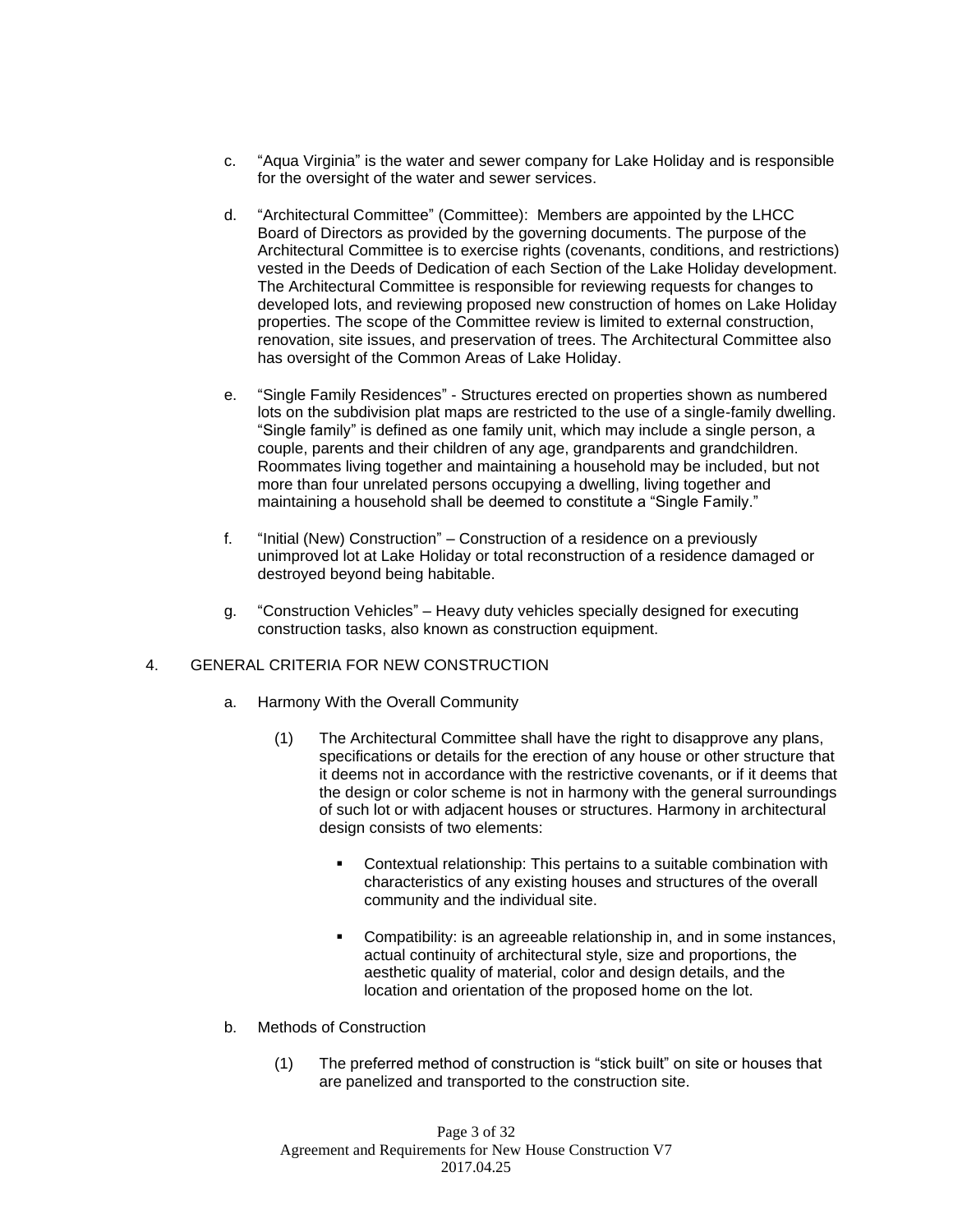- (2) Modular homes will be considered provided all other requirements of the Agreement have been fully met; the building site is not heavily wooded, and the installation process will not require the removal of an excessive number of trees.
- (3) Mobile homes and doublewide mobile homes are prohibited.
- (4) Open crawl spaces under homes and houses built on exposed pilings require special consideration by the Architectural Committee.
- c. Size of the House
	- (1) Any house to be constructed shall contain at least the minimum square feet of fully enclosed floor area (excluding porches, basement, terraces, garages, etc.) as required by the Deeds of Dedication for the Section in which the house is located. A basement is defined as: the lowest story of a building, below the main floor and wholly or partly below the surface of the ground.
	- (2) House Size Requirements by Lake Holiday Section (Appendix 1) indicates square foot requirements for dwellings by Lake Holiday Section.

#### 5. VARIANCES TO PROPERTY SETBACK LINES

- a. Setback Lines Variances to setback lines as established by the Deeds of Dedication will not be granted.
- b. Setbacks by Sections in Lake Holiday (Appendix 2) lists setback requirements by Lake Holiday Section.

#### 6. DISCLAIMERS

- a. Any person submitting plans to LHCC or the Committee shall be responsible for the verification and accuracy of all components of such submission, including, without limitation, all site dimensions, grades, elevations utility locations and other pertinent features of the site or plans.
- b. Neither the Committee nor any agent of LHCC shall be responsible in any way for any defects in any plans, specifications, or details submitted, revised, or approved in accordance with these requirements, or for any structural or other defects in any work done according to such plans, specifications, and details.
- c. During the site inspections, the Committee relies on the property lines as marked on the lot by the Applicant and does not make any independent confirmation that the property lines as marked are consistent with the plat for the lot.
- d. Frederick County Code Compliance Design, materials, and construction methods must comply with the Frederick County Building Codes. The Committee is not authorized to enforce county building code requirements. The Committee's approval of building plans in no way guarantees compliance with said codes. However, LHCC is generally more restrictive than the county in terms of exterior materials, designs, styles, colors, etc., that affect the harmony of the community. IT IS THE RESPONSIBILITY OF THE PROPERTY OWNER TO ENSURE COMPLIANCE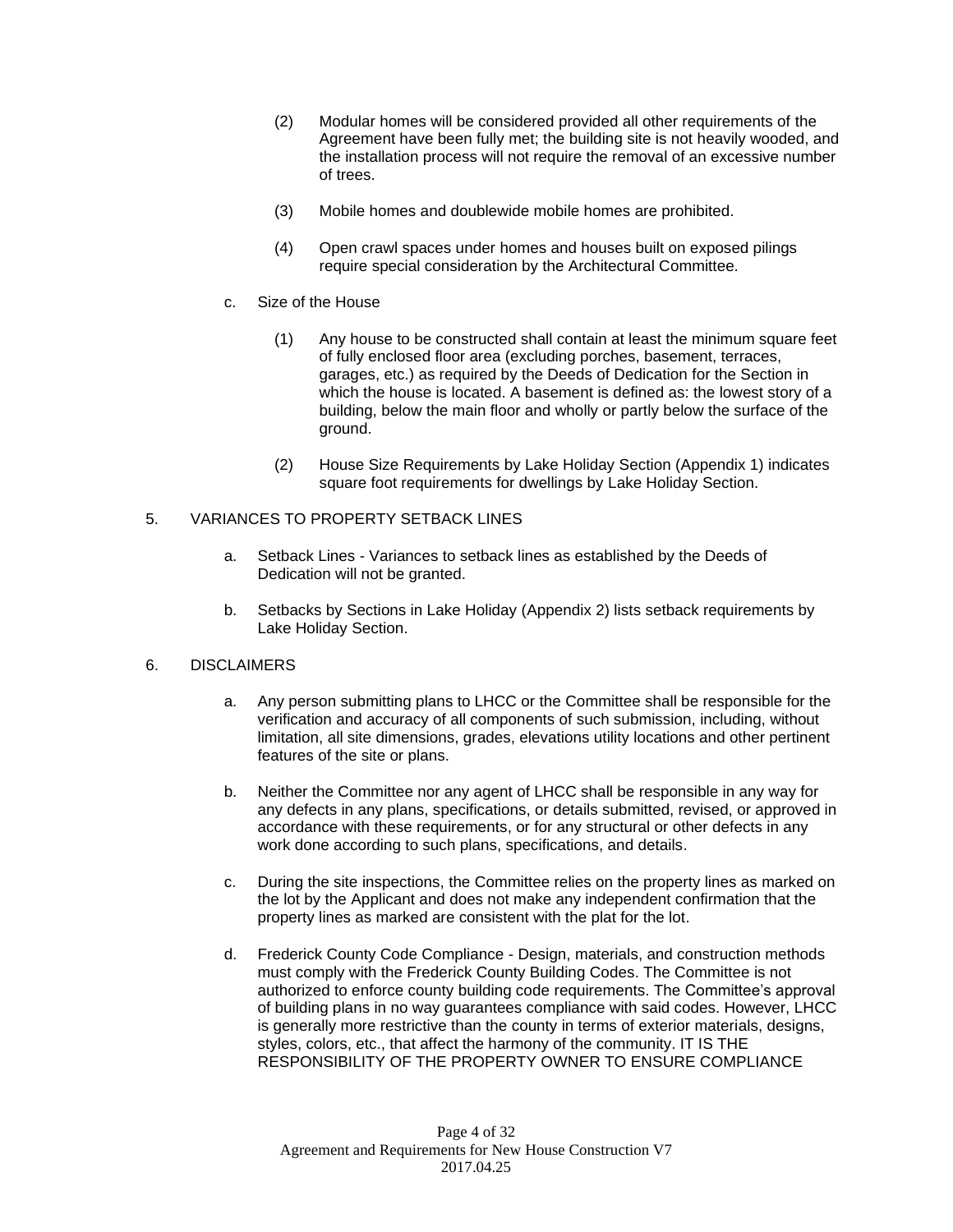#### WITH ALL BUILDING CODES THAT ARE APPLICABLE TO ANY EXTERIOR DESIGN TREATMENT APPROVED BY THE ARCHITECTURAL COMMITTEE.

#### **SECTION B. BUILDING REQUIREMENTS**

- 1. GENERAL REQUIREMENTS
	- a. Water and Sewer Connections All residences at Lake Holiday must be connected to the central water and sewer systems.
	- b. Connecting Following issuance of the Certificate for Building Approval, the property owner and/or his builder must apply to Aqua Virginia for water and sewer connections. This will initiate activity on the part of the utility company to mark the future location of water and sewer stub outs. When connection is required, the property owner and/or builder must request such connection and pay the entire connection fee. The utility company will then schedule and perform the connection.
	- c. Grinder Pump If the location of the sewer serving the property requires that sewage be lifted to the main sewer line, a grinder pump is required to be installed and maintained by the property owner in accordance with Aqua Virginia, Inc., policy, Frederick County Codes, and Virginia Department of Health Regulations.
	- d. Contractor Guarantee The contractor must provide a written guarantee that the water/sewer lines and the grinder pump installations meet all local and state regulations prior to issuance of the Notice of Completion.
	- e. Frederick County Permit Following issuance of the Certificate for Building Approval by the Committee, the owner must secure a Frederick County Building Permit.
	- f. Construction Hours Accepted construction hours at Lake Holiday are between 7:00 AM and 7:00 PM. Construction activity during other hours is prohibited. With the exception of emergency work, all contract construction work on Sundays, Christmas Day, New Year's Day, Labor Day, Thanksgiving Day, Memorial Day and the Fourth of July, or the days these holidays are recognized by the closure of the Lake Holiday Administrative Office, is prohibited. Exceptions may be approved on a case-by-case basis by at least two members of the Committee.
	- g. Building Setback Lines and Easements
		- (1) Lake Holiday Deeds of Dedication establish separate building setback lines for each Section.
		- (2) The lot owner shall maintain rights-of-way and easement areas reserved or dedicated to LHCC or to public utility purposes. Any property enhancements placed in the easements may not interfere with their permitted uses.
	- h. Temporary Sanitary Facilities
		- (1) An enclosed portable toilet shall be placed on each construction site prior to the start of construction and shall remain thereon until operational toilet facilities are available in the house under construction. Where there is to be multiple usages by more than one construction project of a single toilet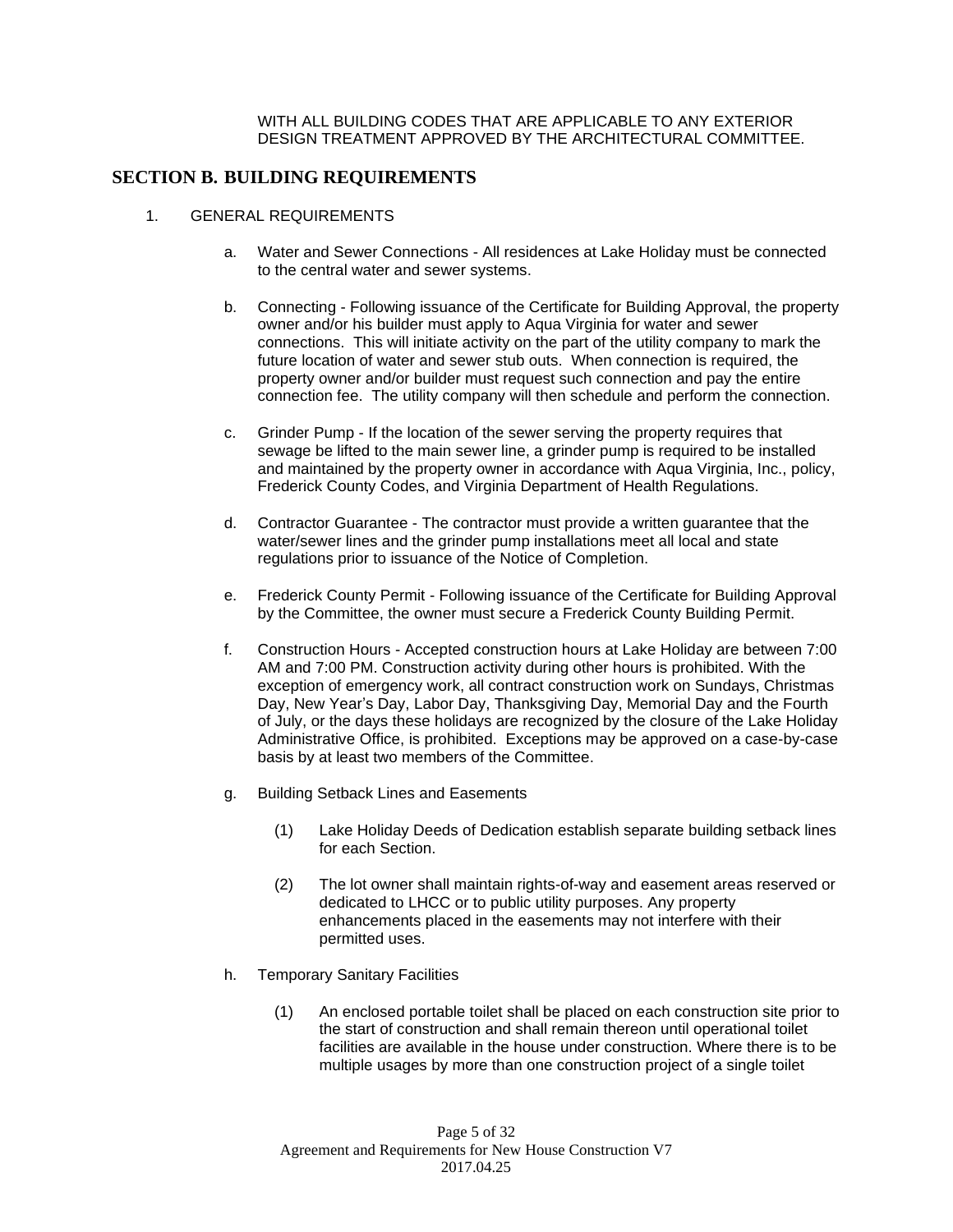facility, the application for construction filed with the Committee shall request such dual usage.

- (2) The portable toilet shall be placed at least twenty-five (25) feet from the edge of the roadway in an inconspicuous location with the door facing away from the street.
- (3) Contractors or contractor employees shall not use LHCC sanitation facilities, such as the campgrounds, beaches, clubhouse, or lake.
- i. Temporary Water The contractor shall obtain all water necessary for work to be performed on a lot at the contractor's sole expense. No owner or contractor shall dig wells or tap streams, lakes or other water sources.
- j. Utilities
	- (1) An owner or a contractor shall take all necessary precautions to protect all existing utilities, services, and roads in the vicinity of the lot on which work is being performed.
	- (2) Prior to any excavation or clearing, the contractor shall establish contact with all concerned utility companies to locate all underground utilities.
- k. Parking of Construction Vehicles
	- (1) The speed limit for all vehicles in Lake Holiday is 25 MPH. Repeat violations of the 25 MPH speed limit will result in violators being forbidden entrance to Lake Holiday.
	- (2) No parking of any vehicle (including trucks, trailers or other non-automotive type vehicles) is allowed to be parked on the roadways of Lake Holiday or on any unimproved lot except temporarily for the purpose of loading or unloading construction material. No parking is allowed in a manner that will impede traffic flow or delay emergency vehicles. Temporary parking for unloading must be adjacent to the lot where the material is being used.
	- (3) Construction vehicles are permitted to be parked overnight on the lot where construction is in progress.
- l. Damage by Contractors Contractors are responsible for damages by their employees, or their subcontractors, as a result of any negligent activities resulting in any damage to any roadways or property within Lake Holiday. Any such damage shall be repaired immediately by the contractor at its sole expense and to the complete satisfaction of LHCC.
- m. Display of Construction Permit The Architectural Committee Approval Permit shall be displayed with, and in the same manner, as the Frederick County Building Permit.
- n. Time Requirement for Completion of New Construction Beginning or start of construction is defined as after the date of approval of the Committee as stated on the Certificate for Building Approval. The exterior of all houses and/or structures, including site cleanup, should be completed within twelve (12) months of issuing of the Certificate for Building Approval. Where such completion is impossible or would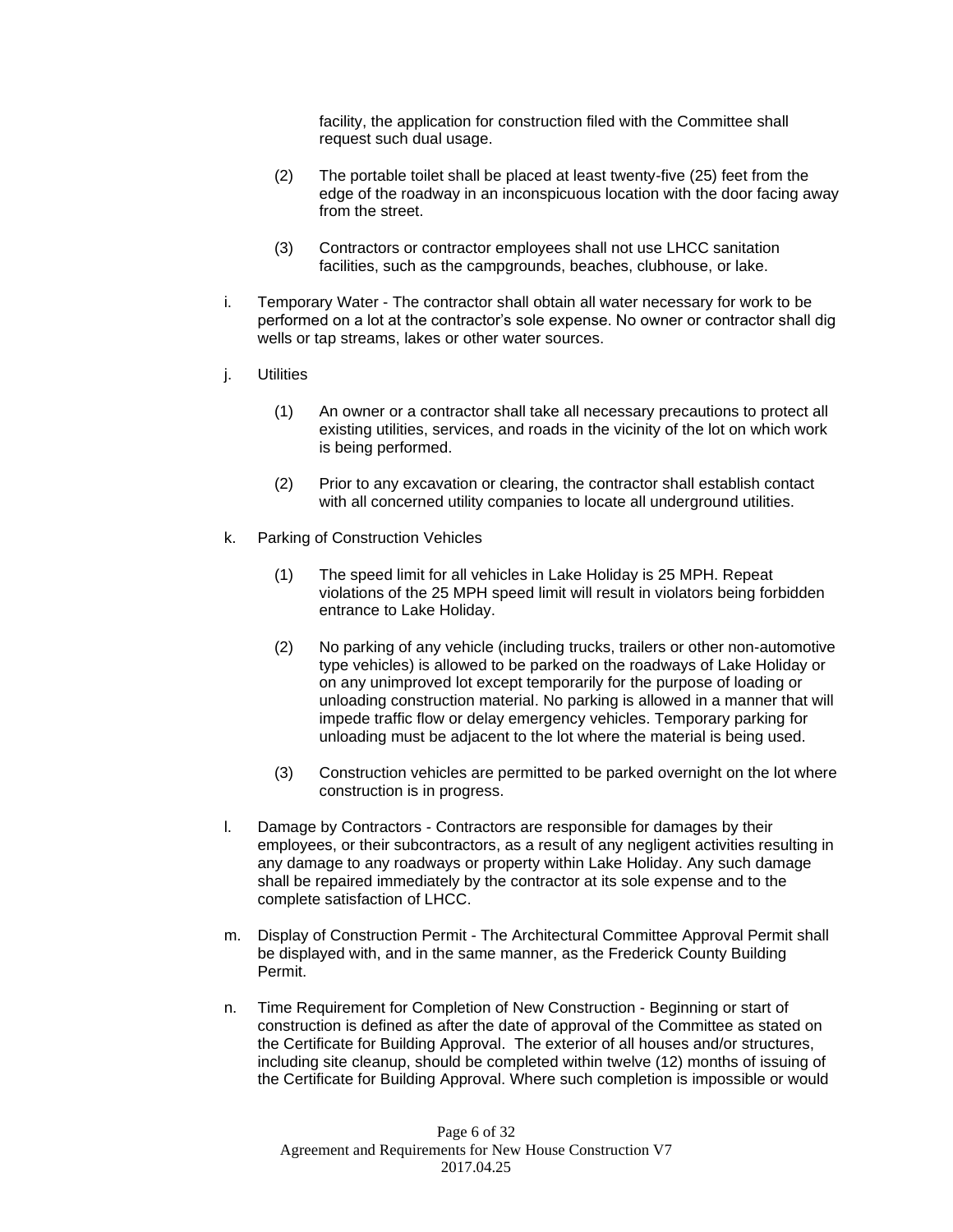result in great hardship to the owner or builder due to strikes, fires, national emergencies, natural calamities, or other matters beyond their control, the property owner may request an extension of time from the Committee. The request must be in writing and must be received by the Committee at least thirty (30) calendar days prior to the end of the initial twelve (12) month construction period.

- o. Construction Start In the event that construction is not started within six (6) months and measurable and progressive construction activity maintained continuously with no dormant period greater than sixty (60) days, the Certificate for Building Approval will be revoked and the Conformance Bond will be forfeited.
- p. Relief- If any of these provisions cannot be met the owner and or contractor must submit, in writing, to the Committee, a request for relief.
- q. Construction Area Maintenance Requirements No construction materials shall be stored on any lot, except on a lot where continuous construction is taking place. Littering on any of the common areas or lots is prohibited. No trash, ashes, garbage, or other refuse shall be dumped, stored or accumulated on any lot or thrown into or left on any Common Area property, amenities, or roads. Construction waste must be stored in a dumpster on the site or removed daily. The location of the dumpster must be approved by the Committee. No burning or burying of any material including construction, hazardous or garbage is permitted. No open fires, regardless of the reason, are permitted anywhere at Lake Holiday. No Initial Construction waste material is to be disposed of in trash facilities that are maintained at Lake Holiday for use by the residents. Any dumpster used on any site for construction wastes shall not be permitted to be overflowing.
- r. Occupation of Building No building shall be occupied prior to a Certificate of Occupancy being issued by the Frederick County Building Inspector.

#### 2. LOT DEVELOPMENT PLAN

- a. Design Criteria The design criteria, standards and guidelines of this section are intended to establish a set of requirements for site design, environmental controls, and soil stabilization. The Lot Development Plan, at a minimum, shall consist of a site survey, a building plan, an erosion control plan, and a lot grading plan.
- b. Survey Requirements A registered land surveyor shall prepare the survey. The checklist, design details, and related calculations submitted with any survey shall bear the seal and signature of the respective professional.
- c. Site Plan The Site Plan shall be drawn to a scale of one inch equals not more than thirty (30) feet, and shall include, as a minimum, the information enumerated below:
	- (1) Names, current addresses, and telephone numbers of owner (Applicant) and, where applicable, the building contractor.
	- (2) Date of Site Plan preparation.
	- (3) Lot number, Section number, and street address.
	- (4) The building Site Plan will be required to show the platted boundaries of the lot as well as building setback lines and all existing recorded utility easements (active easements will show any existing utilities identifying

Page 7 of 32 Agreement and Requirements for New House Construction V7 2017.04.25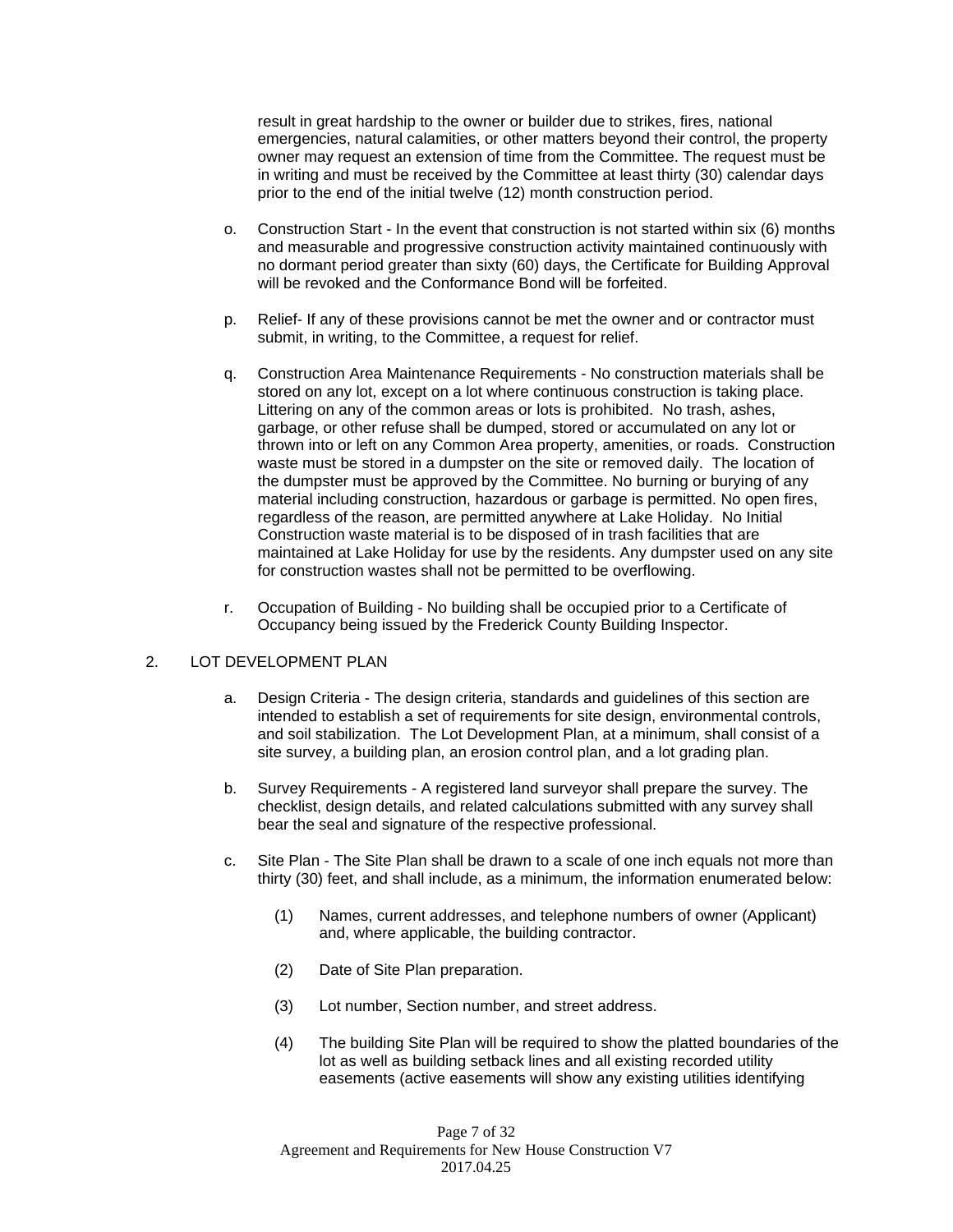type, size and invert elevations when feasible). Site Plans for waterfront lots will show the existing building restriction/flood and maintenance easement, which is bounded by the elevation of 832.00 above mean sea level. All finished floor or crawl space elevations of the proposed dwelling must be constructed at or above the aforesaid 832.00 elevation. The Site Plan will show the lot area and all metes and bounds of the lot with bearings and distances including curve data, where applicable, using the record plat of the subdivisions as the source of meridian. A north arrow will be shown on the Site Plan.

- (5) Location, size, and use of any existing building or lot improvements.
- (6) A soil erosion control plan indicating location, size and type of improvements for erosion and sediment control, both interim and permanent, storm drainage, driveway culverts and storm water management.
- (7) Streams, drainage ways, and/or slopes greater than 15 percent, and eroded areas.
- (8) Driveway culverts shall be of adequate length, diameter, and material and shall be installed to insure positive drainage. All driveway entrance culverts shall be installed at a minimum standard of the VDOT PE1 private entrance specification 512. Integrity of the culverts must be maintained.
- (9) To the greatest extent possible, private entrances and driveways shall not be graded to direct run-off directly onto the community frontage street.
- (10) Location of retaining walls, bulkheads, and any shoreline improvements must be included on the proposed Site Plan.
- (11) Location and size of easements intended for frontage improvements, storm drainage, storm water management, and other community infrastructure that may require further maintenance by LHCC or utility operators. Retaining walls shall not be constructed so as to intrude into the building setback areas, unless necessary for proper erosion control/storm drainage.
- (12) Site Plan shall include the calculated square footage of the Limits of Disturbance.
- (13) Site Plan shall include required Limits of Disturbance tree replacements showing the type and location of each tree (Tree replacements may be submitted on a separate copy of the site plan to minimize document clutter).
- (14) Site Plan shall include required foundation landscaping showing type and location of plantings (Landscaping may be submitted on a separate copy of the site plan and/or included with tree replacement to minimize document clutter).
- d. Certificate for Building Approval No clearing, tree cutting, excavation, grading, fence, wall, building or other structure improvements shall be started or erected without prior written approval of the Committee. The lot may not be disturbed in any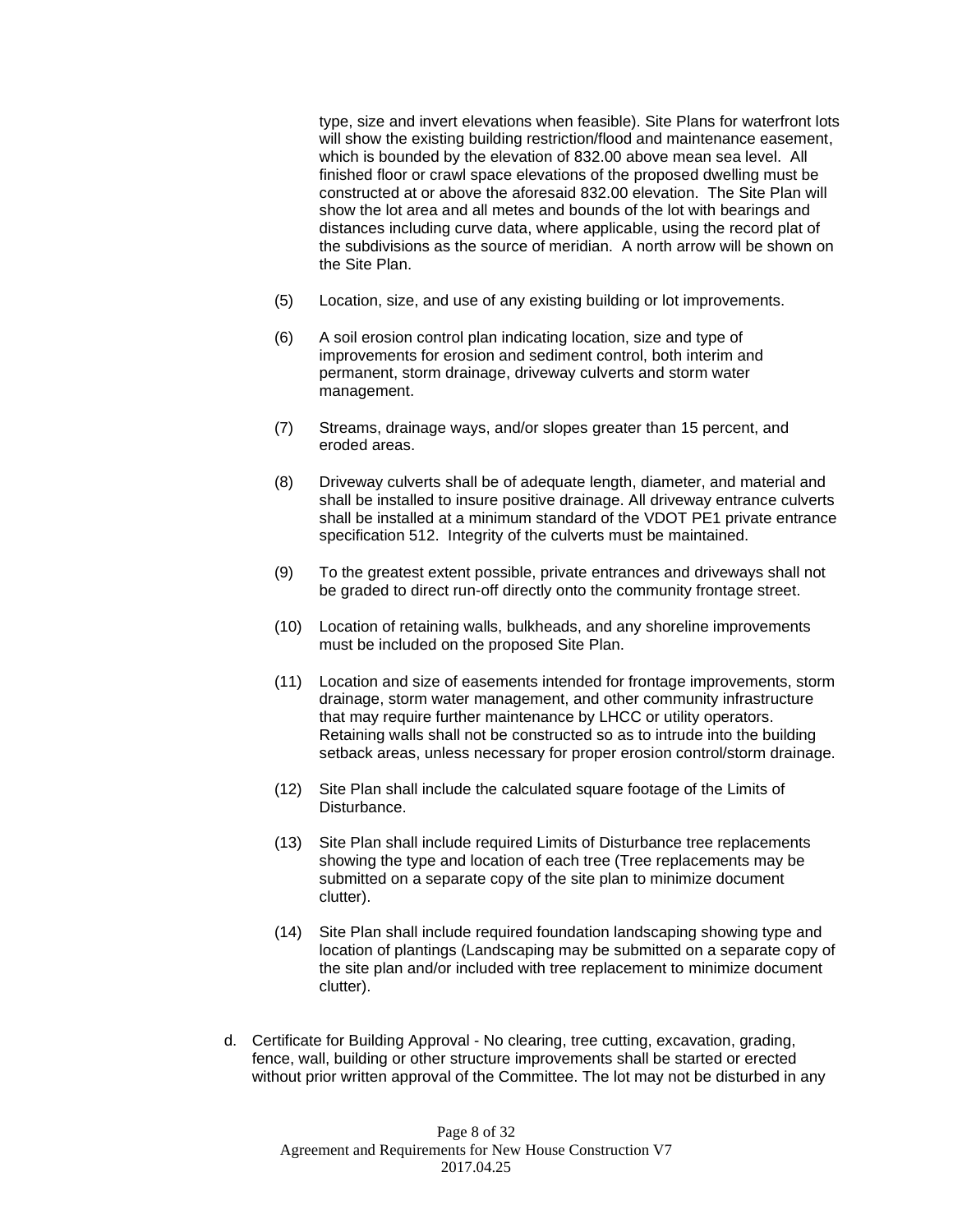manner, EXCEPT for limited cutting of underbrush to permit staking, until the plans, specifications, and details for the house or other structure have been reviewed and thel Committee has granted a Certificate of Building Approval.

- e. Stone Access and Debris Management Prior to any construction, stone shall be placed on any disturbed area that is to be used for access to the lot. Dirt, mud or other debris tracked onto the roadways or other Common Areas of Lake Holiday or onto other private property, whether from the construction site or from road shoulders in the vicinity of the construction site, shall be removed on a daily basis by the lot owner or contractor.
- f. Road Obstruction Builders are prohibited from obstructing the road right of way during the process of clearing a lot and construction of a building. The Committee may make exceptions in hardship cases.
- g. Drainage and Sediment Control
	- (1) No owner of any property shall interfere with the natural drainage of another property owner's lot, or block any drainage ditch to direct the flow of water from or along any street.
	- (2) Natural drainage ditches, including those in the street right-of way, shall not be filled or obstructed. Lot owners are prohibited from placing structures, plantings, or other materials in the road right-of-way that interfere with its intended uses, i.e., drainage and temporary parking. Suitable stone may be placed, with Committee approval, in the drainage ditches to control erosion.
	- (3) Approved temporary erosion and sediment control measures shall be installed on any lot subject to land-disturbing activities.
	- (4) Silt fences, sediment traps, straw bale barriers, diversion dikes, embankment stabilization, construction entrances, tree protection barriers, and other protective measures shall be employed to contain erosion and sediment onsite during the construction period. Erosion controls shall be in place prior to any land being disturbed.
	- (5) The Site Plan submitted with each Application for construction shall show the existing flow of surface water run-off, proposed paths for surface water runoff, erosion control methods to be used during the construction phase, and the final erosion and drainage control plan. Special attention must be given to road culverts, existing water run-off channels, and streams. Care shall be taken not to change the normal flow patterns.
	- (6) Site Plans shall indicate how run-off from down spouts and run-off from foundation drainage systems is to be channeled.
	- (7) Every attempt shall be made to ensure that water carrying construction debris is not routed onto adjacent properties. The Committee may require the installation of dry creek beds, silt traps, French drains, infiltration trenches, bio-retention areas, and/or other silt collection devices or systems, as well as other filtration, extractions, sedimentation or other devices or systems to prevent siltation transfer onto adjacent property.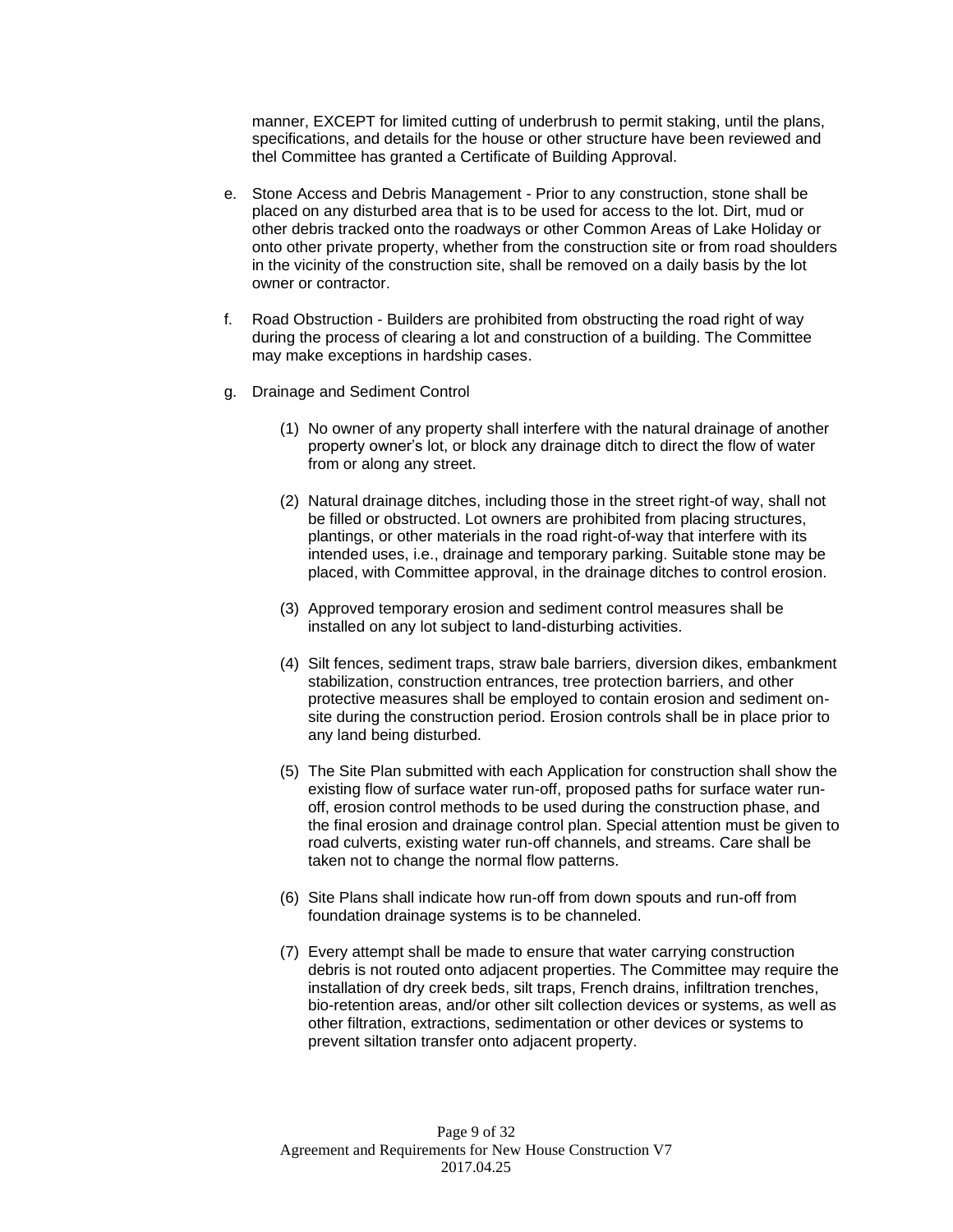- (8) Natural drainage ways shall provide permanent erosion and sediment control protection, employing slope stabilization measures, vegetative cover on embankments, and adequate lining of channels to reduce erosion potential.
- (9) All erosion and sediment control measures shall be maintained at all times. Significant amounts of sediment which accumulate on site or which settle out into natural outfall areas during the construction process shall be collected, evenly distributed, mixed with and covered with topsoil.
- h. Erosion Control Plan In the layout of landscape and topography for new homes, designers must keep in mind that this is a lake community. The impact of their designs on the health of the lake must always be given paramount consideration. Low maintenance ground covers, e.g., blue rug juniper, periwinkle, ivy, etc., must be used rather than high maintenance plantings that will require importation into the watershed of nutrients in the form of fertilizer or other nutrient sources, e.g., compost. Grasses for slope stabilization need to be low maintenance species. If the desired development of a lot cannot be done without lawns, the area must be graded so as to reduce runoff to an absolute minimum and must be surrounded by a buffer area to further minimize migration of the nutrients into the ground water and the lake.
	- (1) During the construction process the general contractor shall attempt to preserve and maintain existing trees and vegetation. Tree protection measures shall be employed where warranted.
	- (2) The location of buildings, driveways, and other improvements shall be sensitive to major trees and vegetation. No trees two (2) inches or greater in diameter measured at six (6) inches above ground are to be cut without prior approval of the Committee.
	- (3) All slopes and highly eroded areas shall be prevented from erosion by employing any erosion and sediment control measures required.
- i. Storm Drainage Natural drainage patterns on the lots will be inspected and photographed by the Committee when reviewing proposed dwelling sites.
	- (1) To accommodate post construction drainage, lot "ridges," berms, level spreaders and/or diversion dikes must be employed singly or in combination, where appropriate, to divert overland drainage into and through natural swales and drainage ways. Grading designs must create earthscaping patterns, which reduce the velocity of runoff, increase the filtration of rainfall, and maximize the filtering of runoff prior to storm drainage entering into the natural drainage system.
	- (2) No drainage way shall be obstructed, removed, relocated and/or otherwise altered without documentation that an adequate alternative storm drainage solution can be achieved.
	- (3) Where existing on-lot drainage ways and/or streams are obstructed by debris, erosion, sediment, and other materials, these materials shall be removed and the drainage way or stream shall be restored to a positive drainage condition.
- j. Storm Water Management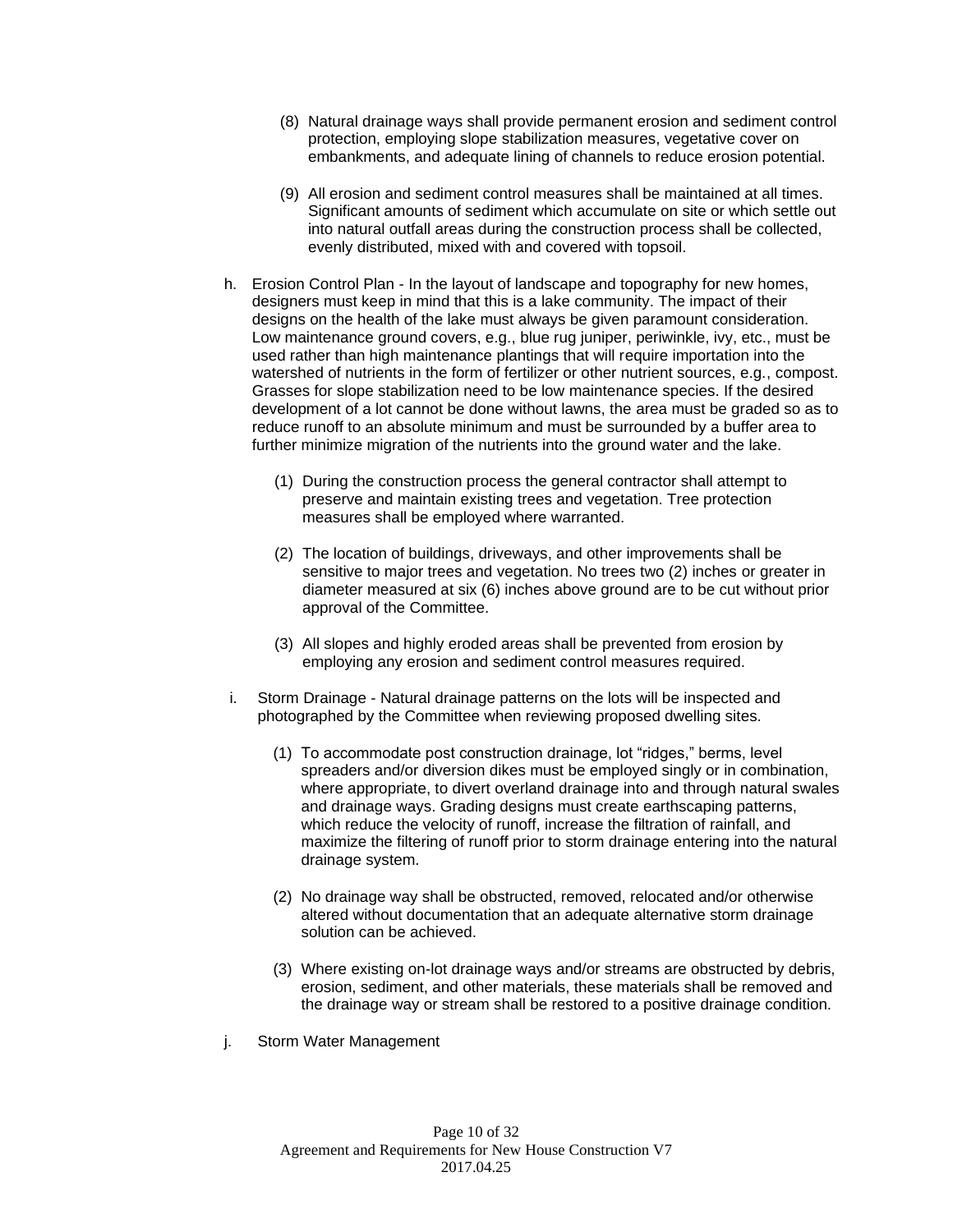- (1) Run-off from roofs of residences, other building structures, and other impervious areas shall be managed so as to insure that the flow velocity is reduced to flow rates which will not cause erosion. Run-off from driveways or sump pumps is not permitted to be routed into the sanitary sewer system or directly into the lake. Storm water runoff from roof guttering and downspouts is not permitted to be routed into the sanitary sewer system. Erosion control devices and/or systems used to accomplish this management will be shown on the Lot Development Plan.
- (2) Grass and/or hardy ground cover must be planted to ensure runoff is filtered before entering the lake or streams leading to the lake. This action is especially important where natural drainage paths will receive overland runoff from the developed lot. Mulching, matting or biodegradable materials shall be employed to stabilize seeded areas. All ground cover shall be applicable to the season and region.
- (3) If needed, gravel infiltration trenches shall be constructed parallel to impervious driveways and parking surfaces to collect and detain runoff from those surfaces (to meet the requirements of i. 1 above).
- k. Water Conservation Considerations
	- (1) Lot owners and builders are encouraged to make maximum use of drought resistant grasses, shrubs and trees as these plants are more likely to survive during times in which water use may be restricted.
- l. Site Considerations
	- (1) Off-street Parking. Each residence must have off-street parking for each vehicle permanently garaged at the location, but in no event less than parking for two vehicles.
	- (2) Tree Removal
		- 1. No tree greater than two (2) inches in diameter measured at six (6) inches above ground level can be removed without written permission from the Committee.
		- 2. Removal of trees for construction purposes shall be confined to those within the Limits of Disturbance documented on the Site Plan.
		- 3. Trees outside the Limits of Disturbance must be individually marked for removal and approved, in writing, prior to removing them.
			- a. Trees outside the Limits of Disturbance that are removed without written approval must be replaced.
			- b. The equivalent number of trees to be substituted will be determined by the Committee.
			- c. Each replacement tree will have a minimum caliper of two (2) inches.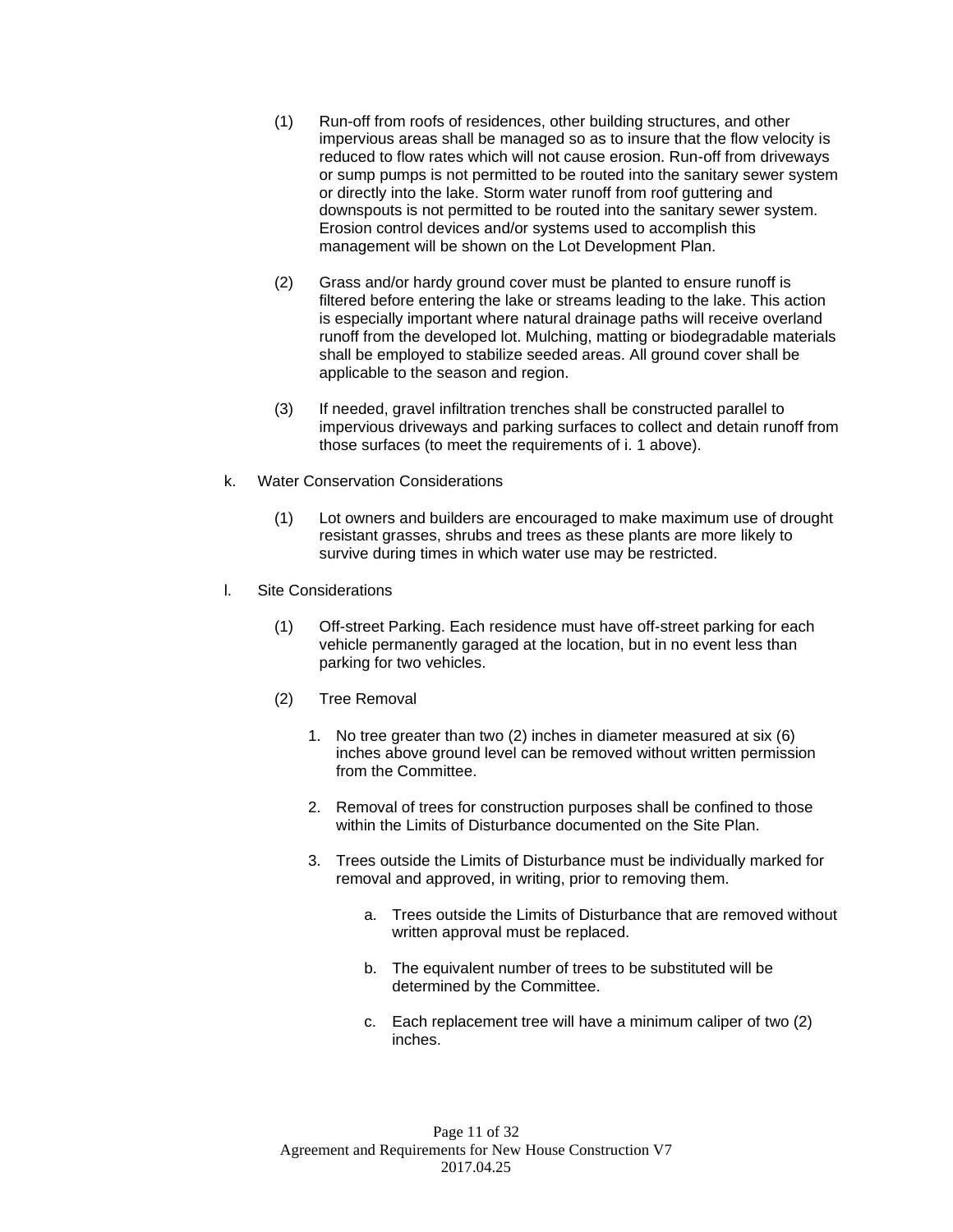- d. Each replacement evergreen tree will have a minimum height of eight (8) feet.
- 4. Disturbance Restoration
	- a. In order to preserve the wooded environment of Lake Holiday, the area of disturbance will be restored by planting trees from the approved list of trees indigenous to the Lake Holiday area. (APPENDIX 3)
	- b. Planting of any tree species or varieties not listed in the appendix will require approval from the Committee.
	- c. Trees will be planted based on the total area of the Limits of Disturbance indicated on the Site Plan.
	- d. The following chart will be used to calculate the number of trees to be planted:

| Limits of Disturbance (sq. ft.) | <b>Number of Trees Required</b> |
|---------------------------------|---------------------------------|
| 6000<br>Τo                      |                                 |
| 6001 To 8000                    | h                               |
| 8001 To 12000                   | q                               |
| 12001 To 14000                  | 12                              |
| 14001 and above                 | 15                              |

- 5. Replacement tree requirements: (All trees selected as replacements must meet the following requirements)
	- a. Trees must be free of disease, injury, or infestation, and must be ecologically compatible with the specifically intended growing area, and planted in accordance with industry standards published in the Virginia Cooperative Extension – Tree Planting Guidelines (Publication 426-702).
	- b. A mix of species is preferred, with at least the first three being deciduous hardwoods.
	- c. No more than thirty (30) percent of replacement trees may be of a single species.
	- d. Trees shall have a minimum caliper requirement of two (2) inches in diameter measured at six (6) inches above the ground at time of planting.
	- e. Two (2) inch caliper deciduous trees shall be a minimum of twelve (12) feet in height.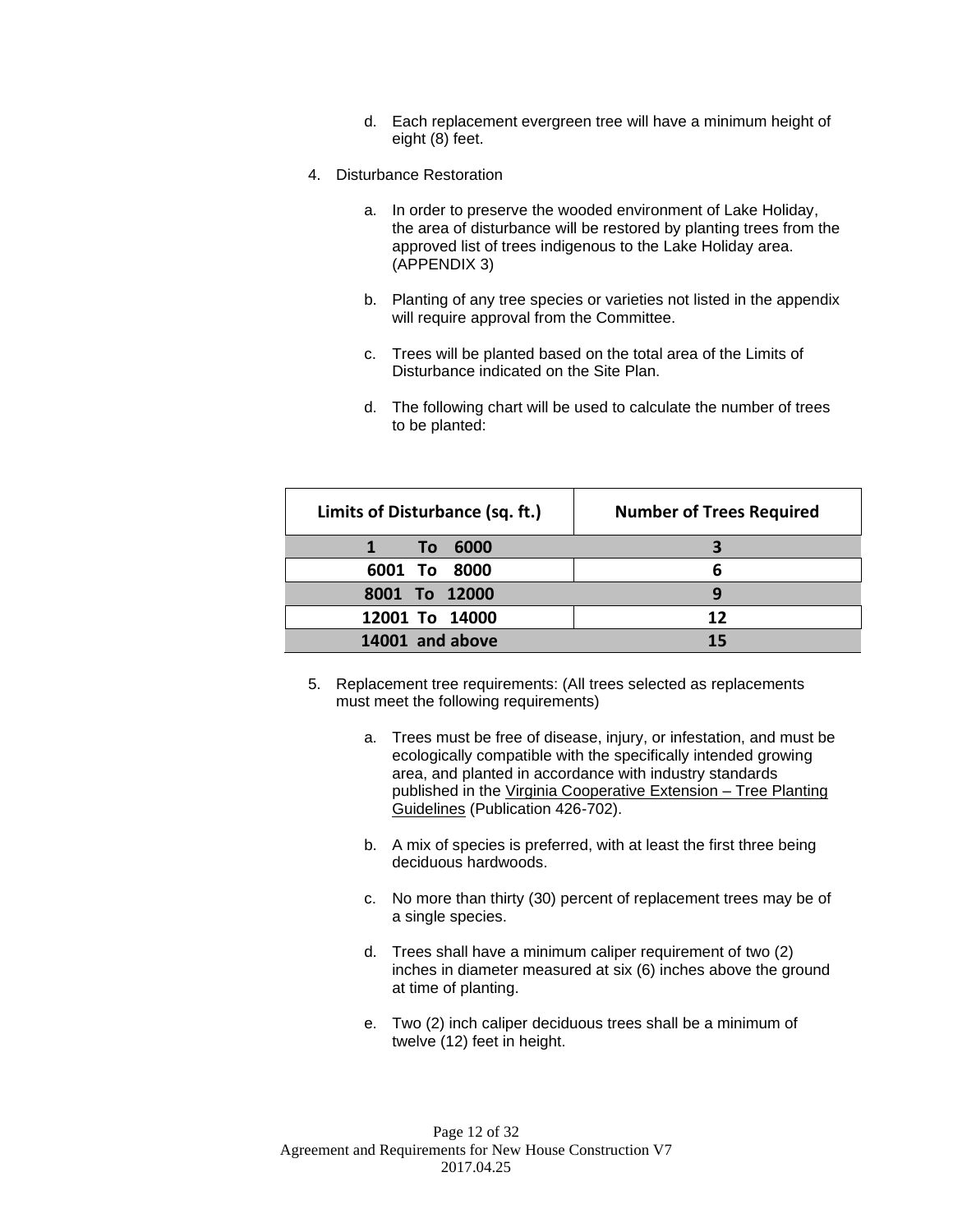- f. Evergreen trees shall be a minimum of eight (8) feet in height at the time of planting.
- g. Deciduous trees shall have a clear trunk, free of branches, to a minimum height of six (6) feet.
- h. Trees shall be balled-and-burlapped, or containerized.
- 6. Trees will be planted within a circular area that matches the drip line of the tree at the time of planting and be mulched to a depth of three (3) inches.
	- a. All trees planted to fulfill the replacement tree requirements shall be in place before a Certificate of Occupancy is granted. In the event that the requirements of this policy cannot be met at the time a Certificate of Occupancy is otherwise granted, the Conformance Bond will be held until the requirements are met.
	- b. All trees planted under the requirements of this policy are required to survive twelve (12) months after issuance of a Certificate of Occupancy.
	- c. Trees shall be bonded via a maintenance agreement in the amount of 100 percent of their replacement cost. Bonds will be released after the 12 month period has passed, and the health of the trees have been certified and accepted by LHCC.
- 7. Tree Credits for each tree within the Limits of Disturbance that are saved, tree credits can be earned to use against the required number of trees to replace.
	- a. Trees saved within the Limits of Disturbance require a drip line circle with mulch.
	- b. Saved tree size is determined by Diameter-at-Breast-Height (DBH) measured at fifty-four (54) inches above the ground.
	- c. Any tree saved as tree credits is required to survive twelve (12) months after issuance of a certificate of occupancy.
	- d. The following chart will be used to determine credits:

| <b>Existing Tree Size (DBH)</b> | <b>Number of Tree Credits</b> |  |
|---------------------------------|-------------------------------|--|
| 4 inches $-6$ inches            |                               |  |
| $7$ inches $-12$ inches         |                               |  |
| 13 inches $-$ 18 inches         |                               |  |
| 19 inches $-$ 29 inches         |                               |  |
| > 30 inches                     |                               |  |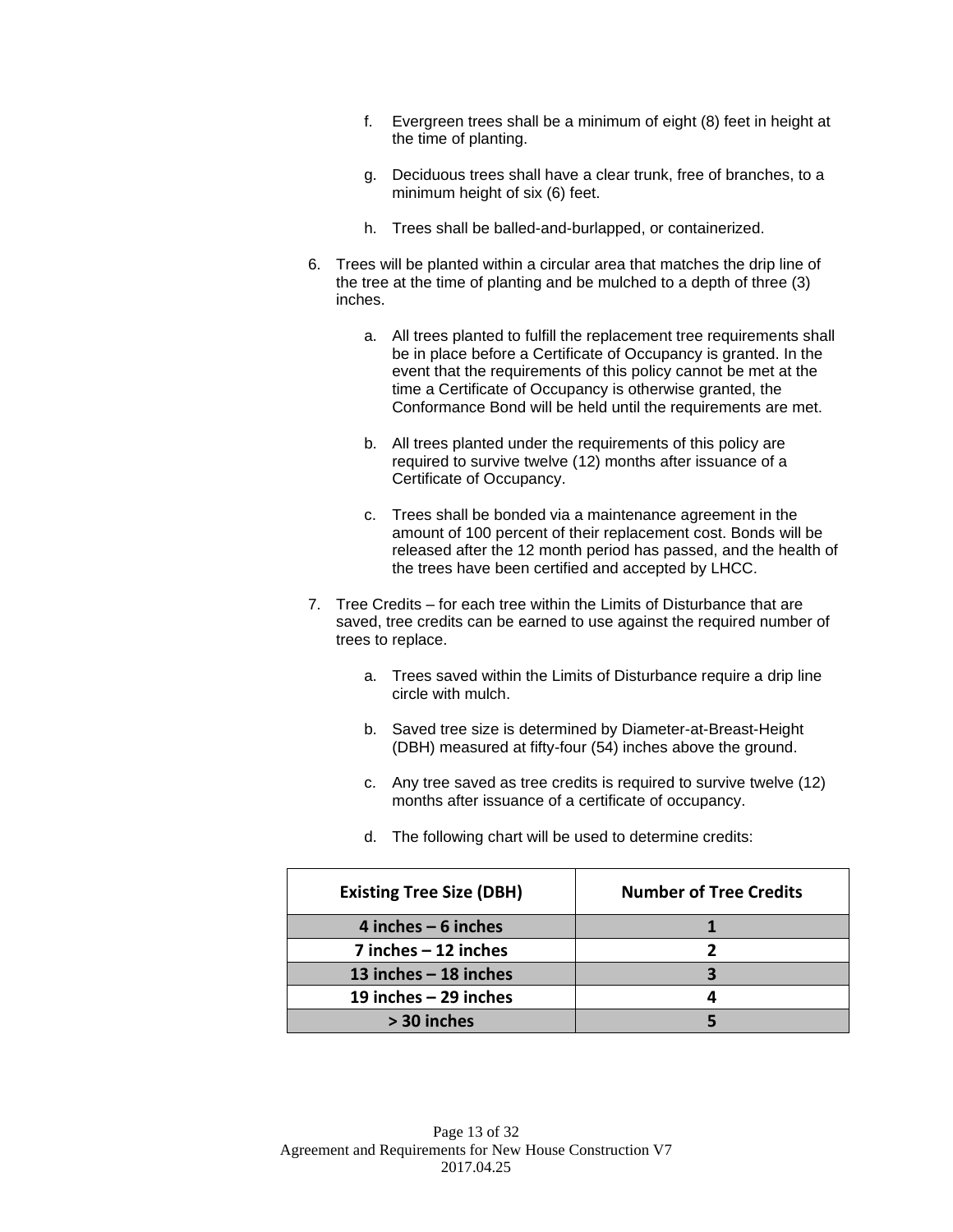- m. Heating Fuel Tanks
	- 1. Propane tanks may be installed: (1) indoors in the main building or an accessory building; or (2) outdoors above ground, on the side or rear yard and screened from view from any lot, street, lake, or the golf course.
	- 2. Liquefied petroleum gas (such as propane) tanks that are not portable may be installed above ground, on the side or rear yard, and must be screened from view from any lot, street, lake, or the golf course. Tanks greater than one hundred (100) pound capacity must be buried.
	- 3. Other types of underground fuel storage tanks, for example gasoline or diesel tanks, are prohibited.

#### 3. BUILDING PLANS FOR PRIMARY STRUCTURE

- a. Harmony with Surroundings Dwellings shall be in harmony with the general surroundings of the lot and adjacent buildings or structures. In particular, dwellings shall be of a bulk, massing, proportion, roof treatment, color, architectural character, type and mix of materials, and building orientation that is compatible with the lot on which it is to be located and adjacent structures. Materials, window treatments, colors and architectural styling shall respect the natural character of the landscape as well as adjoining residences. The building should be sited in such a way as to minimize visual impacts from adjoining lots.
	- (1) Exterior designs must be substantially different in terms of plan, finish, and elevation from adjacent homes in plain view.
	- (2) The main entrance should face a street.
	- (3) Roofs should be ¼ pitch (6:12 slope) or greater. Roof eaves shall be eight (8) inches minimum. Exceptions may be made in the case of Modern Style designs when such designs are approved by the Committee.
	- (4) Plans should exhibit at least a minimal character quantified by three or more roof planes and five or more exterior corners formed by protruding or recessed floor plan areas.
- b. Dwelling Placement The placement of residential dwellings on a lot shall respect and conserve existing mature trees, geophysical forms, and natural drainage patterns. Buildings shall not be placed on steep slopes that are not compatible to the architectural styling of the dwelling.
- c. Site Plans When conducting a review of the proposed structure the Committee relies heavily on the Site Plan and the exterior elevations. The floor plans are considered to the extent that they show the number of finished square feet per floor devoted to living areas
	- (1) The Site Plan must show, by bearings, distance, and a north arrow the dimensions and area of the lot; all applicable building setback lines and easements; the location of the primary structure, including terraces, decks,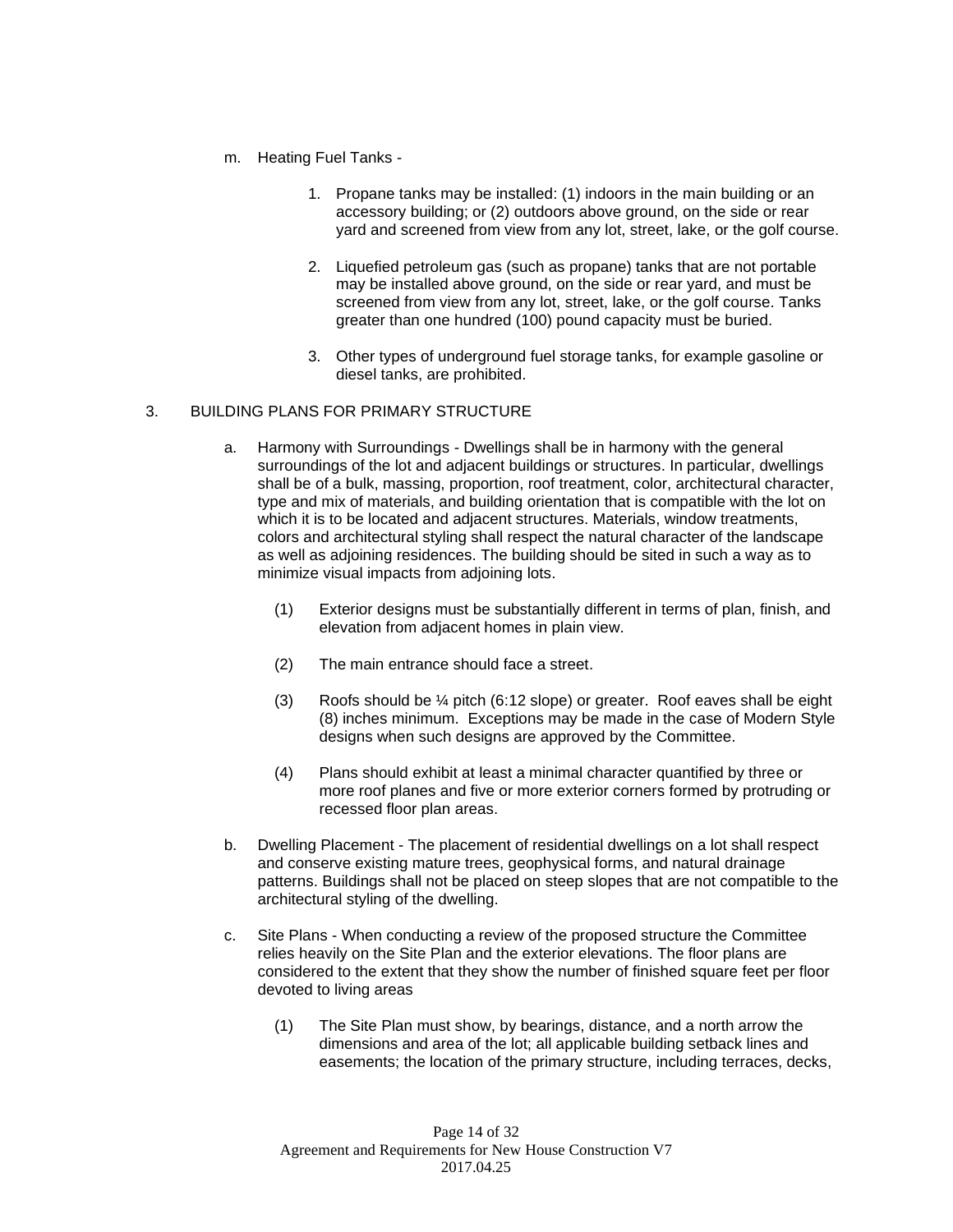patios, porches, docks, retaining walls, driveways, walkways, and parking areas; and the proposed drainage and erosion control provisions.

- Prior to Committee review of the Application, the lot boundaries, building setbacks and perimeter of the dwellings are to be staked with a minimum of four stakes for each element. A string is to be drawn taut around the perimeter of each element. The string representing the front of the dwelling shall be level and at the true elevation of the first floor. The stakes and as much of the string as is practical should remain in place during construction.
- (2) Drawings of the exterior elevations must show the following for the front, rear and each side of the structure: existing and finish grade lines; roof pitch; and all decks or other structures attached to the dwelling, each drawn to scale.
- (3) Floor plans for the foundation and/or basement and each floor of living space must show complete and accurate dimensions; the area of finished living space; and all decks, garages, and porches. The floor plans must be consistent with the elevation drawings.
- (4) All building drawings, including elevations and floor plans, are to be drawn to a scale of one eighth (1/8) to one fourth (1/4) inch to not more than one (1) foot.
- d. Alterations to Stock Plans Alterations made to "stock plans" must be to scale, neatly inked in, initialed and dated by the property owner and consistent throughout. For example, an added window must show on the floor plan and the elevation. All unused "options" or deleted walls, windows, doors, etc., must be neatly crossed out or otherwise be removed on all drawings of the "stock plans." Any changes to the buildings exteriors, after a Certificate for Building Approval has been obtained, must be documented and resubmitted to the Committee.
- e. Additions to Stock Plans Storage sheds, docks, and all other structures documented in "stock plans" or added to "stock plans" must follow the LHCC Agreement and Requirements for New House Construction in existence at the time.
- f. Lot Grading Plan
	- (1) Lot grading must establish positive drainage patterns, which do not impact adjacent properties, and to ensure that buildings and other lot improvements will not adversely impact the adjacent properties by overland drainage. Grading of any dwelling shall provide positive drainage away from the structure at a minimum grade of 2 percent (2%) across grass or mulched surfaces and a minimum grade of 1 percent (1%) across impervious surfaces.
	- (2) Lot grading shall ensure that existing natural drainage patterns are respected and that adequate drainage outfall swales can be connected to natural channels. Manmade and configured swales to be planted in grass shall not exceed a slope of 4 percent (4%). Where possible, gentler slopes and broad, parabolic swales are recommended to maximize runoff retention, infiltration and absorption. Artificially established swales in excess of 4 percent (4%) shall be stabilized, lined and planted.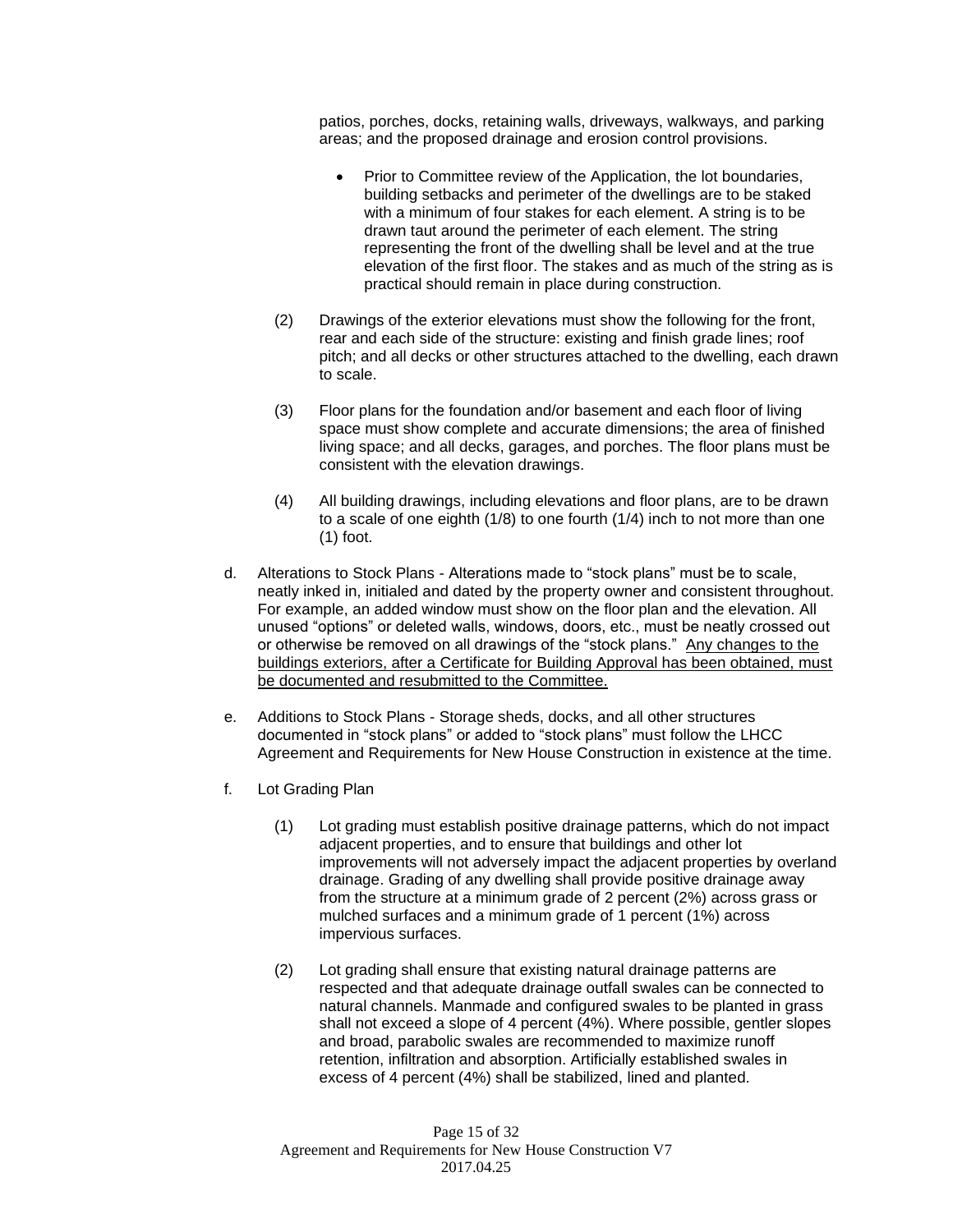- (3) Lot grading shall minimize total excavation (cut and fill) requirements across the lot. Excavation activities at the edges of the lot shall not create any unnatural transitions with adjoining lots.
- (4) Where excavation is contemplated on slopes in excess of 2:1 (two foot rise for each foot of horizontal distance) or with unstable material, the stability of these areas must be verified by a foundation or geo-technical consultant.
- (5) Where possible, driveway slopes shall have the minimum slope possible and driveway entrance lands shall be smoothly contoured into the intersecting community roadway at a transitional grade of 4 percent (4%) or less.
- (6) The grading plan shall provide spot evaluations where the slopes are greater than 15 percent (15%) and clearly define proposed contours sufficient to enable the Applicant's contractor to properly grade the lot. The plan shall provide spot grades to the nearest one-half (0.5) foot at the building corners, first floor elevations, terraces, stoops, walkways, and storm water management and drainage structures.

#### 4. BUILDING PLANS FOR OTHER IMPROVEMENTS

- a. Other Improvements
	- (1) Additional improvements that are built simultaneously with the main structure must be included in the original plan submission. Any improvement planned for the lot must be accompanied by supporting material as to size, shape, materials and colors. For example, the Committee will not approve a dock, deck, garage, patio, and/or storage building, etc., that appears only on the Application and not on the construction plans or Site Plan.
- b. Temporary Structures
	- (1) A temporary structure used during construction for storage of equipment and/or materials may be placed on the lot. Temporary structures shall not, at any time, be used as a residence or permitted to remain on the lot after completion of construction.
	- (2) Additionally, the size, shape, color, exterior materials, location and other elements of design visible from the street, common properties, lake, golf course or other lots of the community must be approved by the Committee.

#### 5. EXTERIOR APPEARANCE OF STRUCTURES

- a. Color Approval The Committee shall have the right to disapprove any design or color scheme of the proposed house or structure.
	- (1) The exterior colors of all structures must be compatible with the surrounding community. In the interest of preserving the natural wooded appearance and harmony of the community, muted colors, such as natural and earth tones are recommended.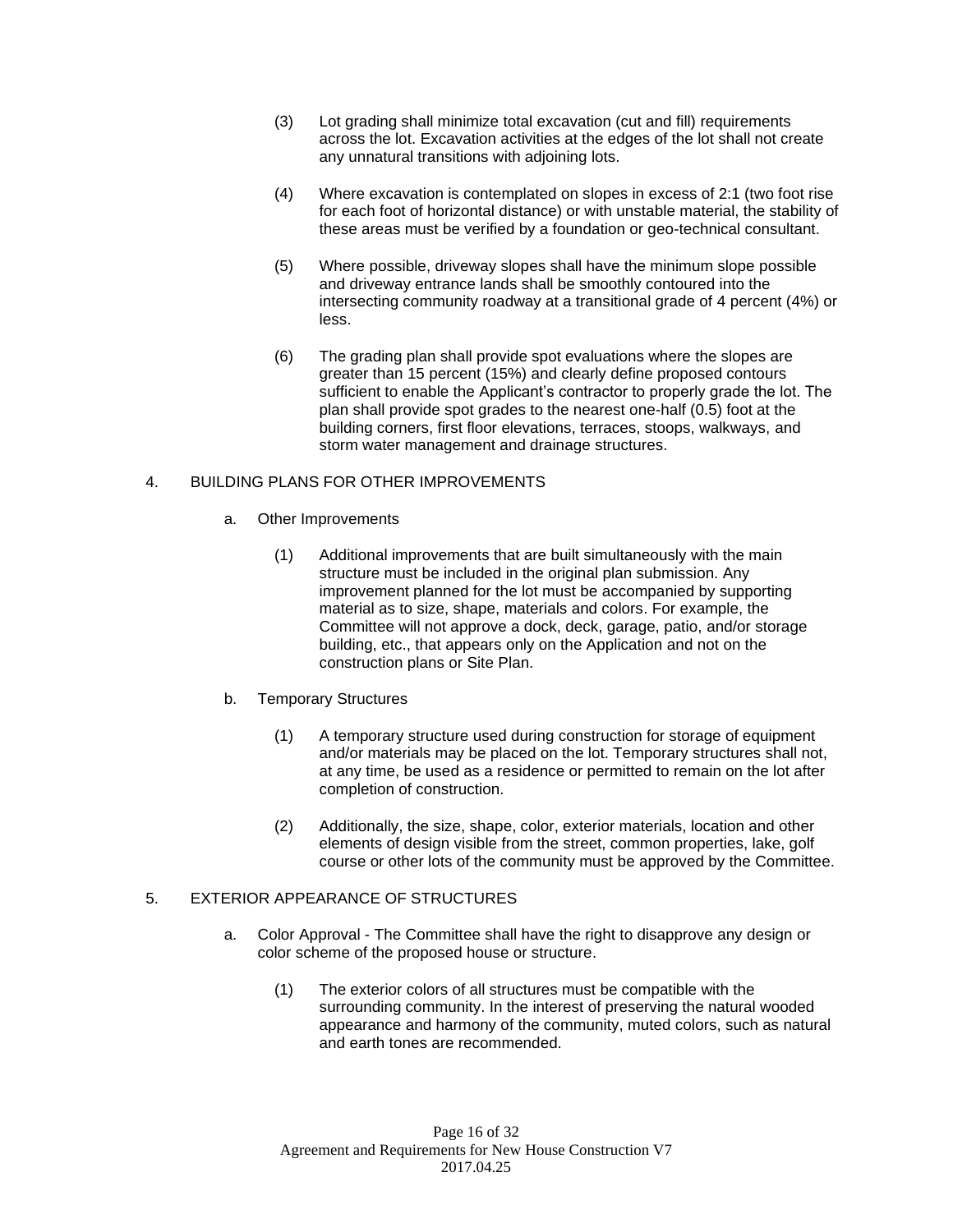- (2) White or that which can be perceived to be white or brightly [glaring] colored structures will be discouraged. Exterior trim, such as door trim, window trim, garage doors, shutters and gutters may be white.
- (3) Sample color chips shall be included with the Application. Color chip samples will be returned to the property owner upon request if the structure is not approved. If the structure is approved, the color chips will be retained as part of the official Committee file on that lot.
- b. Lighting
	- (1) No residential lot shall employ any type of high intensity discharge lighting such as mercury vapor, metal halide or high or low-pressure sodium.
	- (2) All outdoor lighting shall be of wattage, location and positioning that will not result in light being directed onto neighbors' properties or the roads.
- c. Flashing and Chimneys
	- (1) All exterior flues shall be boxed in using materials that match or complement the dwellings. Boxed flues shall run from ground level and pass above the roof line and meet all current Frederick County Building Codes. Any exposed flue pipe shall not exceed 6 inches above the chimney box and need not be painted. Exposed exterior metal flues will not be approved.
	- (2) Boxed flues that exit the roof line shall be constructed of materials that match or complement the dwelling and meet all current Frederick County Building Codes. Any exposed flue pipe shall not exceed 6 inches above the chimney box and need not be painted.
	- (3) Bright metal (unpainted) flashing is not permitted.
	- (4) All chimneys must have fire screens.
- d. Foundations
	- (1) Foundation walls shall not be exposed for more than two (2) feet at the corner of the house that has the highest ground elevation, unless the foundation wall is part of a design feature such as in a split-foyer house. A reasonable amount of cut and fill on the lot is expected, but major changes to the natural contours of a lot shall not be approved.
	- (2) All cinder block foundations must be parged and harmonize with the house color.
- e. Landscaping
	- 1) Street facing foundation areas will be landscaped using shrubs and ornamental trees from the recommended list (APPENDIX 3).
		- a) All shrubs are required to be a minimum of three (3) gallon container size at the time of planting.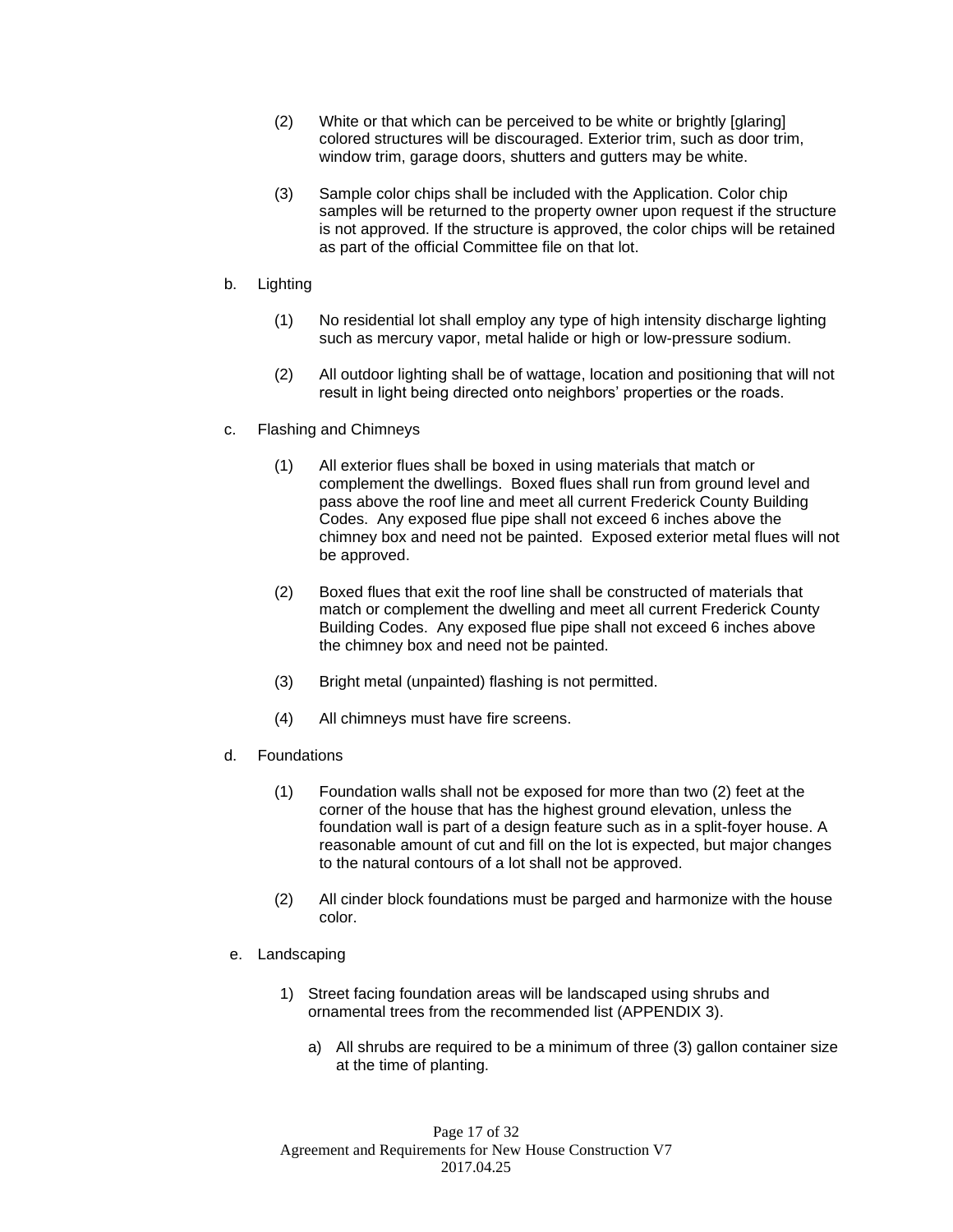- b) Evergreen trees will be a minimum of four (4) feet in height at the time of planting
- c) Shrubs and trees planted under eaves or overhangs should be species that will not exceed a height of (8) feet at maturity.
- 2) A minimum of ten (10) shrubs and one (1) ornamental tree is required.
	- a) The ornamental tree is not counted toward the required Limits of Disturbance tree replacement.
	- b) Planted areas will include suitable mulching to a depth of three (3) inches.
	- c) It is *highly recommended* to select "deer resistant" species.
- f. Roofing Materials Acceptable roofing materials include asphalt or fiberglass shingles, wood shingles, and shakes or slate. Metal roofing may be approved for special applications, such as over bay or bow windows, where the expanse of metal is minimal. Rolled roofing, shiny metal roofing, and corrugated fiberglass shall not be approved. White is not permitted as a roof color.
- g. Siding Materials Acceptable siding materials include wood siding, wood shakes, grooved textured plywood, stone, brick and log. The Committee may approve vinyl, aluminum, hardboard siding, and stucco if it gives the genuine appearance of wood and/or if it complements the style and special design features of the building.

## **SECTION C. ARCHITECTURAL REVIEW AND APPROVAL PROCESS**

- 1. AUTHORITY TO REVIEW AND APPROVE NEW CONSTRUCTION APPLICATIONS
	- a. Enforcement The Committee shall be responsible for the supervision, inspection, and enforcement of these requirements.
	- b. New Procedures The Committee may, from time to time, establish reasonable administrative procedures in addition to those cited herein as may be necessary for the proper administration and implementation of these requirements.
	- c. Submission of Application The Application for Building Approval shall be submitted to the Administrative Office, along with all required information. The Committee shall not consider an Application until it is complete: i.e., includes all required attachments and relevant samples.
	- d. Scheduling Notification After an application has been verified as complete in the Administrative Office, the property owner will be notified that they have been added to the agenda of the next Committee meeting.
	- e. Approve/Disapprove The Committee shall approve or disapprove the plans, specifications, and details of the Site Plans within thirty (30) calendar days from the time the Application appears on the Committee agenda.
	- f. Final Compliance Inspection It shall be the responsibility of the Applicant or his/her agent to notify the Committee when the lot is ready for final inspection for compliance with the approved Site Plan and, further, in accordance with the inspection schedules as required. If the lot owner is not in compliance, a Notice of Completion shall not be issued until necessary improvements are made.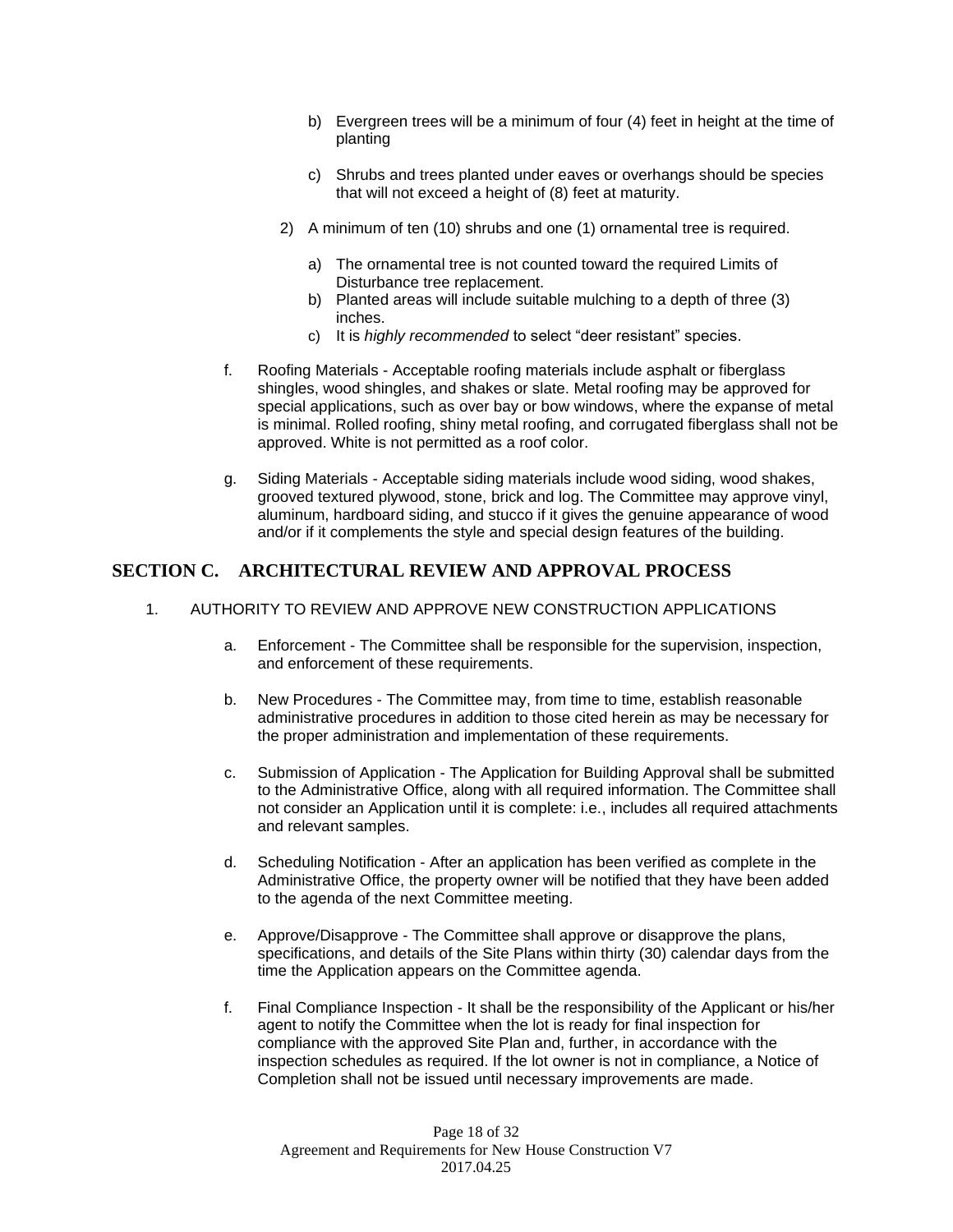#### 2. ADMINISTRATIVE REQUIREMENTS FOR LOT DEVELOPMENT PLANS

- a. Applications Upon request, the Committee or the Administrative Office shall provide the lot owner with the Application and Agreement and Requirements for New House Construction that set forth the specific details to be submitted for Committee consideration. Such Application shall include two (2) sets of the following: Site Plan, Building Plan, Erosion and Sediment Control Plan, Soil Stabilization Plan and Grading Plan. Additionally, one sample of all exterior materials and/or colors is to be provided.
- b. The two copies of the Site Plan shall include the information as set forth in Section B of these requirements. Site Plans that lack required information shall be deemed to be incomplete.
- c. A registered land surveyor shall prepare Site Plans.
- d. One set of all submitted Lot Development Plan documentation shall be returned to the Applicant and the other will be kept as a permanent part of the architectural file for that lot.
- e. Within ten (10) working days after acceptance for review of the Lot Development Plan, the Committee shall place the Lot Development Plan on the agenda for the next meeting.
- f. The Committee shall review all Lot Development Plans. As part of the review and prior to approval, the committee shall conduct a field review of each lot. The Committee relies on the property lines as marked on the lot during all site inspections and does not make any independent confirmation that the property lines as marked are consistent with the plat of the lot.
- g. Lot Development Plans will be approved if they demonstrate compliance with the design criteria, requirements of the Deeds of Dedication, and comply with the requirements of this Agreement. The Committee will issue a Certificate for Building Approval and an Architectural Committee Approval Permit. The Applicant may proceed with lot development activities provided all other requirements of LHCC and other regulating entities have been satisfied.
- h. The Architectural Committee Approval Permit shall be conspicuously placed adjacent to the Frederick County Building Permit at the construction site.
- i. The Certificate for Building Approval and Architectural Committee Approval Permit will not be issued until the Conformance Bond is paid.
- j. In cases where revisions, deletions, or additions are necessary to the Site Plan to complete and satisfy the requirements and/or recommendations, the Applicant shall be notified in writing within ten (10) working days after the meeting of the Committee.
- k. Where a revised Site Plan does not include the requested revisions, the Committee shall suspend review and notify the Applicant, in writing, that the review process shall not proceed until the required revisions are completed. In denying a Site Plan, the Committee shall give specific reasons.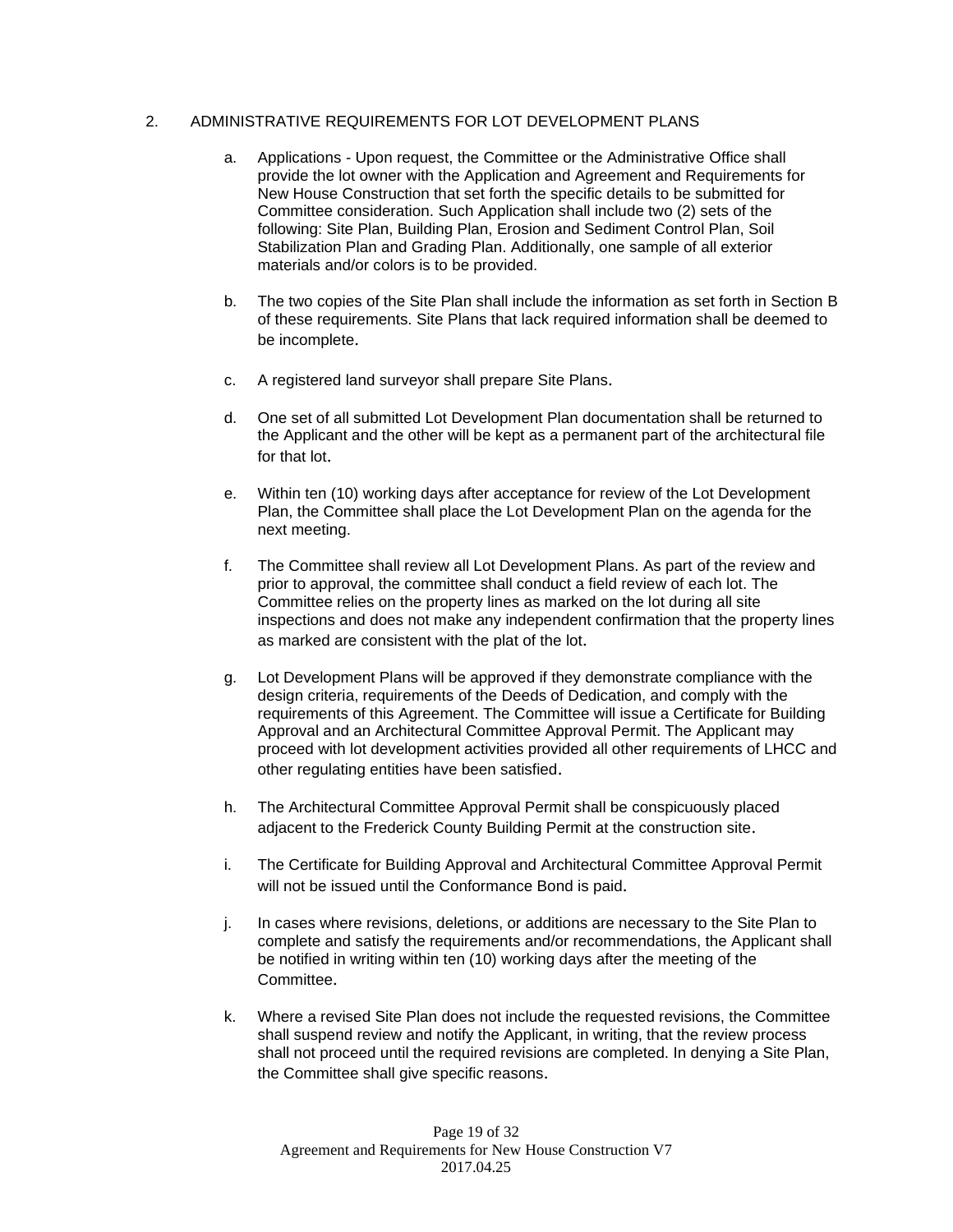- l. **THE APPROVAL SHALL EXPIRE TWELVE (12) MONTHS AFTER RECEIPT OF THE CERTIFICATE FOR BUILDING APPROVAL AS DATED. ONE EXTENSION WILL BE GRANTED. IN THE EVENT THAT CONSTRUCTION IS NOT STARTED WITHIN SIX (6) MONTHS AND MEASURABLE AND PROGRESSIVE CONSTRUCTION ACTIVITY MAINTAINED CONTINUOUSLY WITH NO DORMANT PERIOD GREATER THAN SIXTY (60) DAYS, THE CERTIFICATE FOR BUILDING APPROVAL WILL BE REVOKED AND THE CONFORMANCE BOND WILL BE FORFEITED.**
- m. NO CONSTRUCTION CAN BEGIN until the Certificate of Approval is issued, the Conformance Bond paid and a Frederick County Building Permit is issued.

#### 3. CONSTRUCTION SITE INSPECTIONS

- a. Authorization for Inspection
	- (1) By submitting an Application to the Committee, an Applicant authorizes the Committee, employees of LHCC or their designees to enter upon the Applicant's lot, at all reasonable times during the periods of Site Development Plan review and during construction, for the purpose of ensuring compliance with these requirements and Deeds of Dedication.
	- (2) If the Applicant interferes with or denies the right for inspections, the Committee's approval is withdrawn and all construction activities shall cease immediately. It is the responsibility of the LHCC General Manager to order and take the necessary steps to ensure that construction is immediately halted. The General Manager will notify the Committee of the status of the case.
- b. "On-Site" Inspection Requirements
	- (1) A taut string line or a paint line must be placed to indicate all property lines where any structure is to be built within five feet of the most restrictive building setback line, or where one stake cannot be seen from an adjacent stake. In other instances, each property stake must be readily identifiable with a clear line of site between all stakes. The elevation level of the first floor shall be indicated by a string line, placed between stakes located at the front corners of the structure.
	- (2) The location of any structure addressed in the Application must be staked and strung. Such lines as delineate the principal structure must include or delineate all appurtenances thereto (e.g., steps, stoops, decks, patios, garages, etc.).
	- (3) Additional stakes shall be accurately placed on each property setback line adjacent to the house and shall remain in place until completion for use in determining compliance with setback lines.

#### 4. FINAL INSPECTIONS

a. Request for Final Inspection - Upon completion of construction and lot development activities and prior to the issuance of a Notice of Completion, the Applicant must request a Final Inspection by the Committee.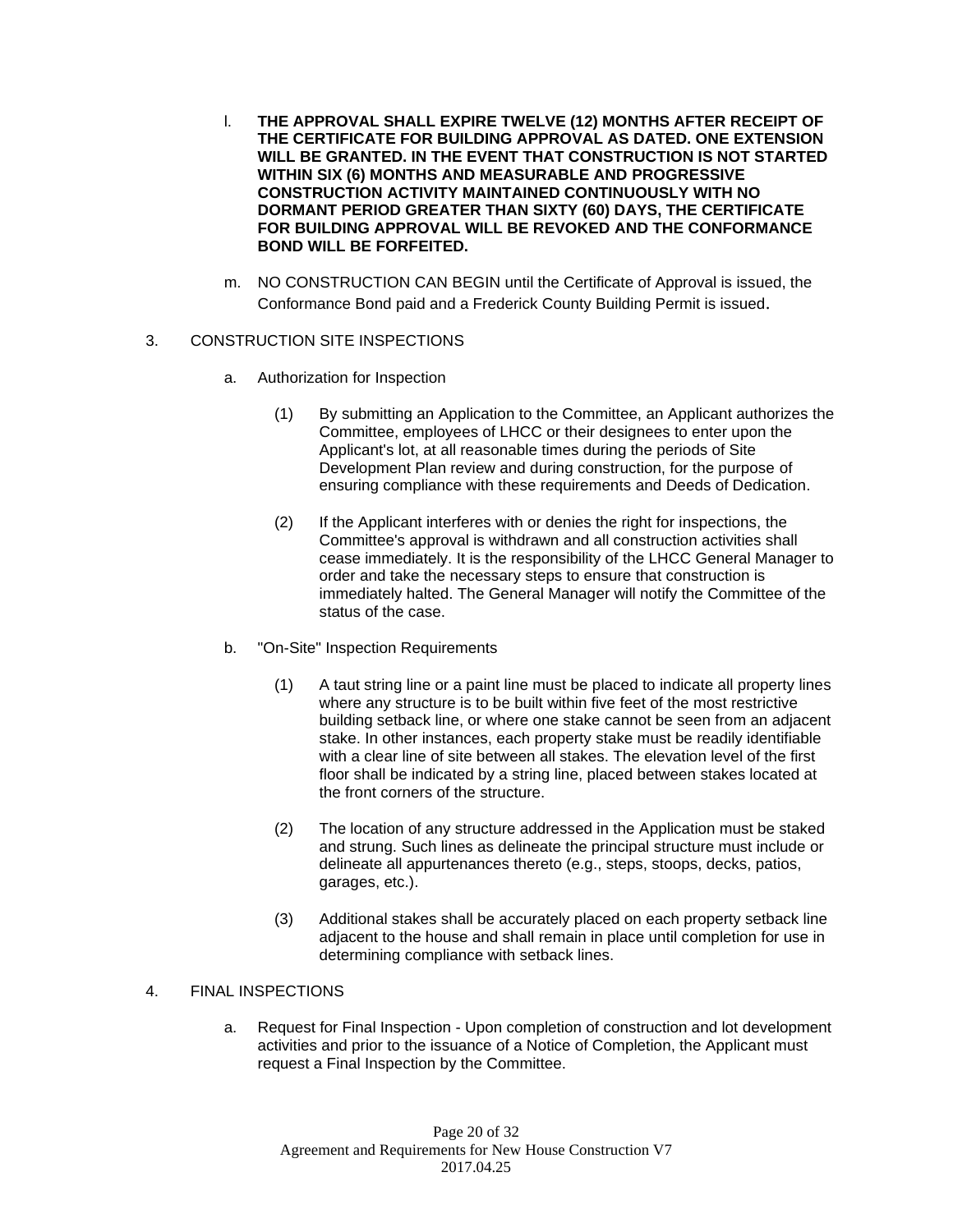- b. Completion Criteria A house is defined as complete when:
	- (1) All exterior work is completed in accordance with the approved Site Plan and architectural elevations.
	- (2) The driveway is completed as specified in the approved Lot Development Plan.
	- (3) The lot is properly graded, all landscaping and tree requirements have been adhered to and all disturbed areas have been mulched, seeded or sodded to prevent erosion.
	- (4) A house number measuring not less than four (4) inches in height, of a contrasting color to its mounting surface for legibility, located in the area adjacent to the front door, and clearly visible from the street shall be installed on every house. If the house configuration or front door location makes it difficult to read the number from the street, an additional set of numbers should be installed at the end of the driveway and visible when the house is approached from both directions. The house number is to remain on the house at all times.
	- (5) The owner or contractor shall be responsible for the safe and legal disposal of all rubbish, refuse, and spoil, vegetation and other waste created by his work. No waste may be left on or disposed of on site or in any trash facilities that are intended for the use of Lake Holiday residents.
	- (6) A copy of the "as built" survey of the lot (which was prepared by a licensed surveyor) and required by Frederick County, that shows the structure, including all decks, stoops, porches, driveways, walkways, garages and landscaping, etc., is submitted to the Committee as part of the Notice of Completion.
	- (7) The Committee has completed the final on-site inspection and has signed the Notice of Completion Form.
- c. Compliance with Plan No Notice of Completion shall be issued until the Committee verifies that the lot developments are in compliance with the approved Site Plan.
- d. House Occupation No house shall be occupied until the same has been substantially completed in accordance with the approved plans and specifications and the Frederick County Building Inspector has issued a Certificate of Occupancy.
- e. Refund of Conformance Bond The Conformance Bond will be refunded following issuance of the Notice of Completion.
- f. Property Owner Fee Collections The characterization of the property changes to a home with water and sewer and the LHCC Property Owners' Association assessments are increased when any one of the following occurs:
	- (1) Frederick County issues a Certificate of Occupancy;
	- (2) A request for refund of Conformance Bond funds is received by LHCC from the builder;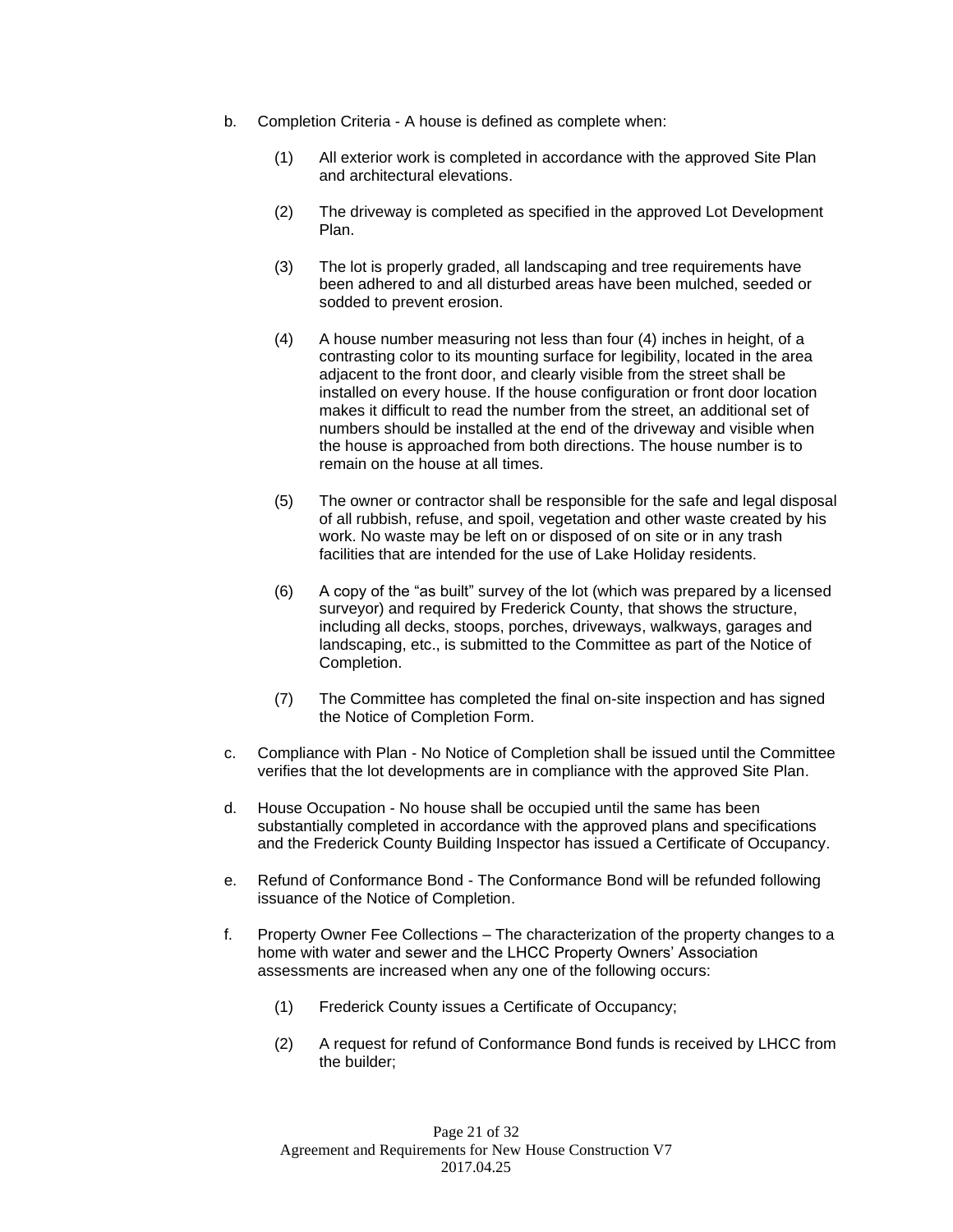- (3) The LHCC Administrative Office issues a resale Disclosure Packet to a new home purchaser;
- (4) Confirmation is received that a dwelling is in use on a daily basis;
- (5) A lease agreement is received by the Administrative Office; or
- (6) A settlement agreement is received by the Administrative Office.
- g. Inspection for Occupants Newly constructed homes that receive Final Inspection from the Committee shall be inspected for occupants from time to time. Non-receipt of a payment coupon, coupon books, notices or other such documents relating to the payment of LHCC Property Owners' Association assessments/fees does not excuse the owner from the obligation to pay. Non-resident owners must provide LHCC in writing with a telephone number and address where the owner can be contacted. Otherwise, all notices will be sent to the Lot address.

#### 5. INITIAL CONSTRUCTION ENFORCEMENT PROCEDURES

a. Levels of Violation - The Committee, and in the case of Level 1 Violations the General Manager or other responsible LHCC representative, shall have the authority to determine whether an Applicant is in violation of the Agreement for New House Construction and the level of violation based on the general terms set forth below:

|                        | <b>LEVEL1</b>              | <b>LEVEL 2</b>               | <b>LEVEL 3</b>                              |
|------------------------|----------------------------|------------------------------|---------------------------------------------|
| <b>Severity</b>        | <b>Most Severe</b>         | <b>Intermediate Severity</b> | <b>Other Agreement</b><br><b>Violations</b> |
|                        | Environmental Damage,      | Unapproved Tree Removal,     | See Details of                              |
|                        | Safety Issues,             | Inadequate Approvals,        | Agreement                                   |
|                        | Infrastructure Harm        | Road Obstruction,            |                                             |
|                        |                            | Cleanliness                  |                                             |
| <b>When Determined</b> | <b>Construction Period</b> | Inspection or Complaint      | <b>Inspection or Complaint</b>              |
| <b>Enforcement</b>     | Immediate Stop Work        | <b>Written Notification</b>  | <b>Written Notification</b>                 |
| <b>Sanctions</b>       | $$500$ minimum +           | $$100$ minimum +             | \$50 per infraction +                       |
|                        | \$100/day                  | \$100/day                    | \$100/day                                   |
| <b>Appeal Process</b>  | To AC, then BOD            | To AC, then BOD              | To AC, then BOD                             |

- (1) Level 1 Violations consist of the most severe violations of this Agreement. Level 1 Violation includes but is not limited to the following:
	- Actions that could damage the environment such as the lake, ponds, streams or the groundwater.
	- Actions of this type could include, for example, run off from dumping or spilling of waste of any type on a lot or on LHCC roads. This includes any environmental damage to any property located within the Lake Holiday development.
	- Actions that compromise the safety of any person or property such as open fires, unsafe operation of construction equipment or vehicles, unsafe storage of construction materials or debris.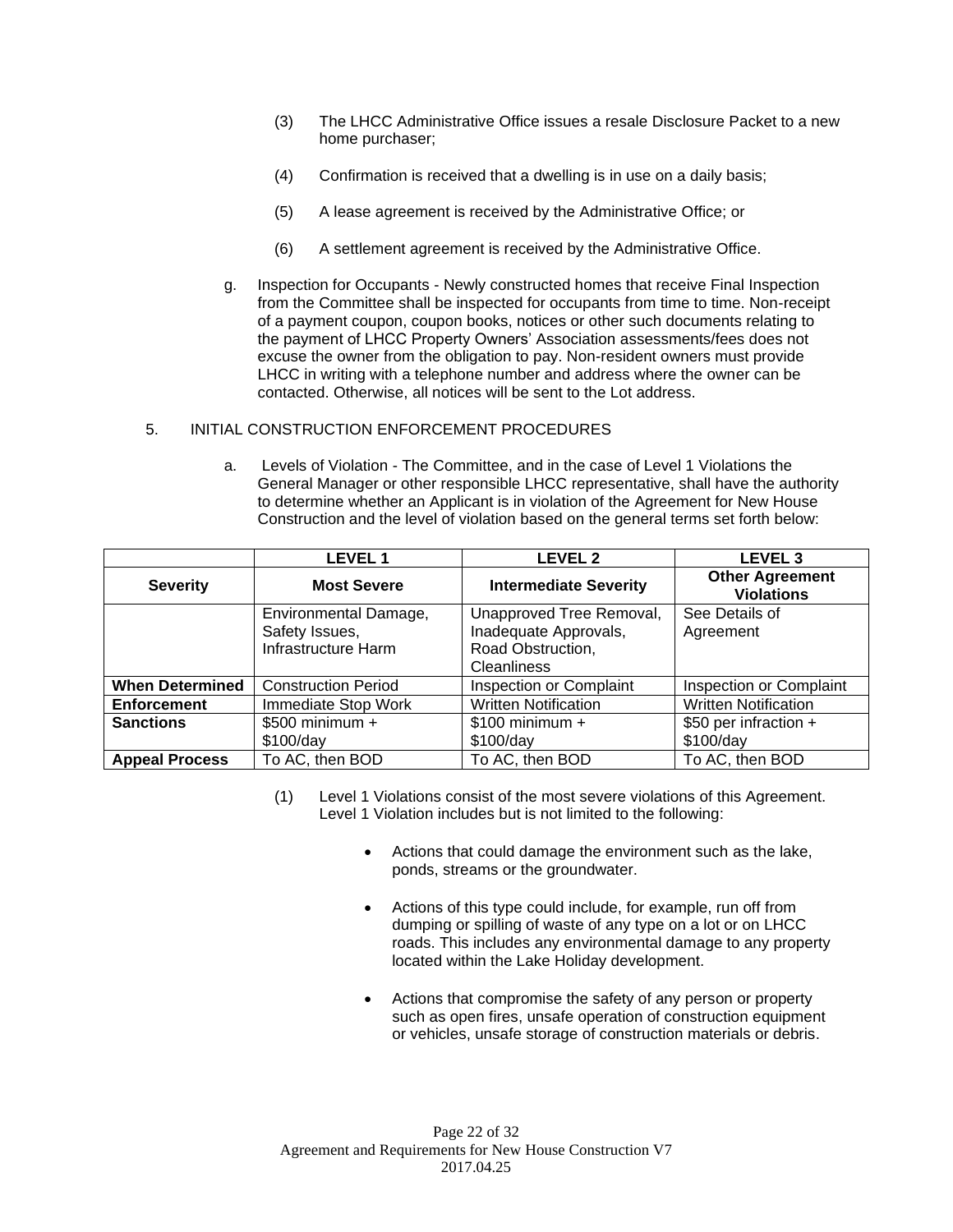- Failure to provide traffic control during loading/unloading/moving of construction equipment that requires obstruction of the safe flow of traffic.
- Actions that could damage any part of LHCC infrastructure or property to include land, roads or utilities. Actions of this type could include, for example, running unprotected tracked equipment on LHCC roads.
- (2) Level 2 Violation consists of the intermediate level of violations of this Agreement. Level 2 Violations include, but are not limited to the following:
	- Cutting any trees not approved in the Site Plans.
	- Initiating construction without the required approvals from LHCC.
	- Vehicles or construction equipment parked on the roads and/or obstructing the safe flow of traffic.
	- The violation of any construction requirements related to the cleanliness or appearance of the site or work related activities of contractors at the construction site.
	- Any other violation of this Agreement, the Deeds of Dedication or other governing documents that is determined to be of a level 2 nature.
- (3) Level 3 Violations consist of violations of this Agreement that include but are not limited to any construction or related activity that is not in compliance with the plans, colors, materials, or drawings that were approved prior to the issuance of a Certificate of Building Approval by the Committee.
- b. Procedures to Address Violations The level of violation shall be validated by the Committee after the fact and the Committee will use the following procedures to address Level 1, 2 or 3 Violations:
	- (1) A Level 1 Violation, the most severe type, may be identified at any time during the construction period, including during Initial Construction Site Inspections, routine construction in progress site inspections, inspections as a result of third party reports or complaints, and/or Final Inspection. All Level 1 Violations will result in immediate action to stop all work at the site until the offending activity or condition causing the Level 1 Violation is corrected. Said action shall be taken by the General Manager, or authorized chain of command.

At the moment of discovery of the violation, immediate response is required by those present at the site and as quickly as practical by the responsible party(s).LHCC and the Committee will maintain close and ongoing oversight until the Level 1 Violation has been fully mitigated.

If the Applicant's remedial actions are deemed to be inadequate and the situation requires additional professional services to properly remedy the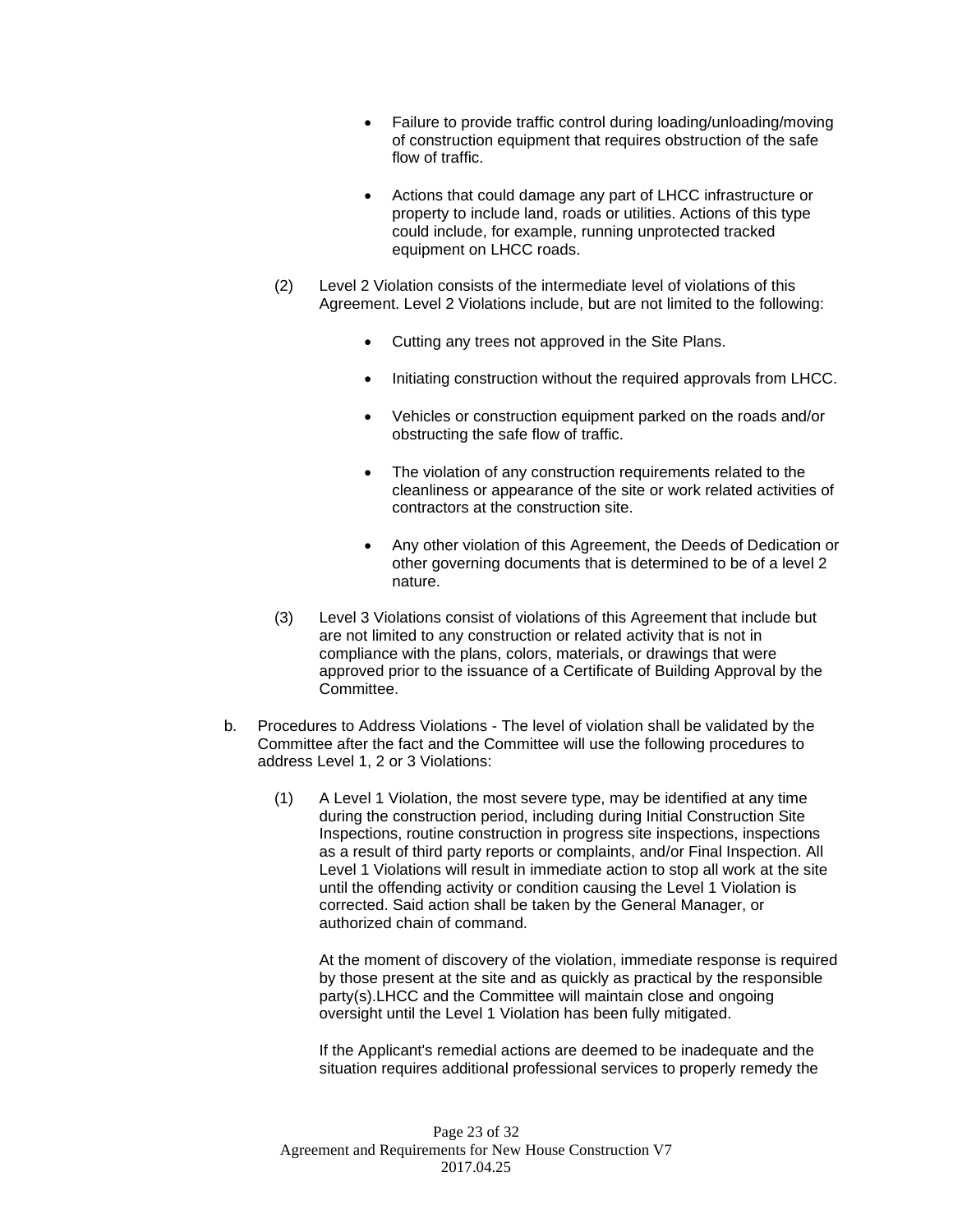Level 1 Violation, LHCC and the Committee shall marshal all necessary resources and or professional services to remedy the violation.

The LHCC General Manager and the Committee retain the right to obtain any and all professional services necessary and appropriate to resolve the violation. The Committee will deduct the costs associated with retaining such professional assistance from the Applicant's Conformance Bond. If the cost of such professional assistance exceeds the amount of the Conformance Bond, LHCC will either deduct the costs of such professional service from a Conformance Bond for another lot owned by the Applicant or assess the Applicant for the additional cost for such professional services not covered by the Conformance Bond. Such assessment may be declared a lien on the property.

A Stop Work Order shall be posted on the site in a location clearly visible from the street. Violation of the Stop Work Order will result in nullification of the Certificate of Building Approval and implementation of any and all remedies of law.

Details of a Level 1 Violation shall be communicated to the entire Committee (either by telephone or by e-mail) by the close of business on the same day it is identified. Validation of the Level 1 category shall be made by the Committee as promptly as possible following notification.

Once the Committee validates that a Level 1 Violation has occurred, the Committee Chair shall request the General Manager to notify the Applicant (or the Applicant's agent) of the details of the violation, including the amount of the penalty to be accessed, in writing by certified mail with return receipt requested.

The Applicant will have two business days from receipt of delivery of the notice to provide the Committee with written remediation plans and a commitment to prevent recurrence of the Level 1 Violation. The remediation plan shall include a schedule and target deadline for completing all actions following those actions required immediately on discovery.

The Committee shall promptly review and respond to the Applicant's proposed remedial plan. If the Applicant's remedial plan is deemed acceptable, the Committee's representative will communicate acceptance of the plan to the Applicant in writing and authorize a resumption of construction activity at the Applicant's site. If the Applicant's remedial plan is deemed unsatisfactory, the Committee shall communicate to the Applicant the areas of the plan that need additional attention, and authorize an additional two business days for the refinement of the deficient plan.

No work shall be resumed at the Applicant's site until the Committee has accepted a satisfactory remedial plan.

(2) A Level 2 Violation may be determined following an Initial Construction Site Inspection, routine construction in progress site, inspection as a result of third party reports or complaints, and/or Final Inspection.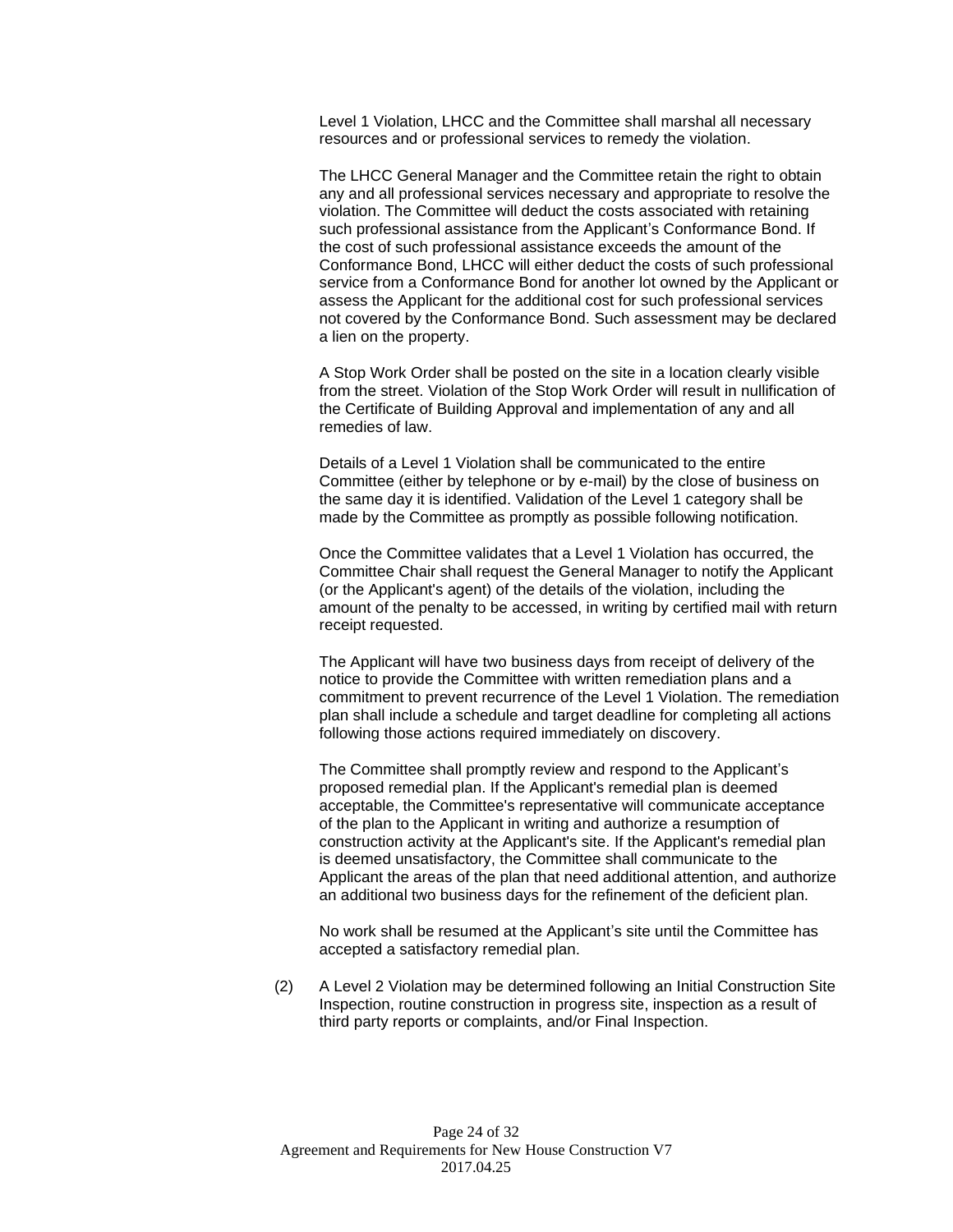Notice of a Level 2 Violation shall be communicated to the entire Committee (either by telephone or by email) by the close of business on the same day it is identified.

Once the Committee determines a Level 2 violation exists, the Committee Chair shall request LHCC management to provide the Applicant (or the Applicant's agent) with written notification, including the amount of the penalty to be accessed, by certified mail, return receipt requested, and if possible by posting at the site of the violation. The notification shall include a request for a remedial action plan. The remedial action plan must include the Applicant's proposed plan to correct the identified deficiency and plans to prevent recurrence of the conditions in the future. The plan must include schedules and target completion dates.

The Applicant shall have three business days from receipt of delivery of the notice to provide the Committee with a written remedial plan or written appeal of the Committee's finding a violation.

The Committee shall promptly review and respond to the Applicant's remedial plan. If the remedial plan is deemed to be inadequate and requires additional, professional services to properly remedy the violation, the Committee's representative shall provide written notice to the Applicant, and if determined to be necessary and appropriate the notice shall inform the Applicant of the Committee's right to retain whatever professional services are necessary and appropriate to resolve the violation and to deduct the costs associated with retaining such professional assistance from the Applicant's Conformance Bond. If the cost of such professional assistance exceeds the amount of the Conformance Bond, LHCC may either deduct the cost of such professional service from a Conformance Bond for another lot owned by the Applicant, or assess the Applicant for the additional cost for such professional services not covered by the Conformance Bond.

(3) A Level 3 Violation will be typically identified during a routine construction in-progress inspection or during a Final Inspection. Notice of a suspected Level 3 Violation shall be communicated to the entire Committee (either by telephone or by email) as soon as practical. Validation of the level of the violation shall be made by the Committee within three business days following notification.

Once the violation is validated, the Committee Chair shall request LHCC Management to send a letter to the Applicant (or the Applicant's agent) informing the Applicant of the violation and the amount to be withheld from the Conformance Bond. The letter shall also require the Applicant to submit a remedial action plan within four business days of receipt. If the plan is not received or approved by the Committee, sanctions will apply.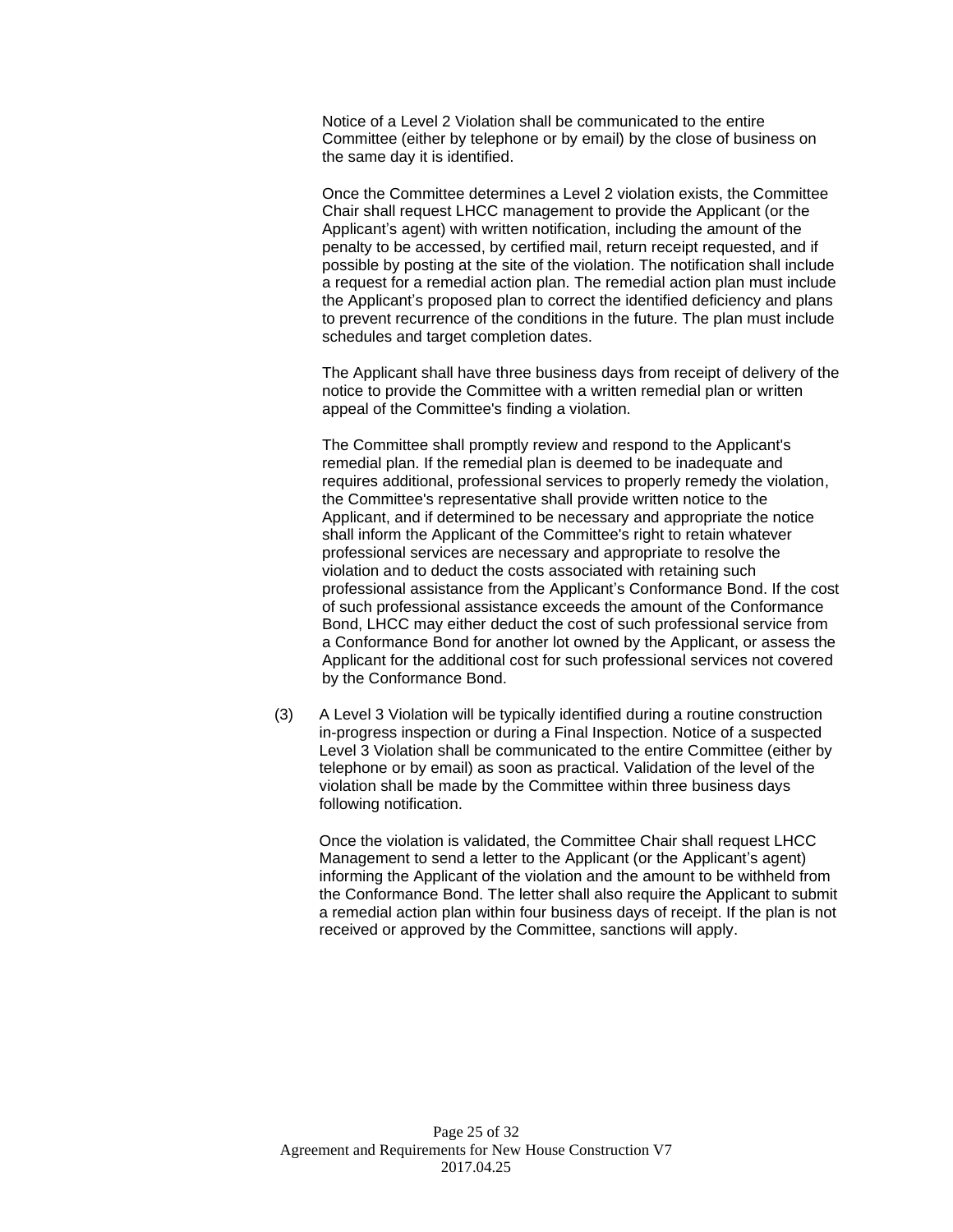- c. If an Applicant becomes aware of any damages to structures, lots, roads or common areas caused either by the Applicant, its employees, invitees, contractors or subcontractors, the Applicant must provide LHCC with prompt notification of the damage incurred and, if known the identification of the responsible party.
- d. Sanctions
	- (1) Failure of the Applicant to respond and correct any violation to the satisfaction of the Committee in accordance with its specified deadline will result in a daily charge of \$100 until the violation is corrected. LHCC will deduct these charges from the Conformance Bond. If the amount of the Conformance Bond is depleted, LHCC will assess any additional charges and may place a lien on the property.
	- (2) Should the Applicant fail to perform any obligation set forth in this Agreement, or within the Deeds of Dedication or other governing documents within three business days after notification of such failure, LHCC may, if practical, perform such work, and at LHCC's sole option, either invoice the Applicant for the cost thereof plus a 25 percent administrative fee, or deduct the cost plus the 25 percent administrative fee from the Conformance Bond. In the event LHCC invoices the Applicant, the Applicant shall pay the invoice within thirty (30) days. Any unpaid balance after thirty (30) days will be assessed and a lien may be placed on the property.
	- (3) Any individual violation of the Agreement and Requirements for New House Construction will result in a one-time penalty of \$500 for Level 1 Violations, \$100 for Level 2 Violations and \$50 for Level 3 Violations. This one time penalty is in addition to any daily recurring penalty imposed for failure to respond as noted in Section 5. c. (1) above.
	- (4) In the event of repeat violations by the same Applicant, the penalties will be "n" times the stated penalty (where "n" is the number of repeat instances for each violation of the same type or circumstances in the preceding twelve (12) months). For example, the first offense of a Level 2 Violation will be \$100. The second offense by the same Applicant for the same Level 2 Violation will be \$200, and third offense for the same Applicant for the same Level 2 Violation will be \$300 and so on. The escalation factor is cumulative for any active sites that Applicant has under construction. The cumulative calculation will be reset to the initial stage if the Applicant has at least twelve (12) consecutive months with no violations.
	- (5) Should the damages herein caused by the Applicant, its employees, invitees, contractors or subcontractors exceed the amount of the Conformance Bond, this document shall not limit LHCC's right of recovery against the Applicant for such excess.
	- (6) All costs associated with correcting a violation are the responsibility of the Applicant regardless of who caused the violation.
	- (7) If an Applicant fails to respond or provides an inadequate response to either a Notice of Required Remedial Measures and Unapproved Changes or written notice of violation, the Committee will declare the Conformance Bond forfeited and issue a Stop Work Order.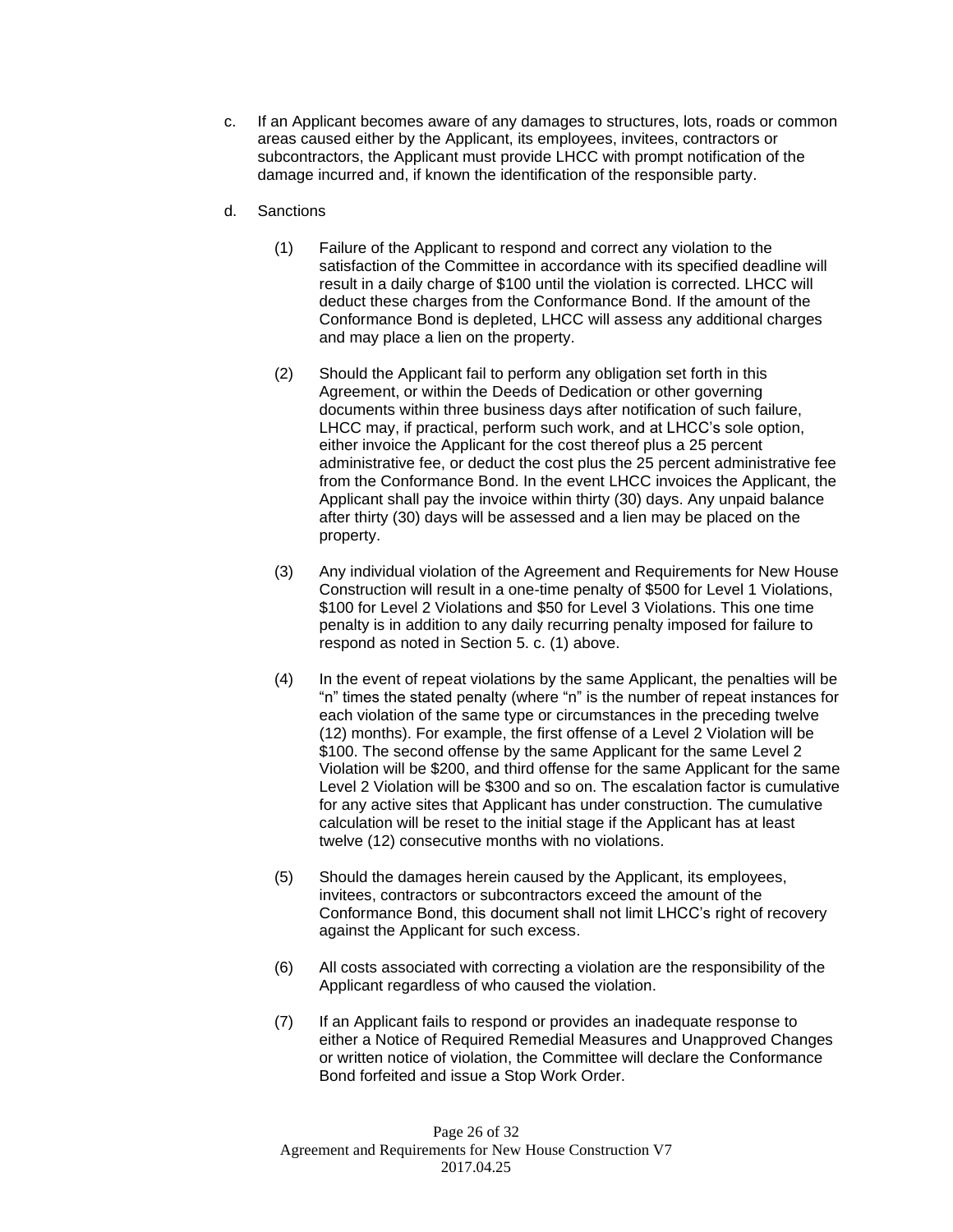- (8) If the Conformance Bond is depleted due to imposed sanctions, a Stop Work Order shall be in effect until the Conformance Bond is restored to its initial level.
- (9) Any required remedial action must be performed in compliance with LHCC's Deeds of Dedication and governing documents.
- (10) LHCC reserves the right to avail itself of any and all remedies of law or in equity to address any violation of this Agreement, LHCC's Deeds of Dedication and governing documents or the Approved Plans.
- (11) Sanctions associated with unapproved removal of trees are governed by existing procedures noted in this Agreement.

#### 6. REHEARING PROCESS

- a. Petition to Rehear to Architectural Committee The Applicant has the right to petition the Committee for a reconsideration of a Level 1, 2 or 3 Violation or reconsideration of any other Committee determination. Requests for reconsideration by the Committee shall be made in writing to the Committee within thirty (30) calendar days from the date of the Committee disapproval letter. The disapproval letter shall be hand delivered or mailed by registered or certified mail, return receipt requested, to the Applicant at the address of record with LHCC, within the timeframe stated in the Virginia Property Owners' Association Act, which is within three days of the hearing.
	- (1) If an Applicant requests reconsideration or appeals the Committee's determination of a violation that the Committee has determined constitutes a safety hazard or may create permanent damage to a structure or the environment if not corrected immediately, the Applicant will take any action required to correct the alleged violation immediately, but shall reserve the right to appeal the Committee's determination after the remedial work is completed.
	- (2) The request for Petition to Rehear by the Committee shall be heard within 15 calendar days of receipt of the request to rehear.
	- (3) If the Committee reconsiders its determination and rules in favor of the Applicant, LHCC will not impose any sanctions against the Applicant for the actions that were the subject of the appeal. If the Committee's decision is again to uphold its determination or deny the approval, the Committee will provide the Applicant with written notice of its decision and may impose sanctions, if appropriate, as provided herein. The Applicant shall have the right to appeal to the LHCC Board of Directors. The decision at this Committee rehearing shall be deemed the final decision of the Committee. The Committee's final decision letter shall be hand delivered or mailed by registered or certified mail, return receipt requested, to the Applicant at the address of record with LHCC within the timeframe stated in the Virginia Property Owners' Association Act, which is within three days of the hearing.
	- (4) It is the policy of the LHCC Board of Directors to provide a fair and equitable rehearing process to be available and applied uniformly to all property owners. Hearings shall be conducted with proper notice-and-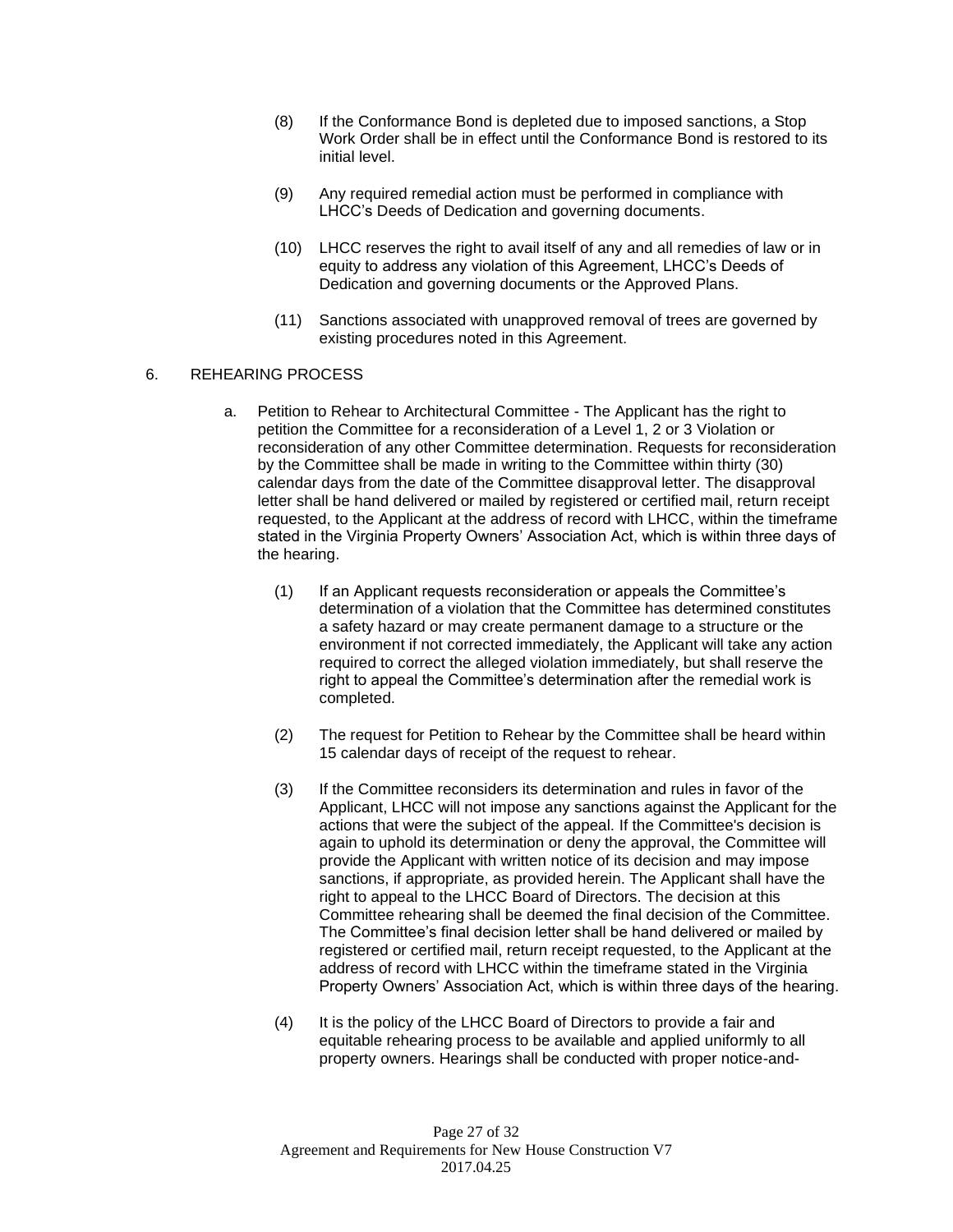comment procedures assuring due process. An Applicant has the right to be represented by counsel or a spokesperson.

b. Appeal to the LHCC Board of Directors - The appeal to the Board of Directors shall only be after the Committee has rendered its final decision. The appeal to the Board of Directors shall be in writing to the Board of Directors and shall be received within thirty (30) calendar days of the date of the letter to the Applicant advising of the Committee's rehearing and denial at the rehearing.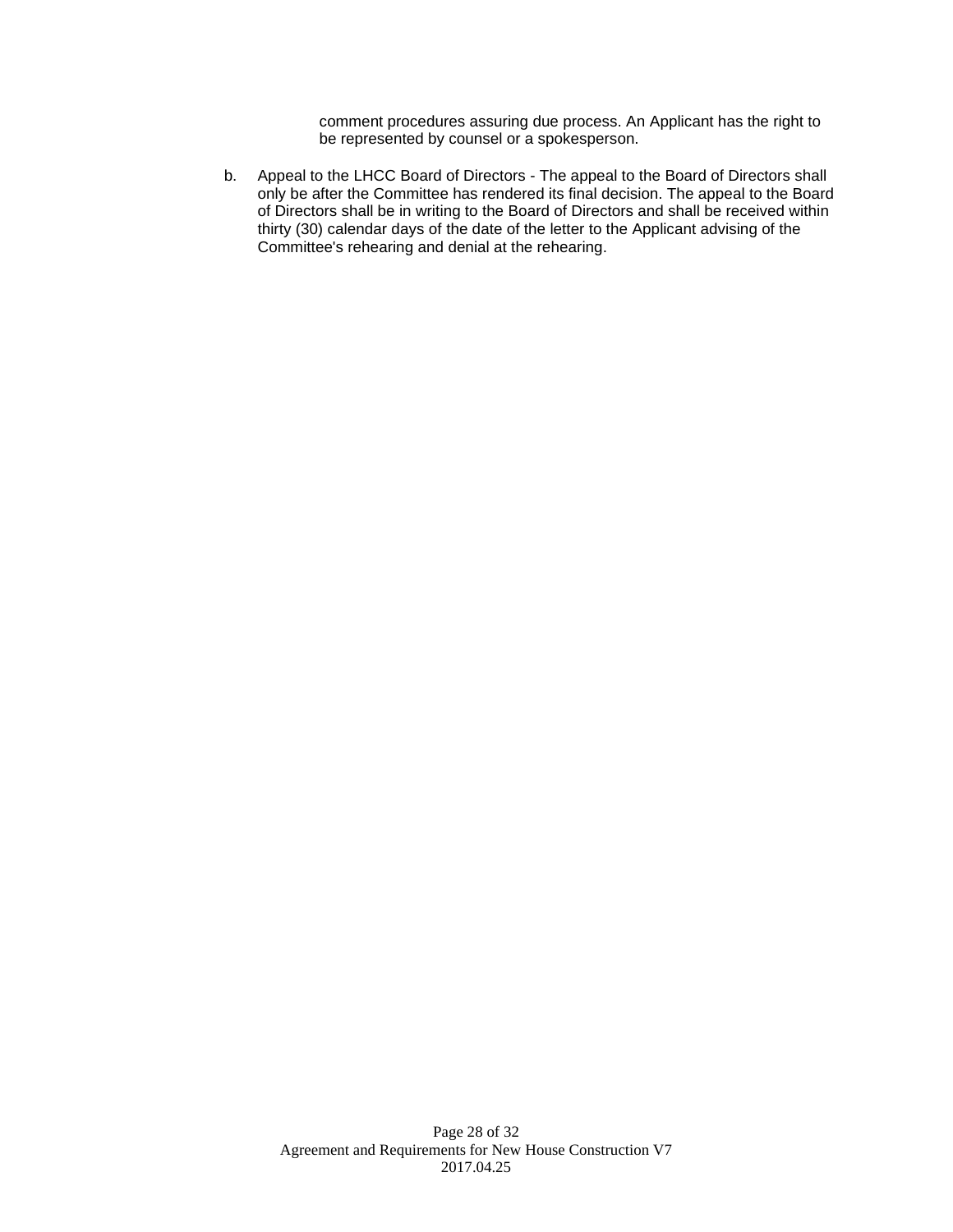## HOUSE SIZE REQUIREMENTS AS LISTED IN THE DEEDS OF DEDICATION

.

| Section        | <b>Square Footage</b> | <b>Square Footage</b> |  |
|----------------|-----------------------|-----------------------|--|
|                | I Story               | 2 Story               |  |
| $\mathbf{1}$   | 1000 on 1 level       | 800 on 1st level      |  |
| 1A             | $2500$ on 1 level     | 2000 on 1st level     |  |
|                |                       | 500 on 2nd level      |  |
| 1B             | 1700 on 1 level       | 1200 on 1st level     |  |
|                |                       | 500 on 2nd level      |  |
| $1B-a$         | 1700 on 1 level       | 1200 on 1st level     |  |
|                |                       | 600 on 2nd level      |  |
| $\overline{2}$ | 1000 on 1 level       | 800 on 1st level      |  |
| 3A             | 1000 on 1 level       | 800 on 1st level      |  |
| 4A             | 1000 on 1 level       | 800 on 1st level      |  |
| 4B             | 1700 on 1 level       | 1200 on 1st level     |  |
|                |                       | 500 on 2nd level      |  |
| 5A             | 1000 on 1 level       | 800 on 1st level      |  |
|                |                       | 200 on 2nd level      |  |
| 5B             | 1000 on 1 level       | 800 on 1st level      |  |
|                |                       | 200 on 2nd level      |  |
| 5C             | 1000 on 1 level       | 800 on 1st level      |  |
|                |                       | 200 on 2nd level      |  |
| 6A             | 1000 on 1 level       | 800 on 1st level      |  |
|                |                       | 200 on 2nd level      |  |
| 6 <sub>B</sub> | 1000 on 1 level       | 800 on 1st level      |  |
|                |                       | 200 on 2nd level      |  |
| $\overline{7}$ | 1000 on 1 level       | 800 on 1st level      |  |
|                |                       | 200 on 2nd level      |  |
| <b>8A</b>      | 1000 on 1 level       | 800 on 1st level      |  |
|                |                       | 200 on 2nd level      |  |
| 10             | 1000 on 1 level       | 800 on 1st level      |  |
|                |                       | 200 on 2nd level      |  |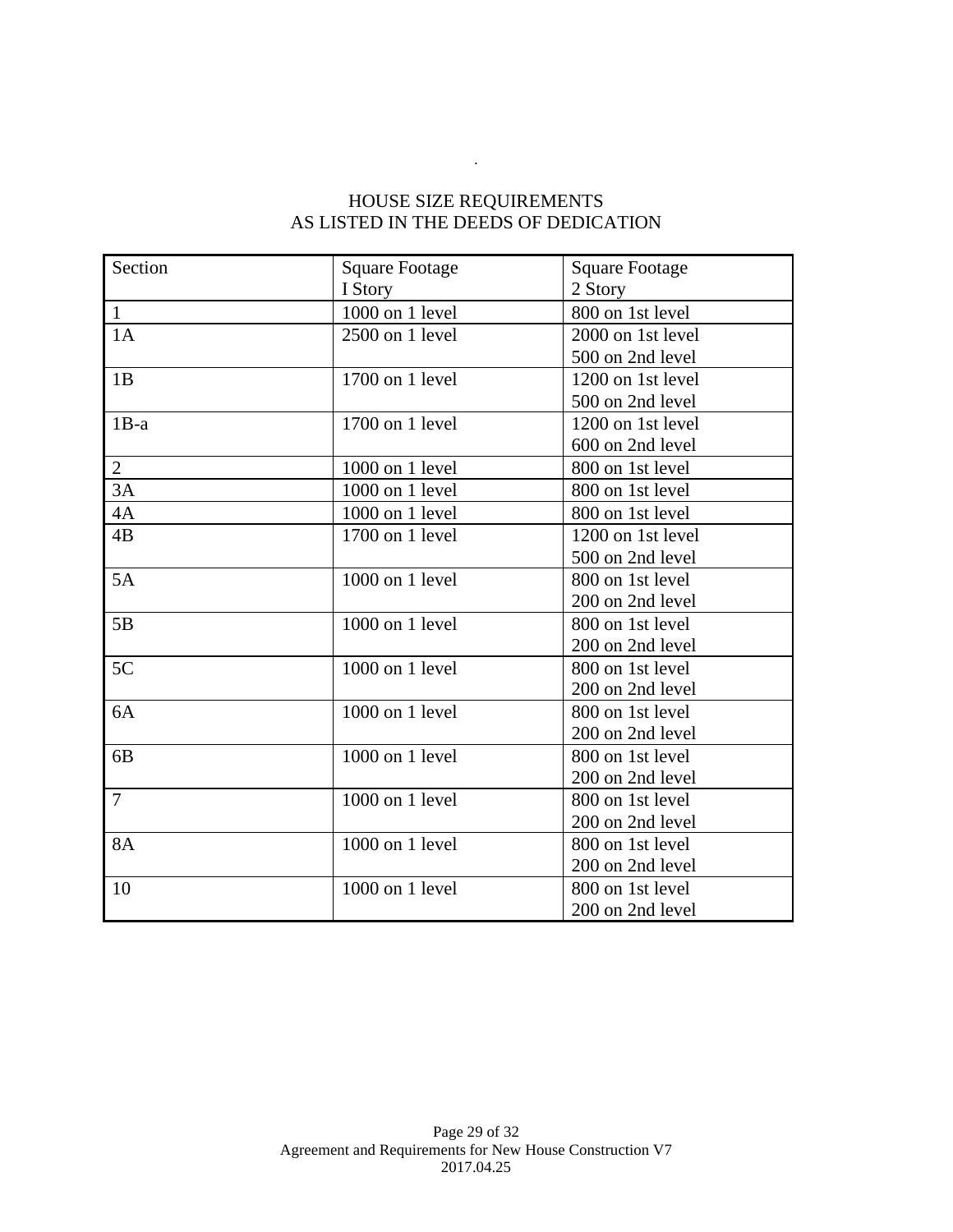## APPENDIX 2

#### SETBACK REQUIREMENTS AS LISTED IN THE DEEDS OF DEDICATION

| Section        | Front | Side            | Rear |
|----------------|-------|-----------------|------|
| 1              | 35'   | 10'             | 10'  |
| 1A             | 35'   | 10 <sup>2</sup> | 15'  |
| 1B             | 35'   | 10'             | 10'  |
| $\overline{2}$ | 35'   | 10'             | 10'  |
| 3A             | 35'   | 10'             | 10'  |
| $4\mathrm{A}$  | 35'   | 10'             | 10'  |
| $4\mathrm{B}$  | 35'   | 10'             | 10'  |
| $5A$           | 35'   | 10 <sup>2</sup> | 10'  |
| $5\mathrm{B}$  | 35'   | 10'             | 25'  |
| 5C             | 35'   | 10'             | 10'  |
| $6A$           | 35'   | 10 <sup>2</sup> | 10'  |
| 6 <sub>B</sub> | 35'   | 10'             | 10'  |
| $\overline{7}$ | 35'   | 10'             | 25'  |
| <b>8A</b>      | 35'   | 10'             | 10'  |
| 10             | 35'   | 10'             | 25'  |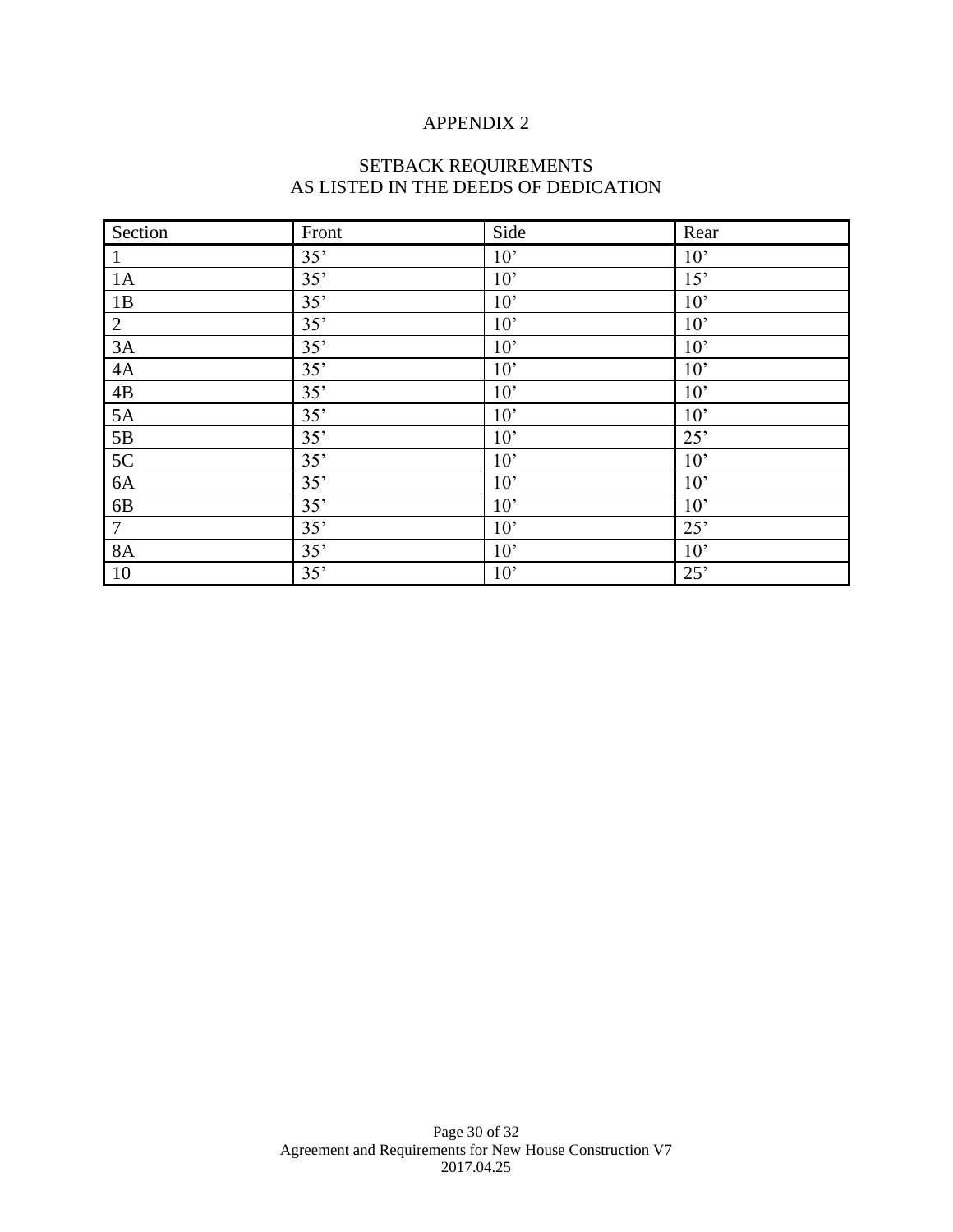## APPENDIX 3

## ACCEPTABLE TREES AND SHRUBS

| <b>Common Name</b>            | <b>Scientific Name</b>              | <b>Types of Landscaping Permitted</b> |  |
|-------------------------------|-------------------------------------|---------------------------------------|--|
| <b>Althea</b>                 | Hibiscus syriacus                   | Ornamental, shrub                     |  |
| <b>American Plum</b>          | Prunus americana                    | Shade, ornamental                     |  |
| <b>American Sycamore</b>      | Platanus occidentallis              | Shade, canopy, ornamental             |  |
| <b>Amur Maple</b>             | Acer ginnala                        | Shade, canopy, ornamental             |  |
| Aronia                        | (All varieties)                     | Ornamental                            |  |
| <b>Azalea Rhododendron</b>    | (All varieties)                     | Ornamental                            |  |
| <b>Bald Cypress</b>           | Taxodium distichum                  | Shade, canopy, ornamental             |  |
| <b>Black Gum</b>              | Nyssa sylvatica                     | Shade, canopy, ornamental             |  |
| <b>Buttonbush</b>             | Cephalanthus occidentalis           | Ornamental, shrub                     |  |
| <b>Chastetree</b>             | Vitex agnus-castus                  | Ornamental, shrub                     |  |
| <b>Chinese Pistache</b>       | Pistacia chinensis                  | Shade, canopy, ornamental             |  |
| <b>Clethra</b>                | (All varieties)                     | Ornamental                            |  |
| <b>Common Boxwood</b>         | <b>Buxus sempervirens</b>           | Screen, ornamental, shrub             |  |
| <b>Copper Beech</b>           | Fagus sylvatica 'Riversii'          | Shade, canopy, ornamental             |  |
| <b>Cornelian Cherry</b>       | Cornus mas                          | Shade, ornamental                     |  |
| <b>Cotoneaster</b>            | (All varieties)                     | Ornamental, shrub                     |  |
| <b>Crape Myrtle</b>           | Lagerstroemia indica                | Ornamental                            |  |
| <b>Dawn Redwood</b>           | Metasequoia glyptostroboides        | Shade, canopy, ornamental             |  |
| <b>Doawood</b>                | Cornus florida, Cornus kousa        | Shade, ornamental                     |  |
| <b>Douglas Fir</b>            | Pseudotsuga menziesii               | Screen, ornamental                    |  |
| <b>Downy Serviceberry</b>     | Amelanchier arborea                 | Shade, canopy, ornamental             |  |
| <b>Dwarf Fothergilla</b>      | Fothergilla gardenii                | Ornamental, shrub                     |  |
| <b>Eastern Arborvitae</b>     | Thuja occidentalis (all varieties)  | Screen, ornamental                    |  |
| <b>Eastern Redbud</b>         | Cercis canadensis                   | Shade, ornamental                     |  |
| <b>European Beech</b>         | Fagus sylvatica                     | Shade, canopy, ornamental             |  |
| <b>European Hornbeam</b>      | Carpinus betulus                    | Shade, canopy, ornamental             |  |
| <b>Flowering Cherry</b>       | Prunus                              | Shade, ornamental                     |  |
| <b>Flowering Crabapple</b>    | Malus (disease resistant varieties) | Shade, canopy, ornamental             |  |
| Forsythia                     | (All varieties)                     | Ornamental, shrub                     |  |
| <b>Freeman Maple</b>          | Acer freemanii                      | Shade, canopy, ornamental             |  |
| Ginkgo (male)                 | Ginkgo biloba                       | Shade, canopy, ornamental             |  |
| <b>Golden-Rain Tree</b>       | Koelreuteria paniculata             | Shade, canopy, ornamental             |  |
| <b>Hawthorn</b>               | Crataegus plaenopyrum,              | Shade, canopy, ornamental             |  |
| <b>Hinoki False Cypress</b>   | Chamaecyparis obtusa                | Screen, ornamental                    |  |
| <b>Holly</b>                  | Ilex (all varieties)                | Screen, ornamental, shrub             |  |
| <b>Hop Hornbeam</b>           | Ostrya virginiana                   | Shade, canopy, ornamental             |  |
| <b>Hydrangea</b>              | (All varieties)                     | Ornamental                            |  |
| Itea                          | (All varieties)                     | Ornamental                            |  |
| <b>Japanese Cedar</b>         | Cryptomeria japonica                | Screen, ornamental                    |  |
| <b>Japanese Maple</b>         | Acer palmatum                       | Shade, ornamental                     |  |
| Japanese pagodatree           | Sophora japonica                    | Ornamental, shrub                     |  |
| Japanese pieris               | Pieris japonica                     | Ornamental, shrub                     |  |
| <b>Japanese Umbrella Pine</b> | Sciadopitys verticillata            | Screen, ornamental                    |  |
| Japanese Zelkova              | Zelkova serrata                     | Shade, canopy, ornamental             |  |
| <b>Juniper</b>                | Juniperus (all varieties)           | Screen, ornamental, shrub             |  |
| <b>Katsura Tree</b>           | Cercidiphyllum japonicum            | Shade, canopy, ornamental             |  |
| <b>Kentucky Coffeetree</b>    | Gymnocladus diocus                  | Shade, canopy, ornamental             |  |
| <b>Lacebark Elm</b>           | Ulmus parvifolia                    | Shade, canopy, ornamental             |  |
| <b>Leyland Cypress</b>        | Cupressocyparis x leylandi          | Screen, ornamental                    |  |
| Linden                        | Tilia (all varities)                | Shade, canopy, ornamental             |  |
| <b>London Plane Tree</b>      | Platanus acerifolia                 | Shade, canopy, ornamental             |  |

Page 31 of 32 Agreement and Requirements for New House Construction V7 2017.04.25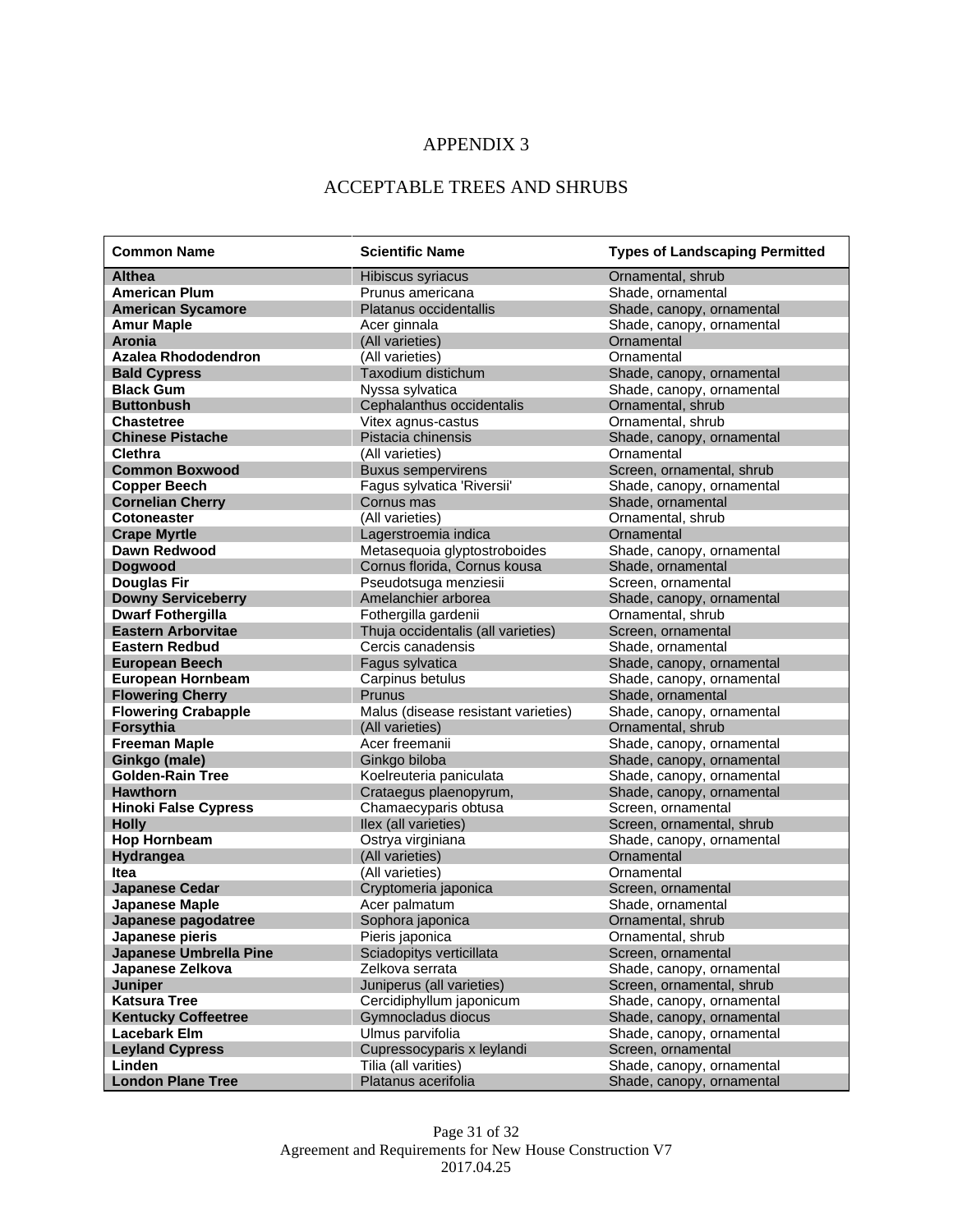| <b>Meyer Lilac</b>            | Syringa meyeri 'Palibin'      | Ornamental                |  |
|-------------------------------|-------------------------------|---------------------------|--|
| <b>Mugo pine</b>              | Pinus mugo                    | Ornamental                |  |
| <b>Northern Bayberry</b>      | Myrica pensylvanica           | Ornamental                |  |
| <b>Paperbark Maple</b>        | Acer griseum                  | Shade, canopy, ornamental |  |
| <b>Paw Paw</b>                | Asimina triloba               | Shade, canopy, ornamental |  |
| Persian parrotia              | Parrotia persica              | Ornamental                |  |
| <b>Purple Plum</b>            | Prunus cerasifera             | Ornamental                |  |
| <b>Red Maple</b>              | Acer rubrum                   | Shade, canopy, ornamental |  |
| <b>Red Oak</b>                | Quercus rubra                 | Shade, canopy, ornamental |  |
| <b>Rhododendron</b>           | (All varieties)               | Ornamental                |  |
| <b>River Birch</b>            | Betula nigra                  | Shade, canopy, ornamental |  |
| <b>Saucer Magnolia</b>        | Magnolia x soulangiana        | Shade, canopy, ornamental |  |
| <b>Sawtooth Oak</b>           | Quercus acutissima            | Shade, canopy, ornamental |  |
| <b>Scarlet Oak</b>            | Quercus coccinea              | Shade, canopy, ornamental |  |
| <b>Slender Deutzia</b>        | Deutzia gracilis              | Ornamental, shrub         |  |
| <b>Sourwood</b>               | Oxydendrum arboreum           | Shade, canopy, ornamental |  |
| <b>Spirea</b>                 | (All varieties)               | Ornamental, shrub         |  |
| <b>Spruce</b>                 | Picea (all varieties)         | Screen, ornamental        |  |
| <b>Standard Nandina</b>       | Nandina domestica             | Ornamental, shrub         |  |
| <b>Star Magnolia</b>          | Magnolia stellata             | Shade, canopy, ornamental |  |
| <b>Sugar Maple</b>            | Acer saccharum                | Shade, canopy, ornamental |  |
| <b>Swamp Chestnut Oak</b>     | Quercus michauxii             | Shade, canopy, ornamental |  |
| <b>Sweet Mockorange</b>       | Philadelphus coronarius       | Ornamental, shrub         |  |
| Sweetgum                      | Liquidambar styraciflua       | Shade, canopy, ornamental |  |
| <b>Thornless Honey Locust</b> | Gleditsia triacanthos inermis | Shade, canopy, ornamental |  |
| <b>Tuliptree</b>              | Liriodendron tulipifera       | Shade, canopy, ornamental |  |
| Viburnum (Evergreen)          | Crataegus viridis             | Screen, ornamental, shrub |  |
| <b>Vicary privet</b>          | Ligustrum x vicaryi           | Ornamental, shrub         |  |
| <b>Weeping Beech</b>          | Fagus pendula                 | Shade, canopy, ornamental |  |
| Weigela                       | (All varieties)               | Ornamental, shrub         |  |
| <b>Western Arborvitae</b>     | Thuja plicata                 | Screen, ornamental        |  |
| <b>White Fir</b>              | Abies concolor                | Screen, ornamental        |  |
| <b>White Fringetree</b>       | Chionanthus virginicus        | Ornamental, shrub         |  |
| <b>White Oak</b>              | Quercus alba                  | Shade, canopy, ornamental |  |
| <b>White Pine</b>             | Pinus strobus                 | Screen, canopy            |  |
| <b>Willow Oak</b>             | Quercus phellos               | Shade, canopy, ornamental |  |
| Witchhazel                    | Hamamelis vernalis            | Ornamental, shrub         |  |
| Yellowwood                    | Cladrastis kentukea           | Shade, canopy, ornamental |  |
| Yew                           | Taxus (all varieties)         | Screen, ornamental, shrub |  |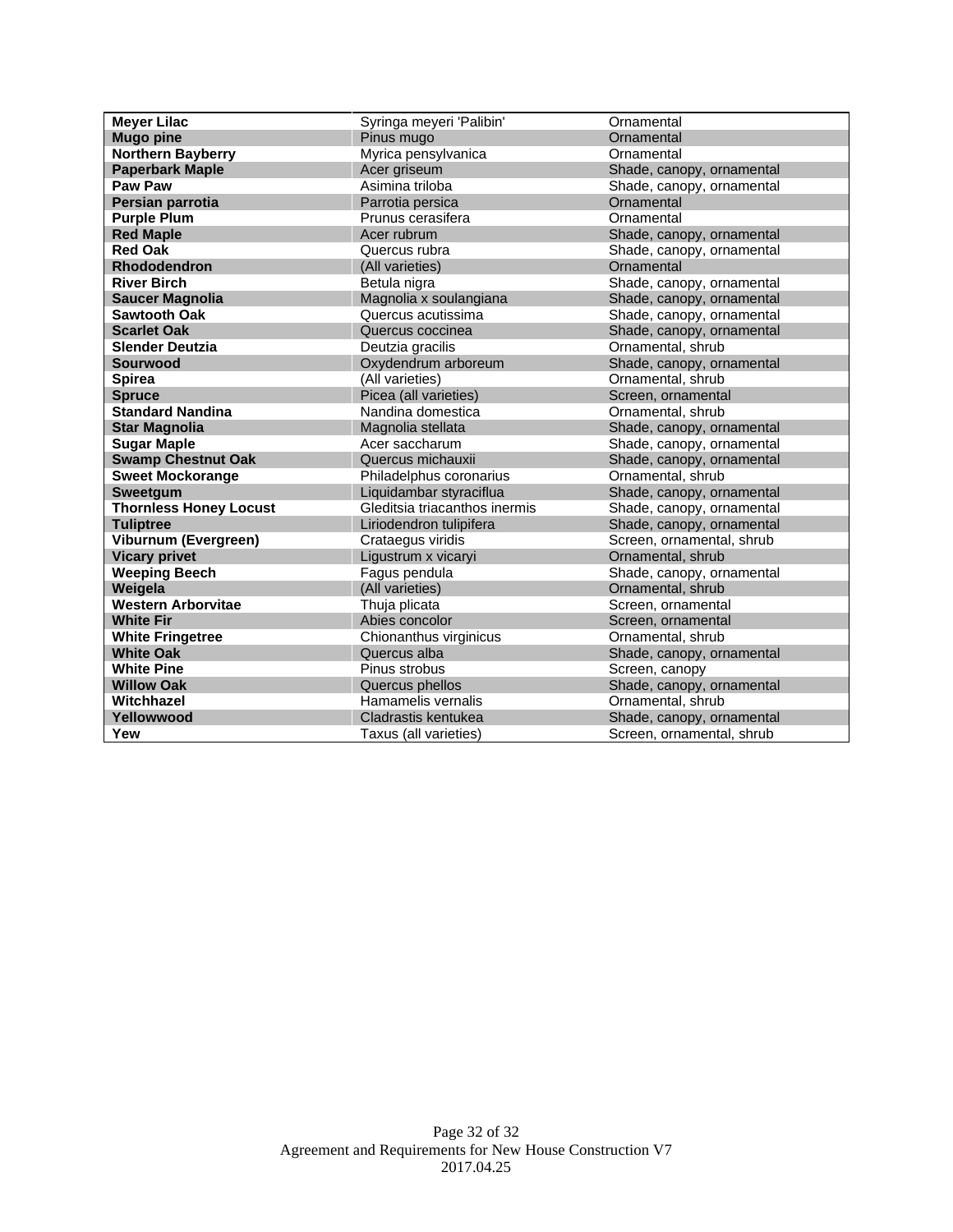## **REVISION HISTORY**

## **AGREEMENT AND REQUIREMENTS FOR NEW HOME CONSTRUCTION**

| <b>Revision</b>      | <b>Date</b><br><b>Approved</b> | <b>Subject</b>                                                                                                                                 | Paragraphs<br><b>Changed</b>                                                                                                                                                                                          | <b>Initialed for</b><br><b>LHCC Records</b><br>Entry by: |
|----------------------|--------------------------------|------------------------------------------------------------------------------------------------------------------------------------------------|-----------------------------------------------------------------------------------------------------------------------------------------------------------------------------------------------------------------------|----------------------------------------------------------|
| <b>Original V1.0</b> |                                |                                                                                                                                                | all                                                                                                                                                                                                                   |                                                          |
| <b>Version 2.0</b>   | March 24,<br>2009              | <b>Bond</b><br>revocation<br>paragraph<br>reformatted                                                                                          | Section C, 2,                                                                                                                                                                                                         |                                                          |
|                      |                                | <b>Reformatted</b>                                                                                                                             | All                                                                                                                                                                                                                   |                                                          |
| <b>Version 3.0</b>   | February<br>22, 2011           | <b>Removal</b>                                                                                                                                 | A.1.b                                                                                                                                                                                                                 |                                                          |
| <b>Version 4.0</b>   | <b>July 26,</b><br>2011        | Water<br><b>Conservation</b>                                                                                                                   | <b>Removed</b><br><b>B.2.k</b> $(1)$<br>thru $(3)$                                                                                                                                                                    |                                                          |
| <b>Version 5.0</b>   | Sept. 25,<br>2012              | <b>Definitions d</b><br>and f; HOA<br><b>Fees Collection;</b><br><b>Enforcement</b><br>Procedures;<br><b>Reconsideration</b><br><b>Process</b> | Section A, 2<br>$c(1), (2)$ and<br>$(6)$ , and 3 d,<br>e and f;<br>Section B, 1<br>$c, k(2)$ and $o;$<br>$2m$ ;<br>Section C, 4 f<br>and g added;<br><b>Added 5</b><br>(all); 6a(1)<br>added and 6<br>$a(3)$ revised. |                                                          |
| Version 6.0          | April 24,<br>2015              | <b>Roof Eaves</b><br><b>Minimum</b>                                                                                                            | <b>Section B,</b><br>3.a.(3)                                                                                                                                                                                          |                                                          |
| Version 6.1          | October 1,<br>2016             | <b>No Changes;</b><br><b>Addition of</b><br><b>Agreement</b> for<br><b>Building</b><br><b>Construction</b>                                     |                                                                                                                                                                                                                       |                                                          |
| <b>Version 7</b>     | April 25,<br>2017              | <b>Violation Levels</b><br>Definitions,<br><b>Tree Removal,</b><br>Glossary,<br>Appendix,<br><b>Revised</b><br><b>Agreement</b>                | Section A, 3,<br>b,c,d,e,f,g<br>Section B, 2,<br>g,h,I,j,k,l,m<br><b>Appendix 3</b>                                                                                                                                   |                                                          |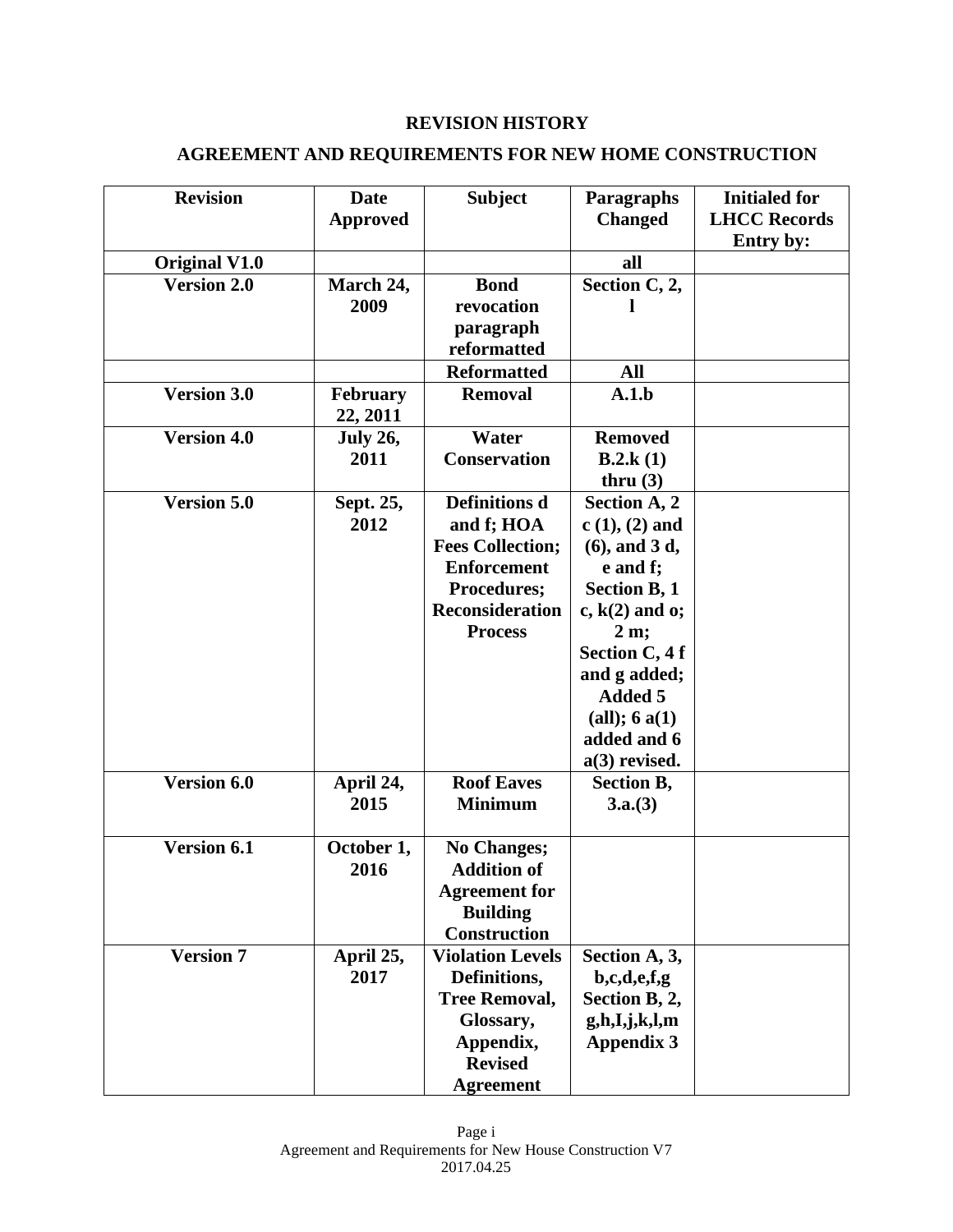## AGREEMENT FOR NEW HOUSE CONSTRUCTION

This Agreement for New House Construction ("Agreement") is made and entered into as of \_\_\_\_\_\_\_\_\_\_\_\_\_\_\_\_\_\_\_\_\_\_\_\_\_\_\_\_\_\_\_(Date) by and between

\_\_\_\_\_\_\_\_\_\_\_\_\_\_\_\_\_\_\_\_\_\_\_\_\_\_\_\_\_\_\_\_\_\_\_\_\_\_\_\_\_\_\_\_ ("Member"),

\_\_\_\_\_\_\_\_\_\_\_\_\_\_\_\_\_\_\_\_\_\_\_\_\_\_\_\_\_\_\_\_\_\_\_\_\_\_\_\_\_\_\_\_, Member's Contractor ("Contractor"),

and Lake Holiday Country Club, Inc., A Virginia corporation ("LHCC").

### RECITALS:

WHEREAS, LHCC is an automatic membership Property Owners' Association as defined by the Code of Virginia, upon which authority is granted by the Deeds of Dedication, and recorded in the land records of Frederick County, Virginia, to manage, regulate and control through covenant restrictions the use and maintenance of all Lots in all Sections of the Lake Holiday Estates Subdivision ("LH"); and

WHEREAS, All Owners of a Lot in LH, including Member, are required to comply with the Governing Documents of LHCC, including but not limited to the Deeds of Dedication, Articles of Incorporation, Bylaws, Policies, Rules, and Regulations and Agreement and Requirements for New House Construction; and

WHEREAS, LHCC is managed by a Board of Directors ("BOD") who exercises all powers, duties, and authority vested or delegated to LHCC by the Deeds of Dedication, Articles of Incorporation, and Bylaws, and has employed a common interest community manager, commonly referred to as the General Manager ("GM"), to provide management services to the community; and

WHEREAS, The BOD has appointed an Architectural Committee to create an Agreement and Requirements for New House Construction to ensure that new construction is consistent with the LHCC Governing Documents, and has authorized the Architectural Committee and the GM to exercise rights vested in the Deeds of Dedication, and oversee the performance and provide for the enforcement of the Agreement and Requirements for New House Construction; and

WHEREAS, Member desires to build a single family house on Lot \_\_\_\_\_\_, Section \_\_\_\_\_\_, Lake Holiday Estates ("Lot"), of which Member is the record Owner; and

WHEREAS, LHCC desires compliance with and enforcement of the LHCC published Agreement and Requirements for New House Construction and Lot Development and Site Plans submitted to and approved by the Architectural Committee for the Lot.

NOW, THEREFORE, IN CONSIDERATION OF the mutual covenants of Member, Contractor, and LHCC contained in this Agreement, and for other good and valuable consideration, the receipt and sufficiency of which are hereby acknowledged, the parties agree as follows: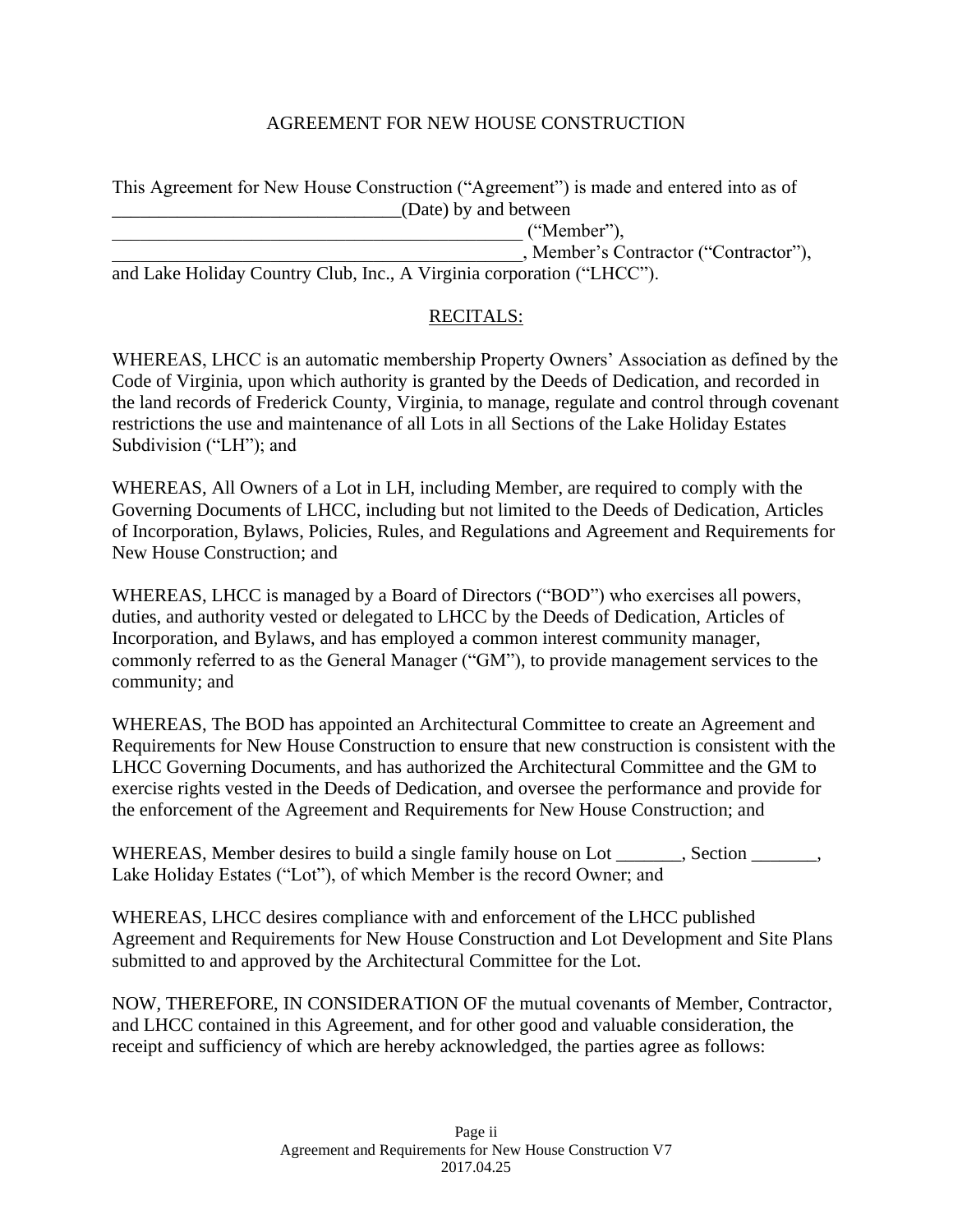- 1. The Recitals set forth above are incorporated herein as if fully restated.
- 2. The Member and the Contractor have received a copy of the Agreement and Requirements for New House Construction, approved by the Board on April 25, 2017 and both parties have read and understand all terms, procedures and provisions supplied within.
- 3. The Initial Construction Enforcement Procedures violation sums are agreed upon by the Member and the Contractor to be liquidated damages that the Member will suffer by the default of this Agreement and not by way of penalty.
- 4. The Member and the Contractor agree to comply with the Agreement and Requirements for New House Construction, the Conformance Bond requirements, and the Enforcement provisions contained therein with respect to the Lot as well as all other LHCC Governing Documents, Policies, Rules, and Regulations.
- 5. All notices, requests, or demands to and between the parties shall be in writing and shall be effective (a) when delivered in person to the recipients named below, or (b) five days if mailed by postage paid, certified mail return receipt requested addressed to Lake Holiday Country Club, 231 Redland Road, Cross Junction, VA 22625, and to Member at his residence as shown in records of LHCC.
- 6. This Agreement is the entire Agreement among the parties and, when executed by the parties, supersedes all prior agreements, understandings, and communications, either verbal or in writing, between the parties with respect to the subject matter contained herein.
- 7. This Agreement may not be amended, modified or changed except by written instrument signed by all of the parties.
- 8. This Agreement shall be binding upon, and inure to the benefit of, the parties and their respective heirs, legal representatives, successors and permitted assigns.
- 9. Any failure by a party to comply with any obligation, agreement or condition herein may be expressly waived in writing by each of the other parties, but such waiver or failure to insist upon strict compliance with such obligation, agreement or conditions shall not operate as a waiver of any subsequent or other failure.
- 10. This Agreement shall be governed by, and construed in accordance with, the laws of the Commonwealth of Virginia, without regard to choice of law principles.